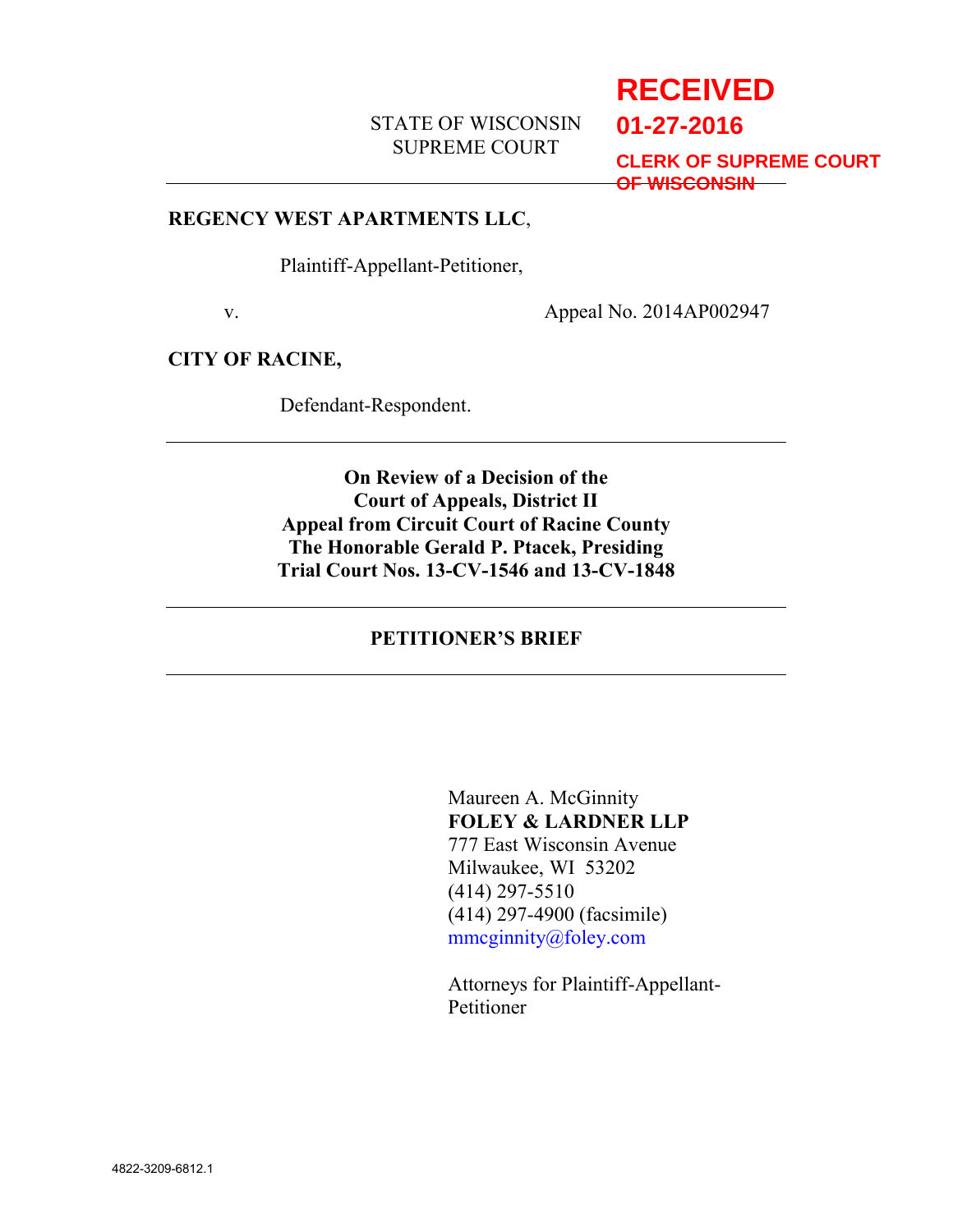# **TABLE OF CONTENTS**

| STATEMENT OF ISSUES PRESENTED FOR REVIEW 4                                              |                                   |                  |                                       |  |
|-----------------------------------------------------------------------------------------|-----------------------------------|------------------|---------------------------------------|--|
| STATEMENT ON ORAL ARGUMENT AND PUBLICATION 7                                            |                                   |                  |                                       |  |
|                                                                                         |                                   |                  |                                       |  |
|                                                                                         | A.                                |                  |                                       |  |
|                                                                                         | B.                                |                  |                                       |  |
|                                                                                         |                                   | 1.               |                                       |  |
|                                                                                         |                                   |                  | IRC § 42 Tax Credit Program  10<br>a. |  |
|                                                                                         |                                   |                  | $b_{\cdot}$                           |  |
|                                                                                         |                                   | 2.               |                                       |  |
|                                                                                         |                                   | 3.               |                                       |  |
|                                                                                         |                                   | $\overline{4}$ . |                                       |  |
|                                                                                         |                                   | 5.               |                                       |  |
|                                                                                         |                                   | 6.               |                                       |  |
|                                                                                         |                                   |                  |                                       |  |
|                                                                                         |                                   |                  |                                       |  |
| THE PRESUMPTION OF CORRECTNESS<br>$\mathbf{I}$ .<br>DOES NOT APPLY TO THE 2012 AND 2013 |                                   |                  |                                       |  |
|                                                                                         |                                   |                  |                                       |  |
| II.                                                                                     | SPECIAL ASSESSMENT RULES APPLY TO |                  |                                       |  |
|                                                                                         |                                   |                  |                                       |  |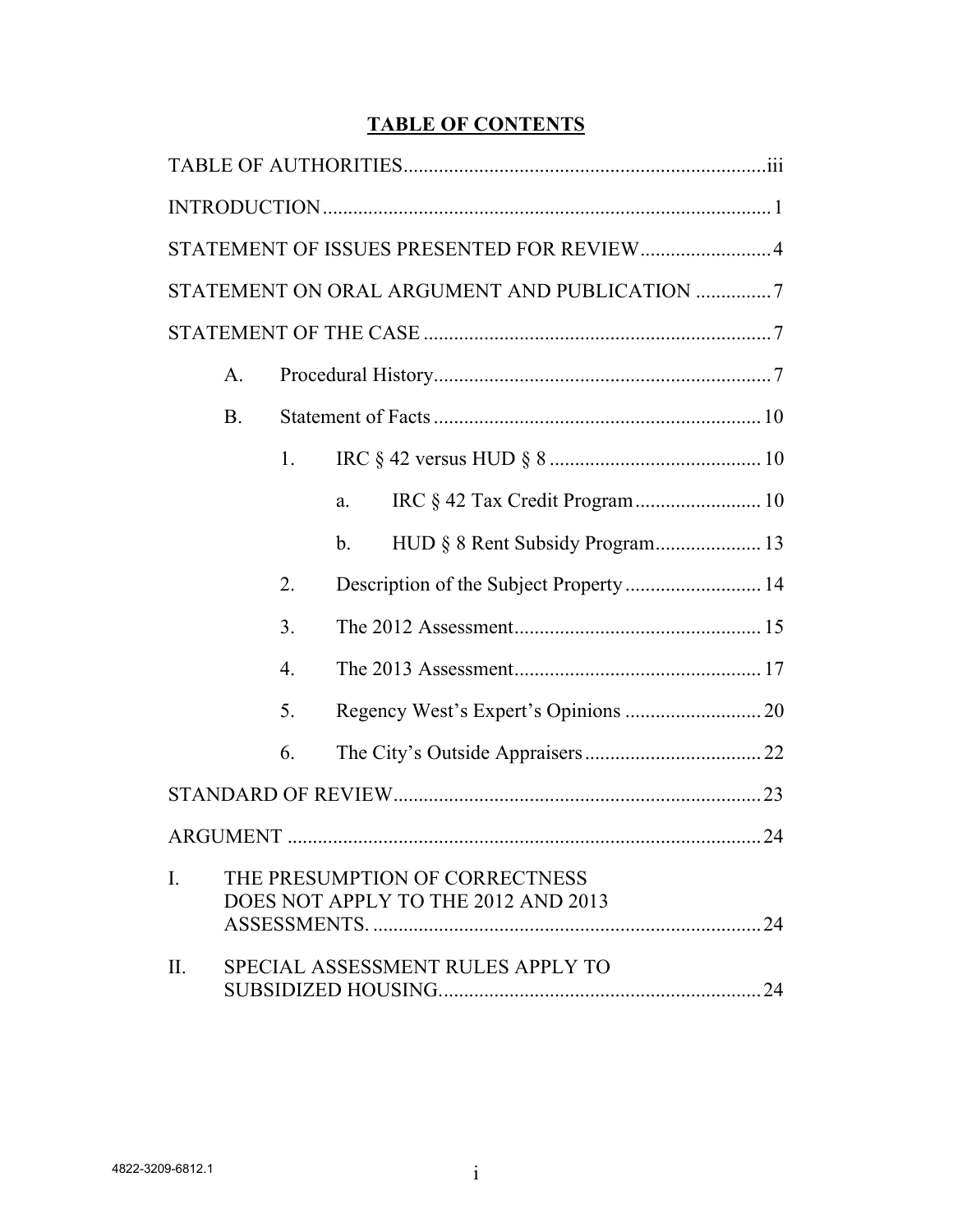| III.        |         | THE HUD § 8 AND MARKET RATE PROPERTIES<br>THE ASSESSORS USED FOR THEIR COMPARABLE<br>SALES APPROACH ARE NOT "REASONABLY |  |
|-------------|---------|-------------------------------------------------------------------------------------------------------------------------|--|
|             |         | COMPARABLE" TO THE SUBJECT IRC § 42                                                                                     |  |
| IV.         |         | THE ASSESSORS' INCOME METHODOLOGY                                                                                       |  |
|             | A.      |                                                                                                                         |  |
|             | $B_{-}$ | Improper Reliance on Cap Rates Derived from Sales                                                                       |  |
| $V_{\cdot}$ |         | REGENCY WEST'S EXPERT APPROPRIATELY<br>RELIED SOLELY UPON THE INCOME APPROACH. 38                                       |  |
|             |         |                                                                                                                         |  |
|             |         |                                                                                                                         |  |
|             |         |                                                                                                                         |  |
|             |         |                                                                                                                         |  |
|             |         |                                                                                                                         |  |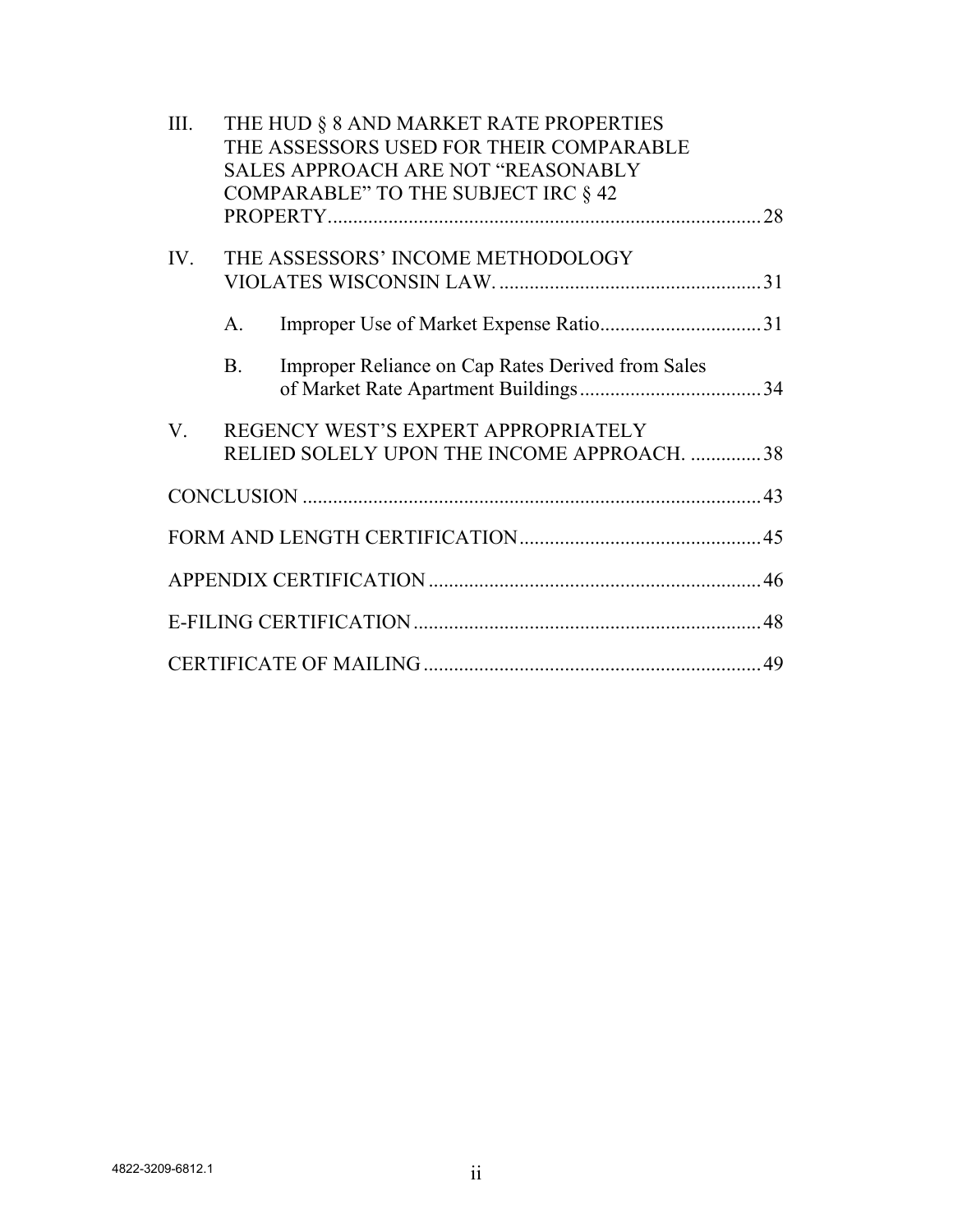# **TABLE OF AUTHORITIES**

# **CASES**

| Adams Outdoor Advert., Ltd. v. City of Madison,                                                                     |
|---------------------------------------------------------------------------------------------------------------------|
| 2006 WI 104, 294 Wis. 2d 441, 717 N.W.2d 803  23, 30, 41                                                            |
| <u>Allright Props., Inc. v. City of Milwaukee,</u><br>2009 WI App 46, 317 Wis. 2d 228, 767 N.W.2d 567 23-24, 30, 44 |
| Bischoff v. Appleton,                                                                                               |
| Bloomer Hous. Ltd. P'ship v. City of Bloomer,<br>2002 WI App 252, 257 Wis. 2d 883, 653 N.W.2d 309  36, 42           |
| Bonstores Realty One, LLC v. City of Wauwatosa,<br>2013 WI App 131, 351 Wis. 2d 439, 839 N.W.2d 893  24, 44         |
| Hicks v. N.Y. Fire Ins. Co.,                                                                                        |
| Metro. Holding Co. v. Bd. of Review of Milwaukee,<br>173 Wis. 2d 626, 495 N.W.2d 314 (1993) 24, 31, 32, 34, 42      |
| Mineral Point Valley Ltd. P'ship v. City of Mineral<br>Point Bd. of Review, 2004 WI App 158,                        |
| Northland Whitehall Apts. Ltd. P'ship v.<br>City of Whitehall Bd. of Review,                                        |
| Soo Line R.R. v. DOR,                                                                                               |
| State ex rel. Markarian v. Cudahy,                                                                                  |
| Steenberg v. Town of Oakfield,                                                                                      |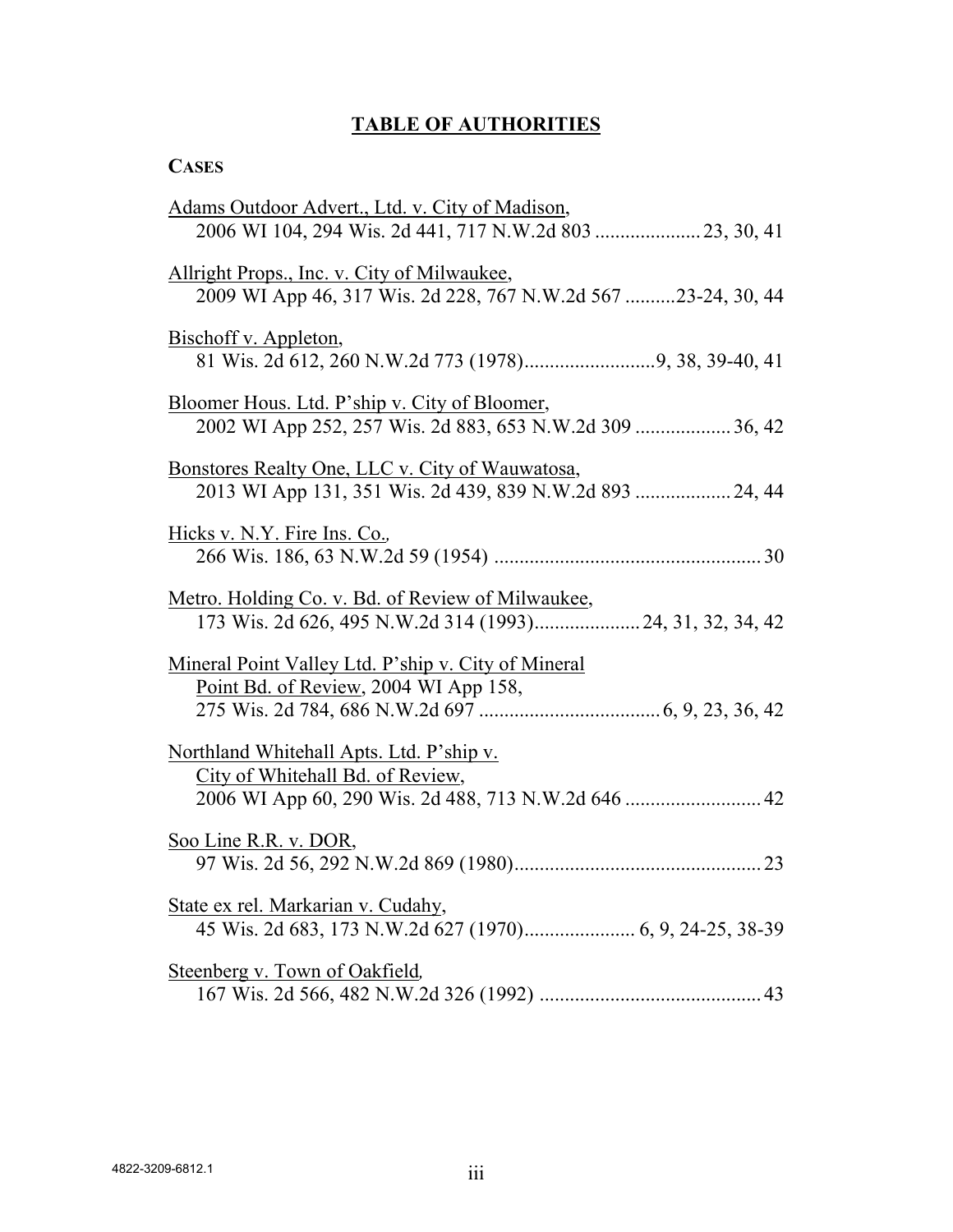# **FEDERAL STATUTES**

# **STATE STATUTES**

# **OTHER**

| K. Alford and D. Wellsandt, "Appraising Low-Income Housing |  |
|------------------------------------------------------------|--|
|                                                            |  |
|                                                            |  |
|                                                            |  |
|                                                            |  |
|                                                            |  |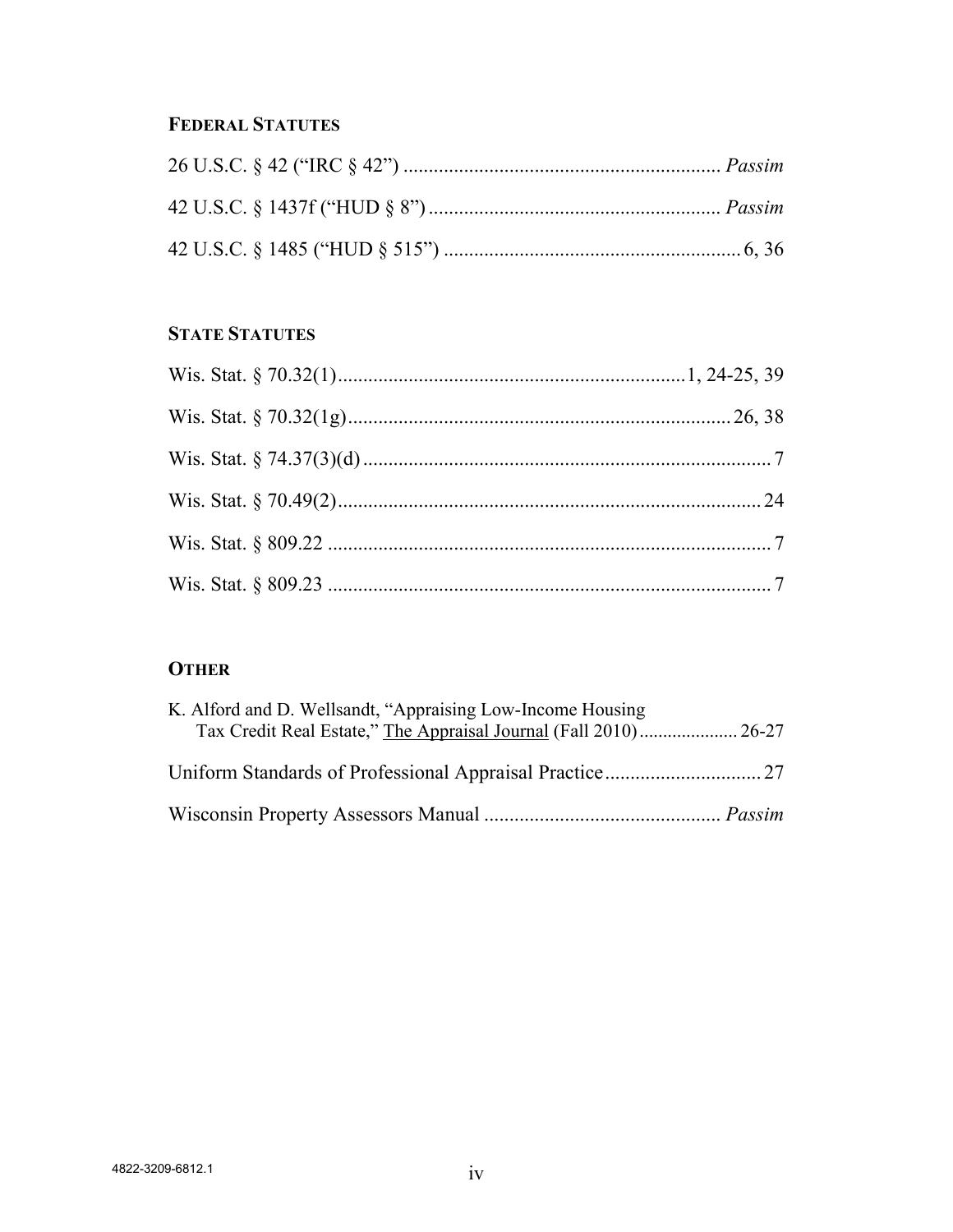#### **INTRODUCTION**

This appeal presents critical questions about the appropriate methodology for assessing low income housing developments.

The property at issue is an IRC  $\S 42<sup>1</sup>$  low income housing tax credit development in Racine (the "subject property") owned by plaintiffappellant-petitioner Regency West Apartments LLC ("Regency West"). IRC § 42 is a U.S. Treasury program that incentivizes developers to invest in affordable housing by providing federal tax credits that can be sold to raise equity to pay down construction debt, thereby enabling the project to rent at lower rates (although not reducing the operating expenses).

IRC § 42 is one of ten (10) different federal government housing programs discussed in the Wisconsin Property Assessors Manual ("WPAM") published by the Wisconsin Department of Revenue. Wis. Stat. § 70.32(1) requires assessors to comply with the WPAM. The WPAM contains a special section titled "Federally Subsidized Housing" that describes the differences among the various federal housing programs and sets forth special requirements for the assessment of properties subject to such programs. The WPAM provides that (1) only subsidized housing properties with "similar restrictions" may be used in applying the comparable sales approach; (2) assessors may not rely upon market rate properties when assessing a subsidized housing property; (3) because

 $^{1}$  26 U.S.C. § 42.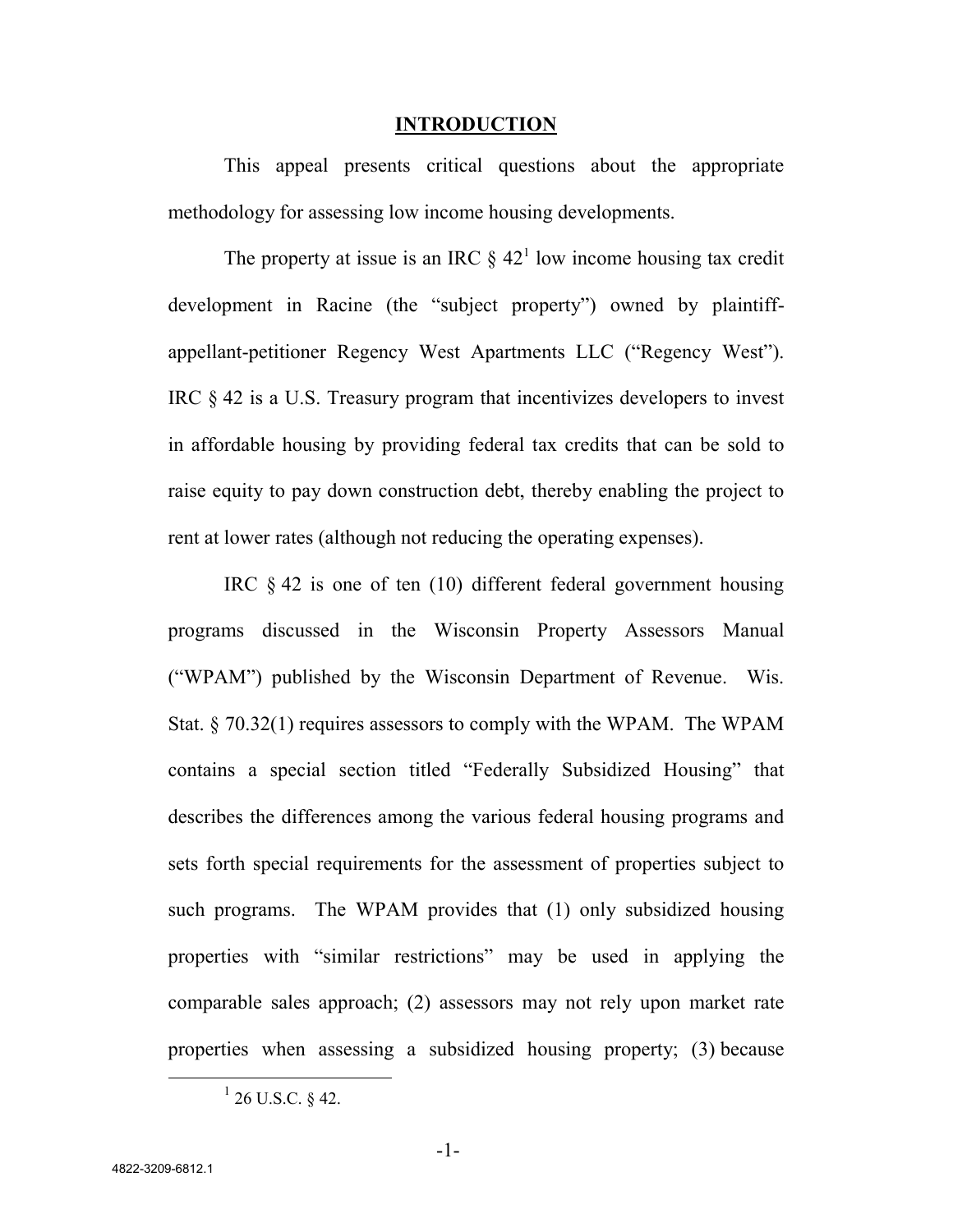information on the specific restrictions applicable to other subsidized housing properties is not readily available, the comparable sales approach is not a reliable assessment method; the income approach should be used instead; and (4) when applying the income approach, the assessor must use the subject's actual income and expenses, not market rates, and derive capitalization ("cap") rates from sales of "similar" properties. (Ex. 34, pp. 9-42, 9-43, 9-45; Ex. 33, p.  $9-24.$ )<sup>2</sup>

The assessors for the City of Racine ("City") altogether ignored these special WPAM requirements. They used a market rate apartment building and HUD  $\S$  8 properties – which have different restrictions and benefit from true government rent subsidies – as so-called comparable sales in valuing the subject property under the comparable sales approach. They also violated Wisconsin law in applying their income approach by using market rate expenses and a market cap rate rather than expenses specific to the subject property and a cap rate derived from sales of § 42 properties. Consequently, they grossly over-assessed the subject property, arriving at values of \$4,425,000 and \$4,169,000 for the years 2012 and 2013, respectively, whereas application of the correct methodology results in values of \$2,700,000 and \$2,730,000.

 $2^{2}$  Except as otherwise noted, record cites in this brief refer to the record on appeal in Case No. 13-CV-1546. Trial exhibits are included in R.42 and R.43 and are referenced herein as "Ex. \_\_\_." Excerpts from the trial transcript are cited with the name of the witness, the record item for the volume of the transcript, and the pages of the transcript. Appendix items are cited as "App.  $\therefore$ "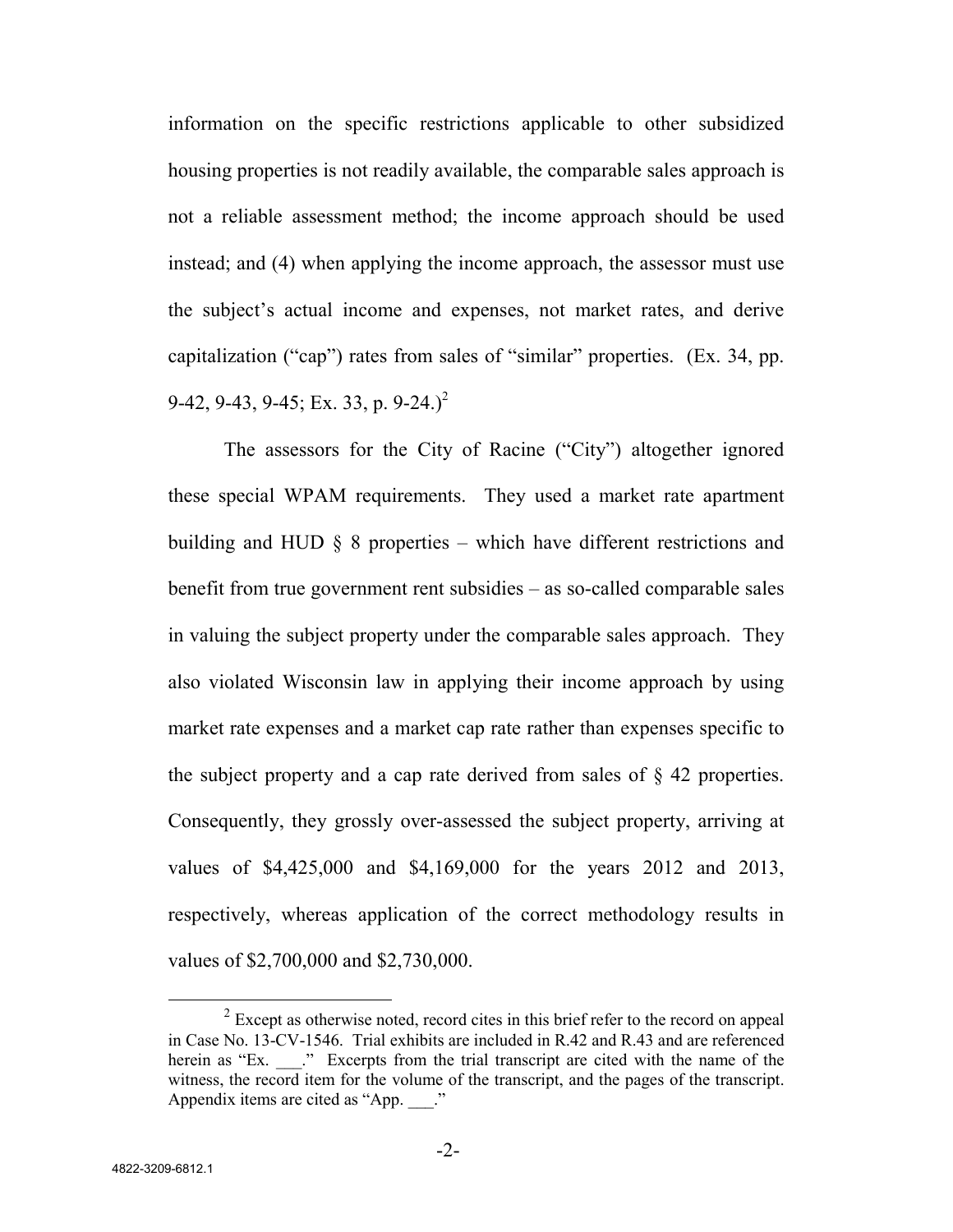The resulting excessive property taxes assessed by the City have continued, and will continue indefinitely, unless and until the City is forced to bring its assessment methodology into compliance with the WPAM. Such excessive taxes threaten the very viability of this housing development. That is because low income housing projects operate under very tight budgets, and applicable regulations do not give Regency West the option to raise rents to cover the difference between the taxes projected when this project was developed, underwritten, and approved by regulators and the taxes as assessed by the City.

The trial court's and court of appeals' acceptance of the City's excessive assessments demonstrates the need for clarification of the law applicable to the assessment of low income housing developments. Regency West respectfully requests that this Court reverse the court of appeals decision, order judgment for Regency West, and provide guidance to assessors by holding that:

(1) HUD  $\S$   $8^3$  rent subsidized properties are not "reasonably comparable" to IRC § 42 low income housing tax credit properties and may not be used in applying the comparable sales approach to value § 42 properties;

(2) Except in rare circumstances not present here, assessments of subsidized housing must be based solely on the income approach;

<sup>&</sup>lt;sup>3</sup> 42 U.S.C. § 1437f.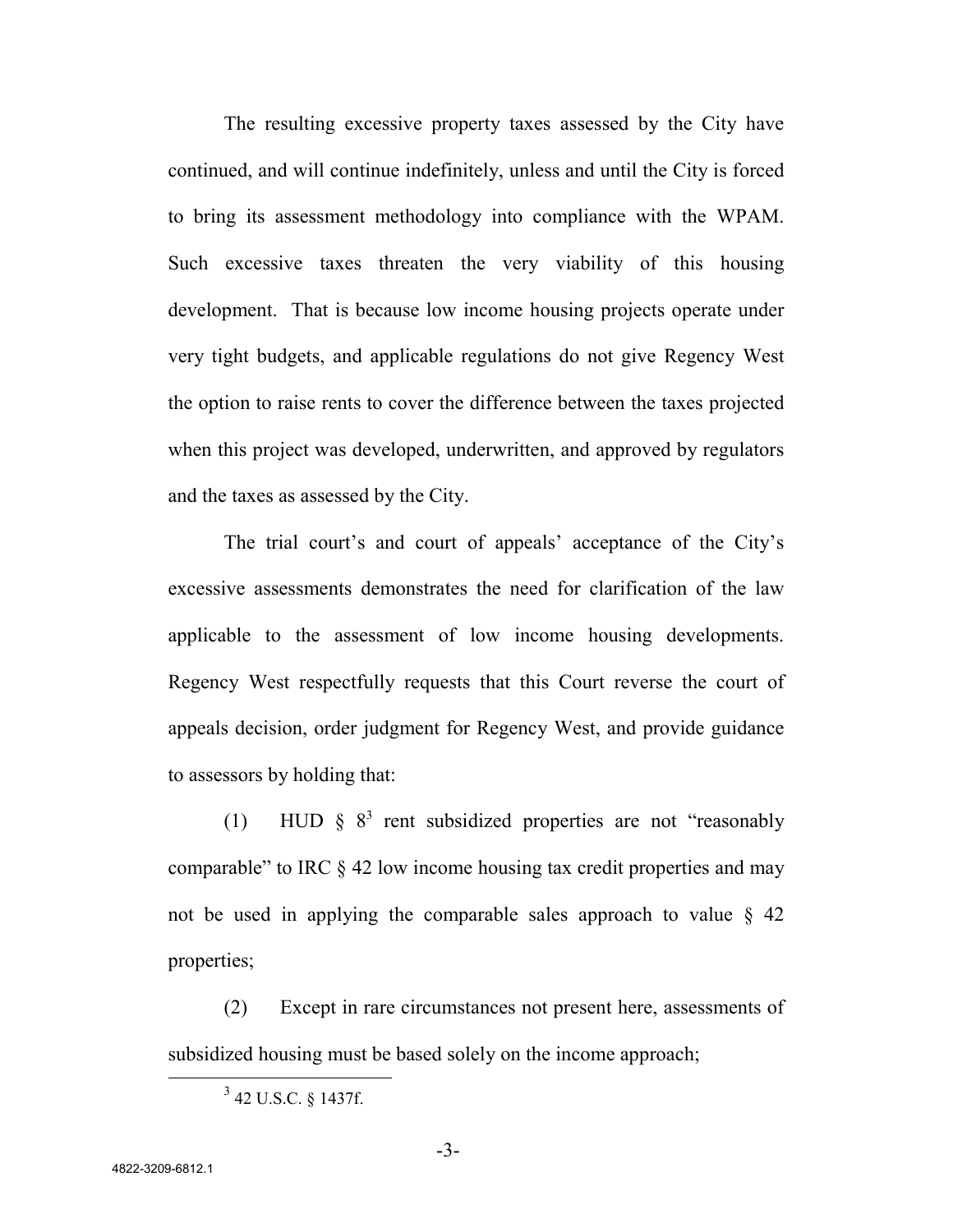(3) In applying the income method to value a newly constructed subsidized housing project, the appropriate substitute for prior year financial statements to determine actual expenses are projected expenses for the subject property as of the assessment date; market rate expenses may not be used; and

(4) In applying the market derived method to determine the cap rate for valuing a subsidized housing project, only sales of the same classification of subsidized housing may be considered, not sales of market rate properties.

#### **STATEMENT OF ISSUES PRESENTED FOR REVIEW**

**1. Do sales of HUD § 8 rent subsidized properties constitute "reasonably comparable" sales of properties with "similar restrictions" for purposes of applying the comparable sales approach to assess an IRC § 42 low income housing tax credit property?**

The trial court ignored the WPAM requirement that only properties with *"similar restrictions*" may be considered as comparable in assessing subsidized housing, ignored the undisputed evidence regarding material differences between HUD § 8 and IRC § 42 restrictions, and accepted the assessors' § 8 sales as reasonably comparable to the subject § 42 property.

The court of appeals concluded it was appropriate for the assessors to rely upon  $\S$  8 sales in assessing the subject  $\S$  42 property because (a) the WPAM discusses the various federal housing programs in the same special

-4-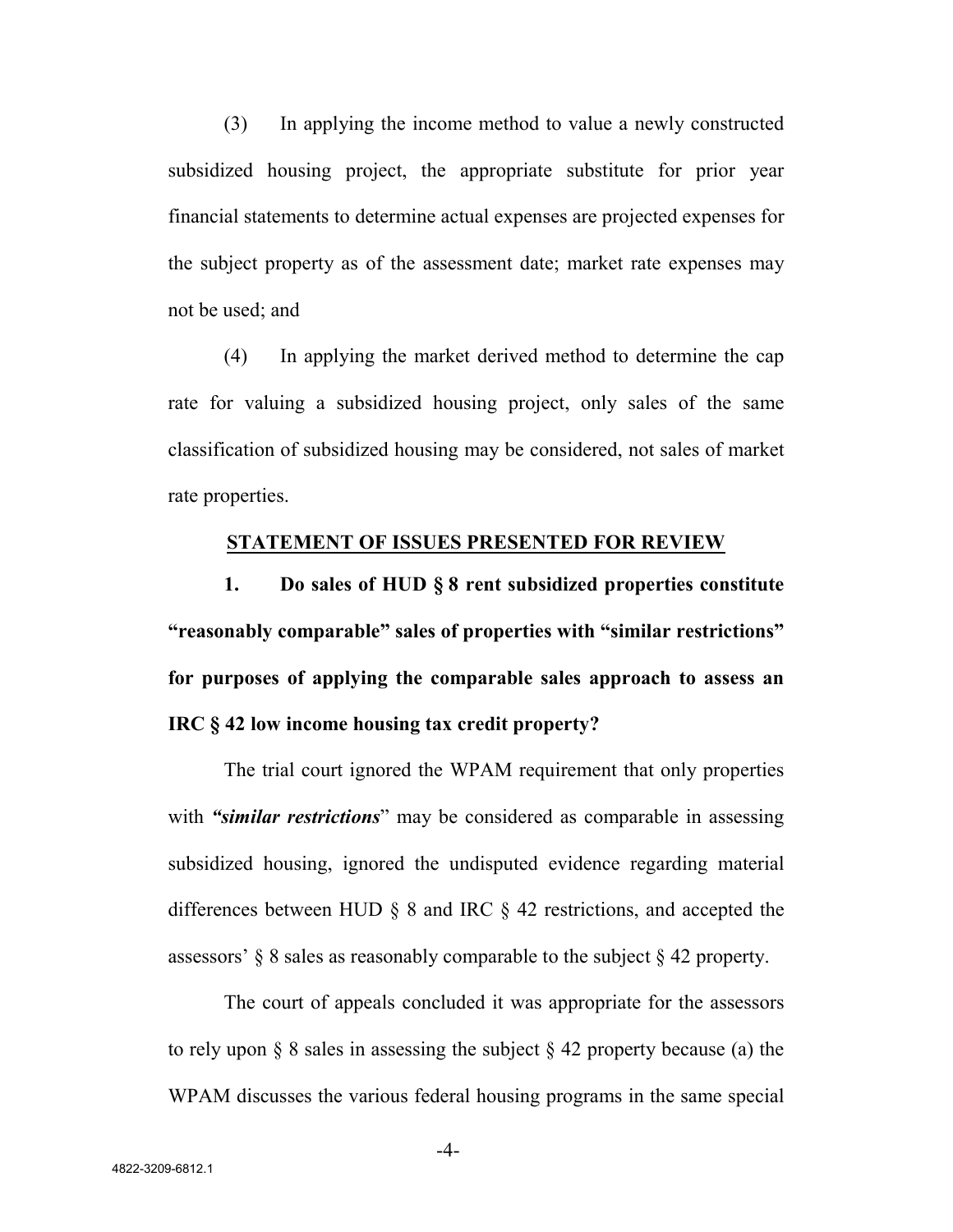section, and (b) the assessors opined that the *rents* (not the *restrictions)* for the § 8 sales were similar to the subject property.

**2. Did the assessors' income valuations violate the WPAM and Wisconsin law by utilizing a market expense ratio rather than the subject property's projected and actual expenses?**

The trial court acknowledged that the assessors violated Wisconsin law in using a market expense ratio rather than Regency West's specific expenses for purposes of their income approach. The court concluded the error was immaterial because the 2013 assessment was based on the comparable sales approach, ignoring that the 2012 assessment was based solely on the income approach and that the comparable sales approach was not a valid methodology for 2013.

The court of appeals similarly excused the assessors' improper reliance on a market expense ratio for 2013 as immaterial in light of their reliance on the comparable sales approach. For the 2012 assessment, the court of appeals suggested it was reasonable for the assessors to use a market expense ratio because Regency West did not have a full year of actual operating expenses available as of the assessment date.

**3. Did the assessors' income valuations violate the WPAM by utilizing a cap rate derived from sales of market rate apartment buildings rather than from sales of other § 42 properties?**

-5-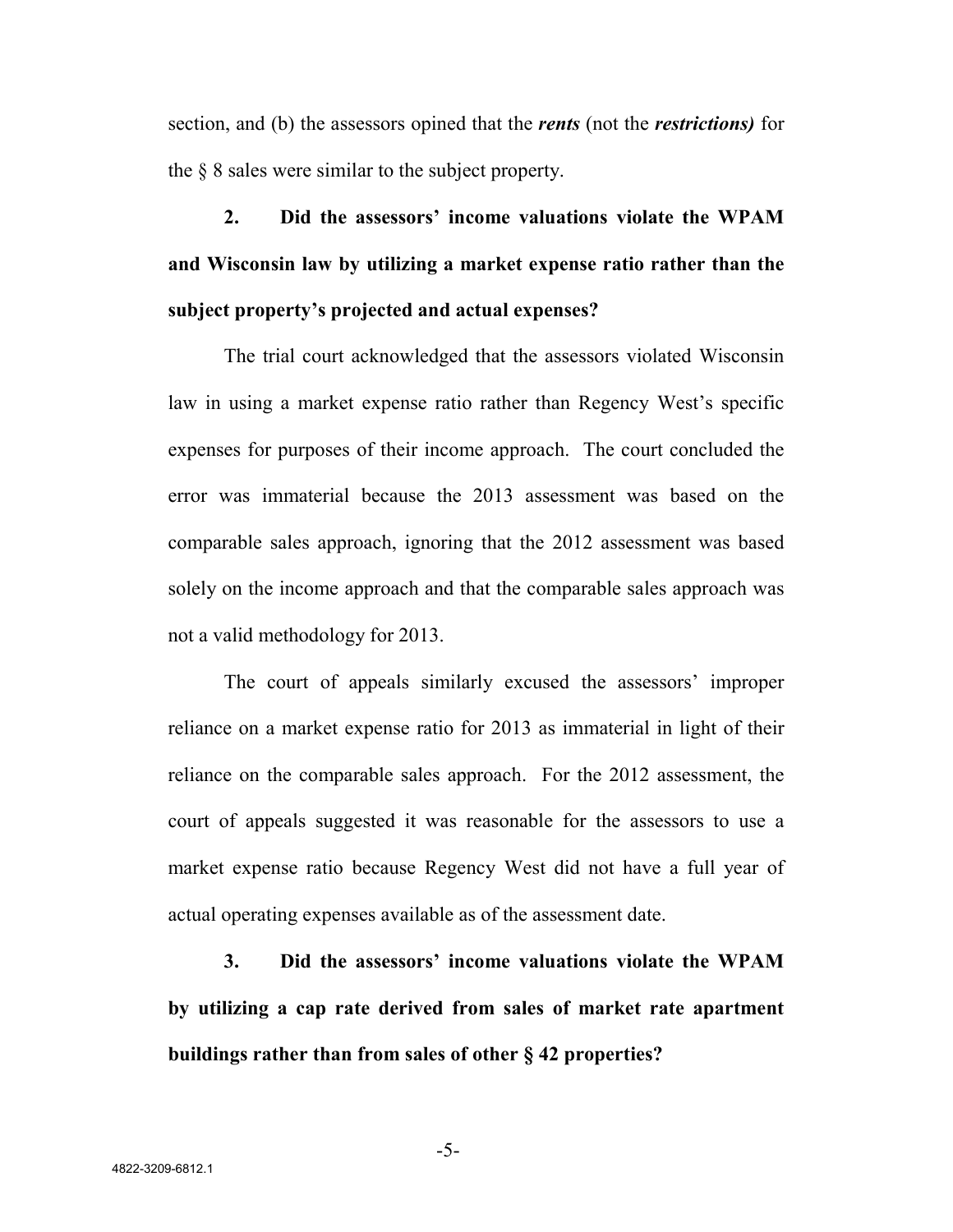The trial court upheld the assessors' cap rate based solely upon Mineral Point Valley Ltd. P'ship v. City of Mineral Point Bd. of Review, 2004 WI App 158, 275 Wis. 2d 784, 686 N.W.2d 697, a case involving subsidized interest rates under HUD  $\S$  515<sup>4</sup> for which the capitalization rate was determined using the band of investment method, not the market derived method purportedly used by the assessors.

The court of appeals recognized the trial court erred in relying on Mineral Point but nevertheless justified the assessors' cap rate, erroneously suggesting their cap rate source included § 42 properties.

**4. Is it appropriate to rely solely upon the income approach in valuing subsidized housing projects for property tax assessment purposes?**

The trial court held that Regency West failed to overcome the presumption of correctness of the 2012 and 2013 assessments because its expert relied solely on the income approach rather than utilizing the comparable sales approach, which the court ruled violated the Markarian hierarchy.<sup>5</sup>

The court of appeals concurred with the trial court.

 $^{4}$  42 U.S.C. § 1485.

<sup>5</sup> State *ex rel*. Markarian v. Cudahy, 45 Wis. 2d 683, 173 N.W.2d 627 (1970).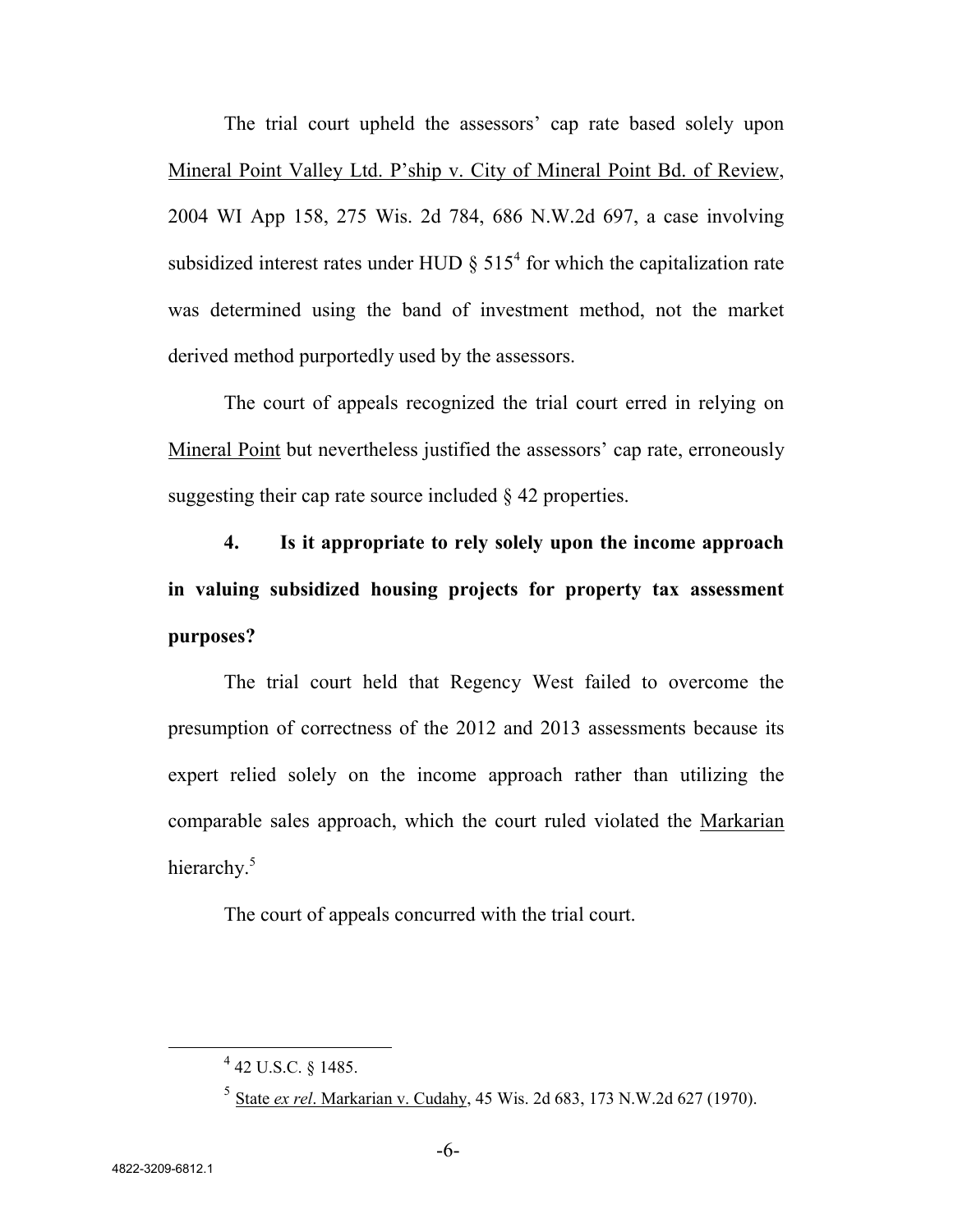#### **STATEMENT ON ORAL ARGUMENT AND PUBLICATION**

Regency West requests oral argument and publication of the Court's decision. This appeal raises issues with substantial and continuing public interest regarding the assessment of subsidized housing, and the Court's decision will have significant value as precedent. Wis. Stat. §§ 809.22, 809.23.

#### **STATEMENT OF THE CASE**

#### **A. Procedural History**

The City assessed the subject property at \$4,425,000 as of January 1, 2012, the first year after completion of construction of Regency West's § 42 housing development. Regency West filed a claim for excessive assessment,<sup>6</sup> which the City denied. Regency West then filed a de novo refund action pursuant to Wis. Stat.  $\S 74.37(3)(d)$ , Case No. 13-CV-1546 ("the 2012 action"). (R.2.)

The City assessed the subject property at \$4,169,000 as of January 1, 2013. Regency West exhausted board of review procedures and filed a timely claim for excessive assessment, which the City denied. Regency West then filed a § 74.37(3)(d) refund action, Case No. 13-CV-1848 ("the 2013 action"). (Case No. 13-CV-1848, R.2.)

<sup>&</sup>lt;sup>6</sup> The trial court ruled Regency West was not obligated to exhaust board of review procedures for the 2012 assessment because it did not receive a 2012 assessment notice. (R.15.) The City did not cross-appeal to challenge that order.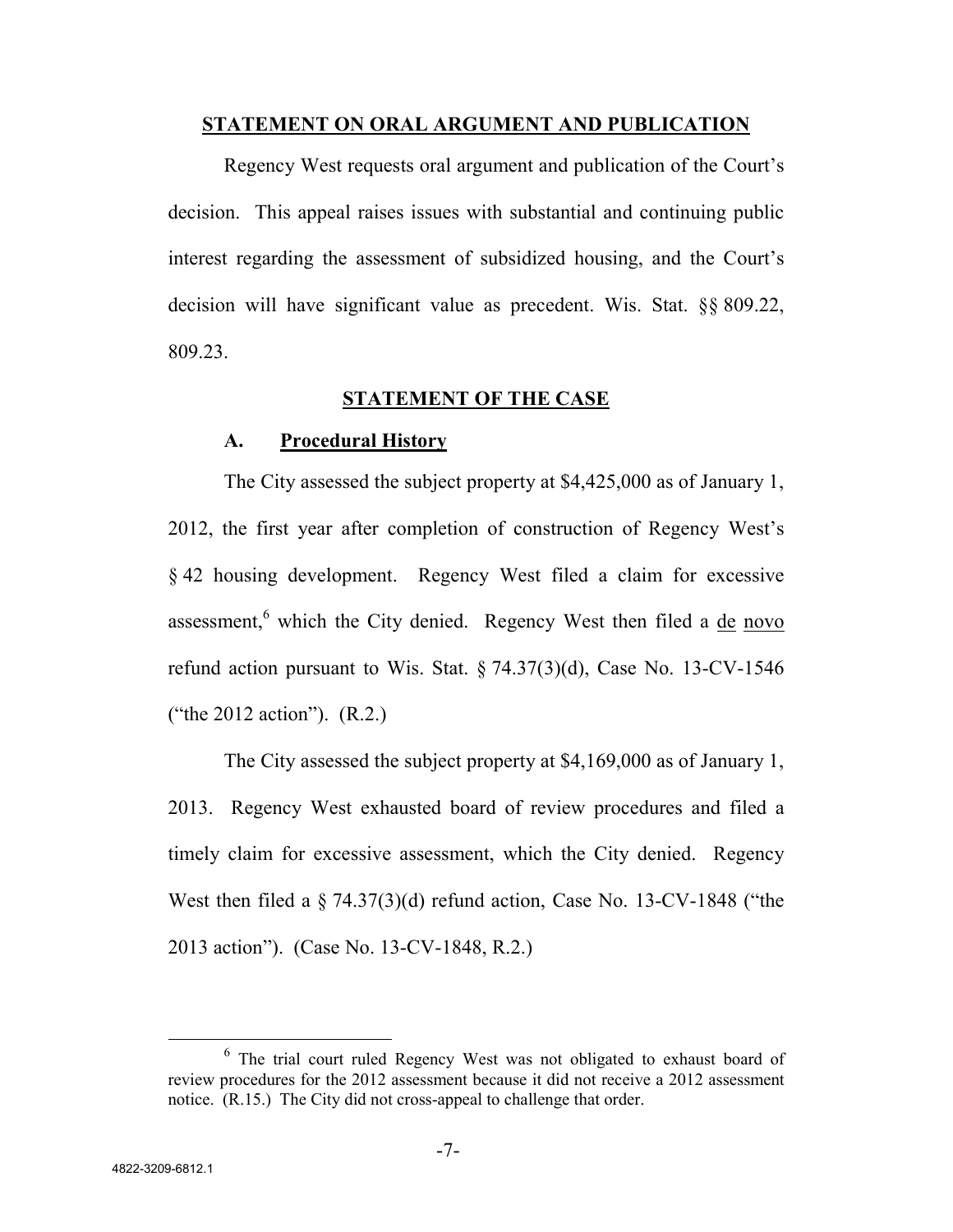The trial court consolidated the 2012 and 2013 actions for trial. (R.17.) At trial, Regency West presented the testimony of Michael Lerner, who has over 40 years experience developing, buying, selling, and managing both IRC § 42 and HUD § 8 properties and who explained at length the differences between these two federal programs. (Lerner, R.37, pp. 128-31, 161-63, 166-208.) It also presented the testimony of its appraiser, Scott McLaughlin, who has specialized in appraising  $\S$  42 and § 8 properties for over 25 years. (Ex. 40; McLaughlin, R.38, pp. 73-76.) The City presented testimony from the assessors, Janet Scites and Ray Anderson, and its outside appraisers, Peter Weissenfluh and Dan Furdek, none of whom has any experience with § 42 and § 8 properties. (Anderson, R.37, p. 5; Scites, R.39, p. 11; Furdek, R.45, pp. 31-36; Weissenfluh, id. at 31-37.)

Following post-trial briefing (R.27, R.27A, R.28, R.29, R.30), the trial court issued its decision on November 4, 2014. (R.31; App. 10.) The court ruled that Regency West failed to overcome the presumption of correctness of the 2012 and 2013 assessments, and that the assessments were not excessive, based on the following legal conclusions:

1. It was appropriate for the assessors to rely upon HUD § 8 and market rate properties for their comparable sales approach. (Id. at App. 17.)

-8-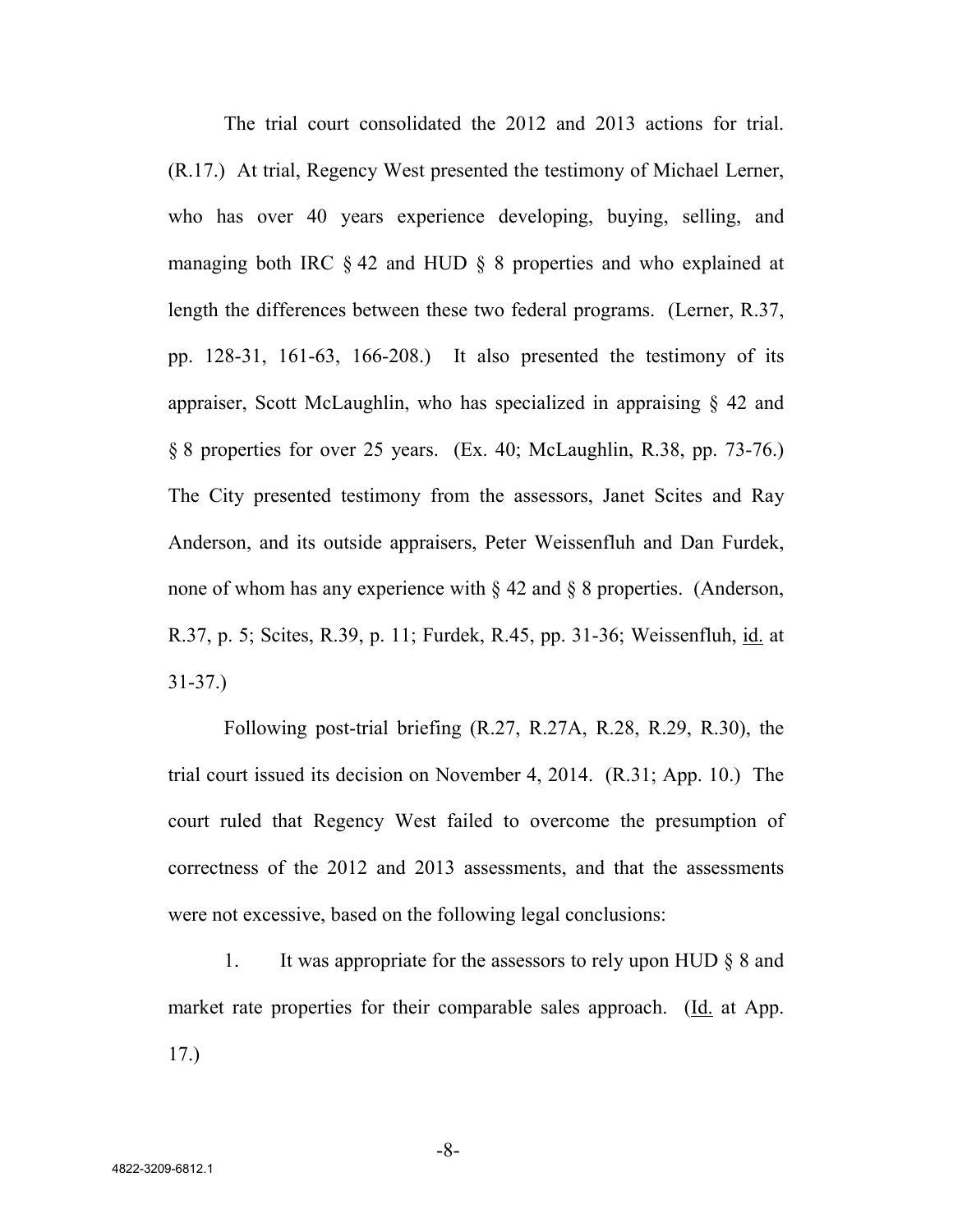2. The assessors' erroneous use of a market expense ratio rather than Regency West's actual expenses for their income approach was immaterial because the 2013 assessment was based on the comparable sales approach. (Id. at App. 17-18.)

3. The assessors' reliance on a cap rate derived from sales of market rate apartments rather than sales of § 42 properties was proper under Mineral Point Valley, 2004 WI App. 158. (Id. at App. 18.)

4. McLaughlin violated the Markarian hierarchy and Bischoff v. Appleton, 81 Wis. 2d 612, 260 N.W.2d 773 (1978) by relying solely on the income approach. (Id. at App. 19-20.)

The trial court entered judgment for the City on November 20, 2014. (R.33, App. 22.) Regency West timely appealed. (R.36.)

The court of appeals affirmed in a per curiam decision issued September 16, 2015. It upheld the trial court's judgment on the grounds that: (1) the WPAM does not preclude the use of HUD  $\S$  8 properties as comparisons in assessing an IRC § 42 property; (2) it was appropriate for the City's assessors to utilize  $\S$  8 properties as comparable sales because they testified the rents were similar to the subject  $\S$  42 property's rents; (3) the errors in the assessors' income approach were immaterial; and (4) the trial court reasonably discredited the testimony of Regency West's expert because he relied solely on the income approach. (Slip op.  $\P$  15, 18-21, App. 6-9.)

-9-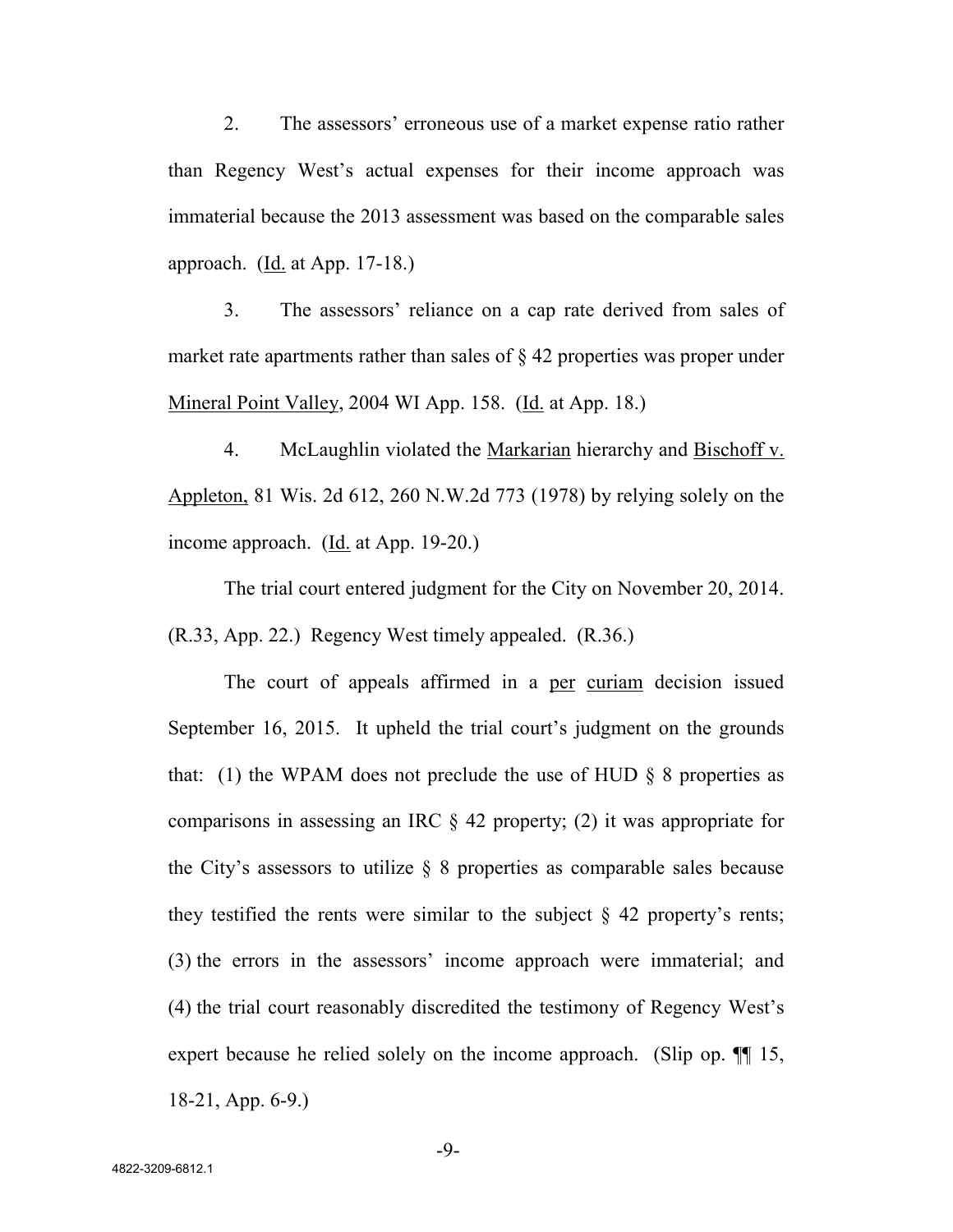#### **B. Statement of Facts**

#### **1. IRC § 42 versus HUD § 8**

The WPAM recognizes the unique challenges in valuing various types of low income housing developments subject to different federal assistance programs. It describes 10 such programs involving mortgage insurance, mortgage interest reduction, income tax credits, or rent subsidies. (Ex. 34, pp. 9-38 to 9-42.) The WPAM uses the term "federally subsidized housing" as a short-hand to describe all of these programs, although IRC § 42 does not involve a subsidy of any type.

#### **a. IRC § 42 Tax Credit Program**

IRC § 42 is a U.S. Treasury program that incentivizes developers to develop affordable housing by providing federal tax credits that can be sold to raise equity to pay down construction debt, thereby enabling the project to rent units about \$150-\$250/month below a comparable unit without tax credits. In Wisconsin, the § 42 tax credit program is administered by the Wisconsin Housing and Economic Development Authority ("WHEDA"). (Ex. 34, p. 9-40; Lerner, R.37, pp. 163, 166-67.)

There are significant investment risks with  $\S$  42 properties. Section 42 credits are claimed as dollar-for-dollar credits against investors' income taxes over a period of 10 years and are not renewable. In exchange for receiving the tax credits, the developer gives up the right to sell the project for a use other than affordable housing for the period of the Land Use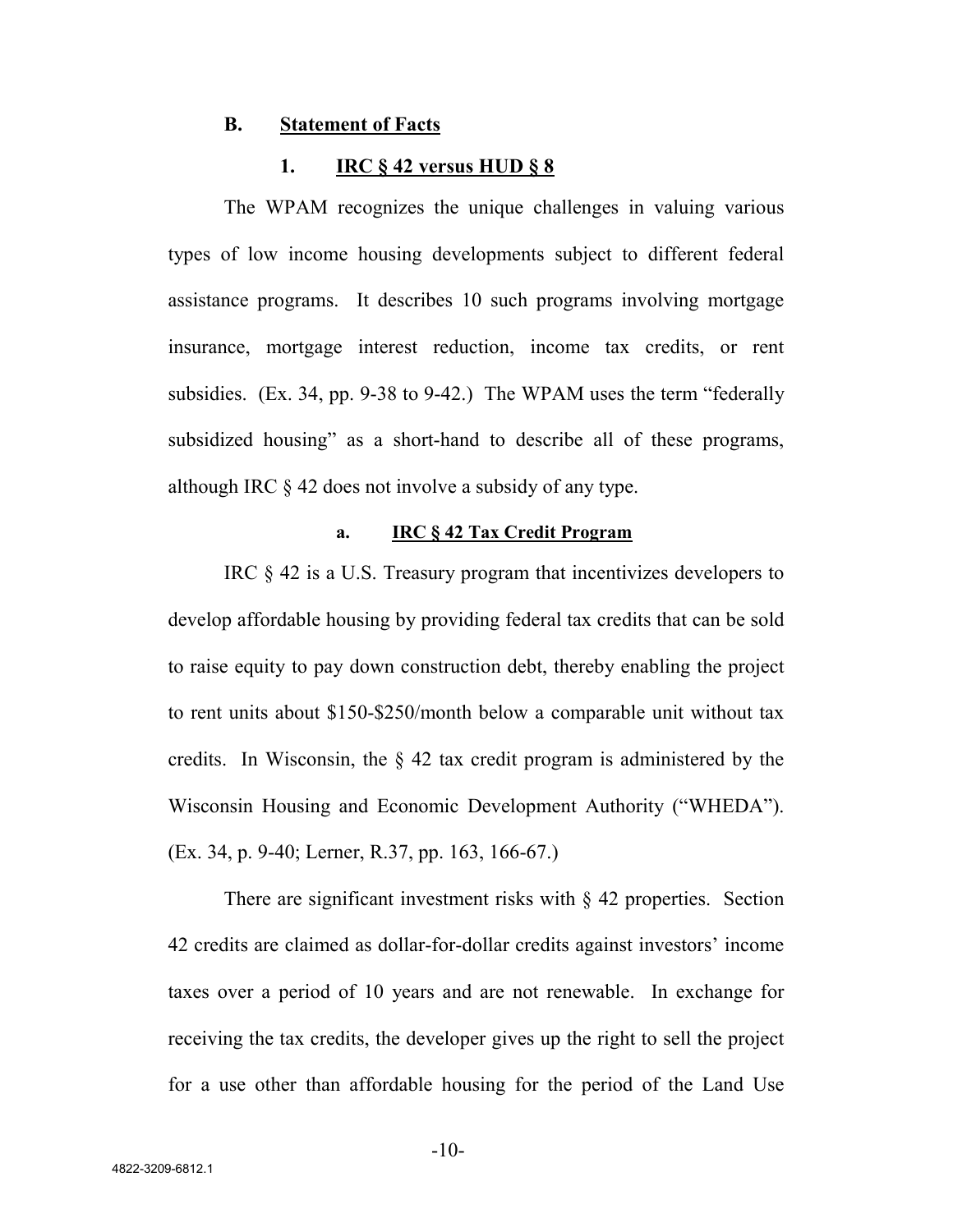Restriction Agreement ("LURA") – a contract with WHEDA – which extends beyond the duration of the tax credits, usually 30 years. During the term of the LURA, the developer is obligated to continue to rent to low income tenants according to the set-asides in the LURA. "Set-asides" are tenant income restrictions expressed as a percentage of county median income ("CMI"). If a project falls out of compliance after the tax credits expire, the investors who purchased the tax credits are obligated to repay the credits, with significant penalties and interest. (Ex. 34, p. 9-40; Lerner, R.37, pp. 168, 170-71, 173, 183-84.)

WHEDA publishes the maximum rents that may be charged to  $\S$  42 tenants at different CMI levels. (Ex. 24.) There are no rent subsidies and no guarantees that owners can actually charge maximum allowable rents; that depends on what the market will bear. Nor are there any protections against vacancy losses. The owner therefore bears all the risk of tenants not paying their rents and bears all the risk of vacancy losses. Section 42 tenants not only have to meet the LURA income restrictions, but also must earn sufficient income to pay the rent, which narrows the market of eligible tenants to about 12-14% of the total rental market. (Ex. 27; Lerner, R.37, pp. 174-76, 191, 196.)

Section 42 tax credit properties are subject to ongoing rules and regulations that impose significant operational compliance costs. Every tenant must be qualified through extensive verification procedures.

-11-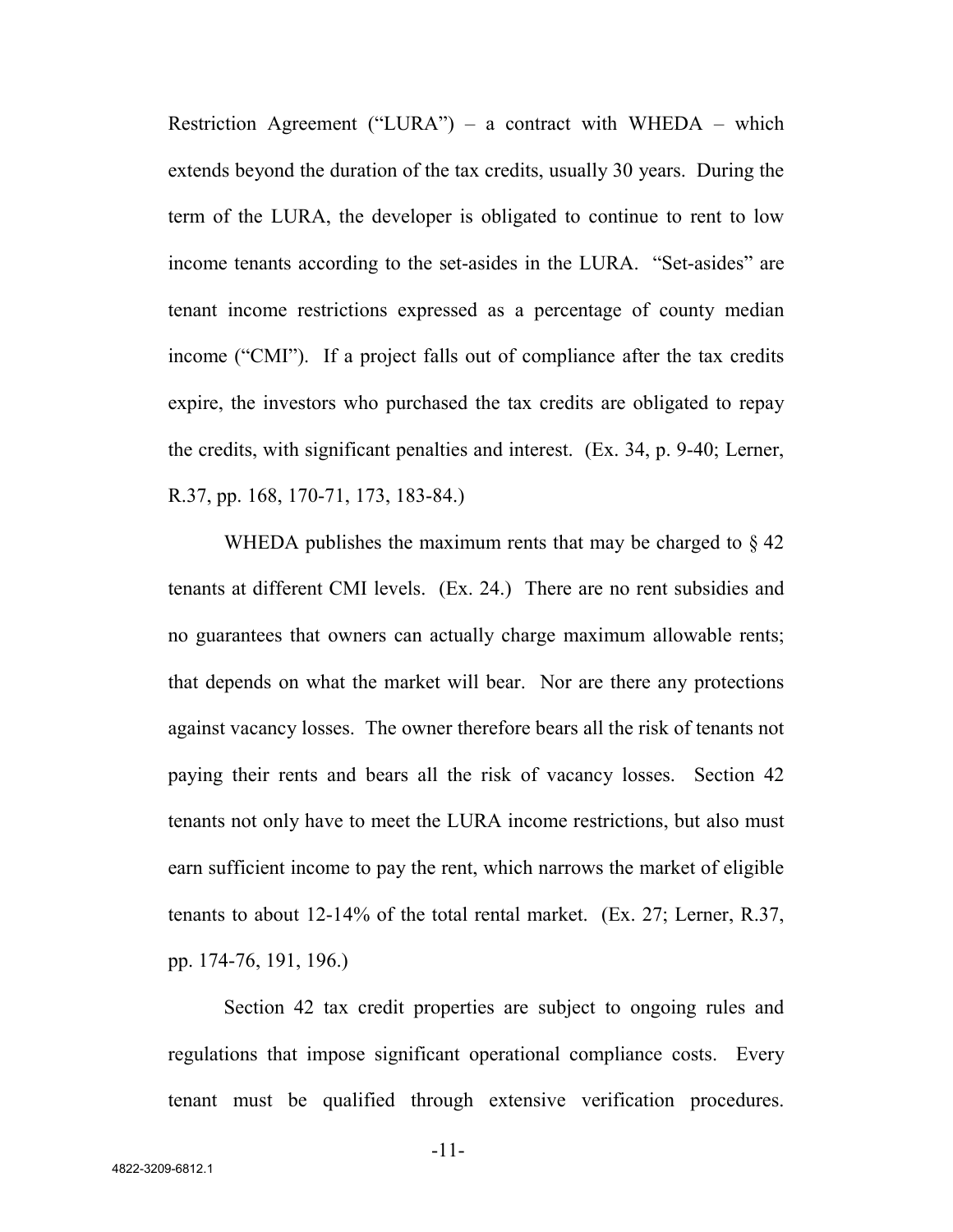Reports must be filed with WHEDA, § 42 developers are obligated to obtain and file annual financial audits, and WHEDA conducts regular onsite inspections at the developer's expense. (Lerner, R.37, pp. 161, 187.) Section § 42 developers are not entitled to any automatic rent increases and cannot just raise rents to meet growing expenses due to the rent restrictions imposed by WHEDA based on the set-asides in the LURA. (Id. at 188.)

The specific characteristics of § 42 properties vary widely. In addition to the typical variations in physical features, size and location of apartment complexes, § 42 properties vary in unit mixes (i.e. number of bedrooms per unit) and set-asides. One § 42 development may have all 1 bedroom and 2-bedroom apartments with 60% set-asides (i.e. eligible tenants may earn up to 60% of CMI), while another could have 2-bedroom and 3-bedroom apartments with a combination of 50% and 60% set-asides. WHEDA rent restrictions are based on both the number of bedrooms and percentage of CMI, so those variances have a direct impact on revenues. (Ex. 24; Lerner, R.37, pp. 174-77, 179.) Moreover, CMI levels vary by county, as do utility allowances, which are deducted from the maximum rents the developer may charge. That means identical § 42 project configurations may generate very different revenues depending on where they are located. (Lerner, R.45, pp. 177, 179-82.)

Some § 42 properties serve senior citizens, some serve families, and some serve both. The type of tenant affects operational expenses, because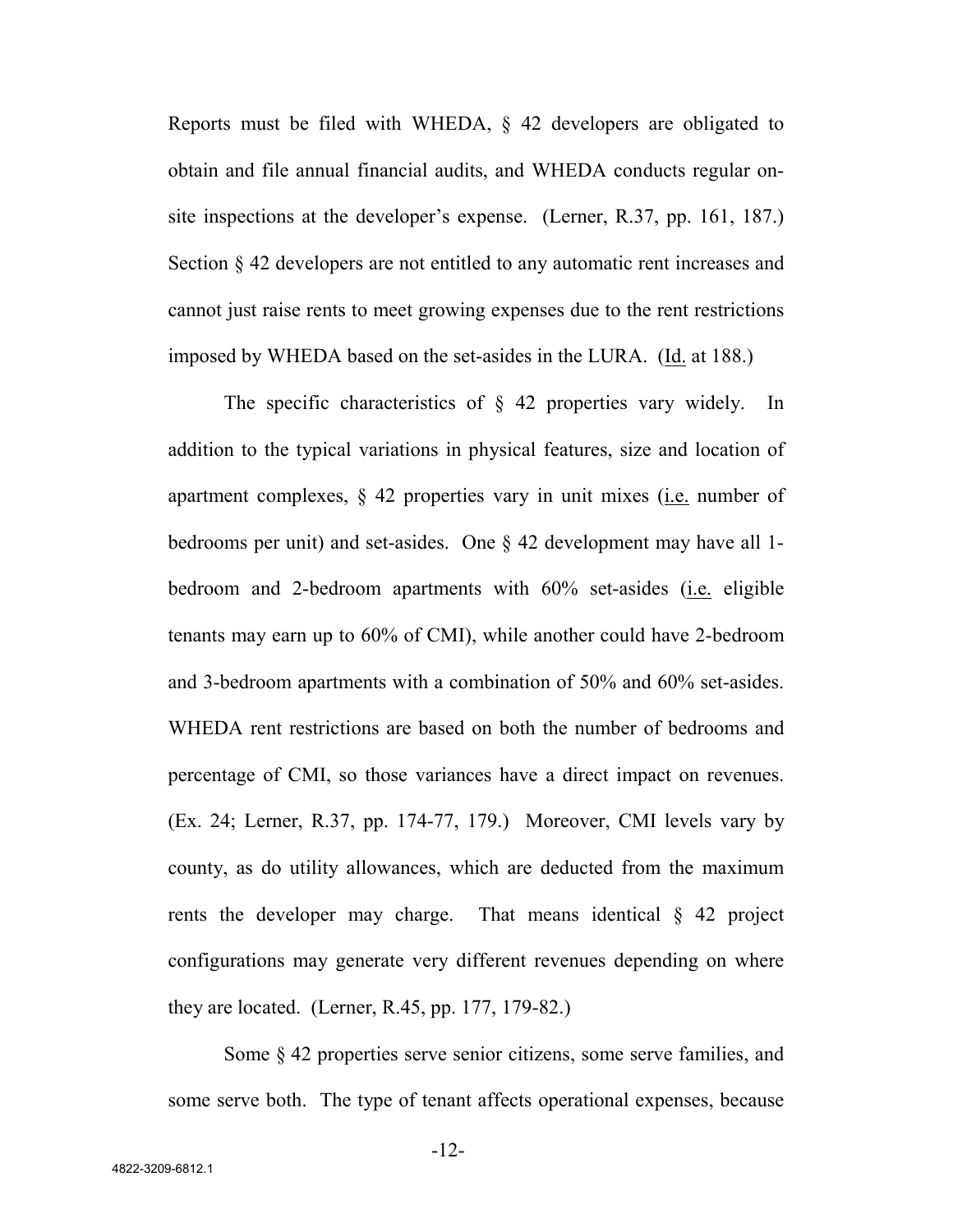there are higher turnover rates and higher maintenance expenses with family units. (Lerner, R.37, p. 161.)

As a result of both the operational and investment risks described above, there is a very limited market for  $\S$  42 properties. (Ex. 36, p. 356; Lerner, R.37, pp. 170-71, 185-86; McLaughlin, R.38, pp. 82, 105; R.45, pp. 212, 264-65.) To the extent these properties do change hands, buyers rely exclusively upon the income approach in making investment decisions and do not give consideration to the comparable sales approach. (Lerner, R.37, pp. 128-29, 208-11.)

#### **b. HUD § 8 Rent Subsidy Program**

Unlike IRC  $\S$  42, HUD  $\S$  8 is a true subsidy program. Rents are established through a housing assistance payments ("HAP") contract with HUD or WHEDA. Tenants may earn anywhere from 0 to 80% of CMI, which means 50% of the total tenant market is eligible for  $\S$  8 housing – about four times the market of eligible  $\S$  42 tenants. (Ex. 27; Lerner, R.37, pp. 201-08.) Section 8 tenants pay 30% of their income for rent. Whatever amount the tenants cannot afford to pay is paid by the government. The government subsidy portion of the rent is automatically deposited in the owner's bank account, eliminating collection risks. (Lerner, R.37, pp. 192- 93.)

Owners of § 8 projects get the benefit of automatic rent increases, which often result in payment of above-market rents. Section 8 projects

-13-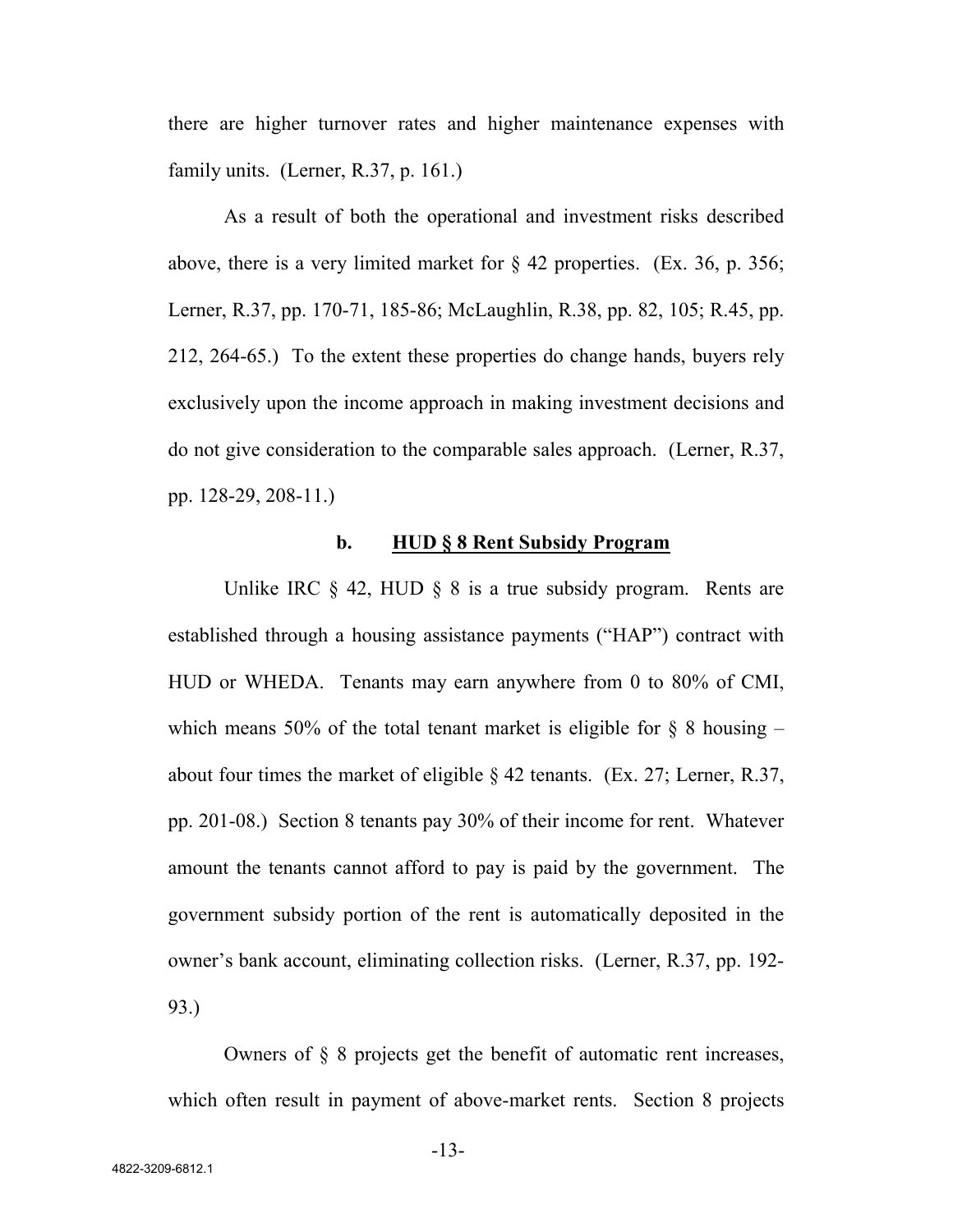also benefit from vacancy protection, with the government paying rents or debt service for extended periods. Moreover, § 8 HAP contracts are renewable. (Id. at 194-95.)

Due to the guaranteed rents, renewability, and low risk associated with  $\S$  8 properties, such properties are highly desirable, and there is a constant market for them. (Id. at 192-196, 200-01; McLaughlin, R.38, pp. 79-81, 143.) The § 8 program is no longer available for new developments, and scarcity makes it a seller's market for these properties. (McLaughlin, R.38, p. 81.)

# **2. Description of the Subject Property**

The subject property is a 100% § 42 property consisting of nine 8family apartment buildings, each with four 3-bedroom and four 2-bedroom units. The project is situated on 7 acres of land located just west of the vacant Sam's Club and south of the City dump. (Lerner, R.37, at 164-65, 253-56.)

All 72 apartment units in the subject property are income and rent restricted. Under Regency West's 30-year LURA, 51 of the 72 units must be rented to tenants who earn 50% or less of CMI, and 21 of the units must be rented to tenants who earn 60% or less of CMI, except that two units are provided rent-free to employees. (Id. at 127, 170; Lerner, R.38, pp. 3-4.) The subject property was constructed in 2010-11 and was fully leased as of February 1, 2012. (Lerner, R.37, p. 165.)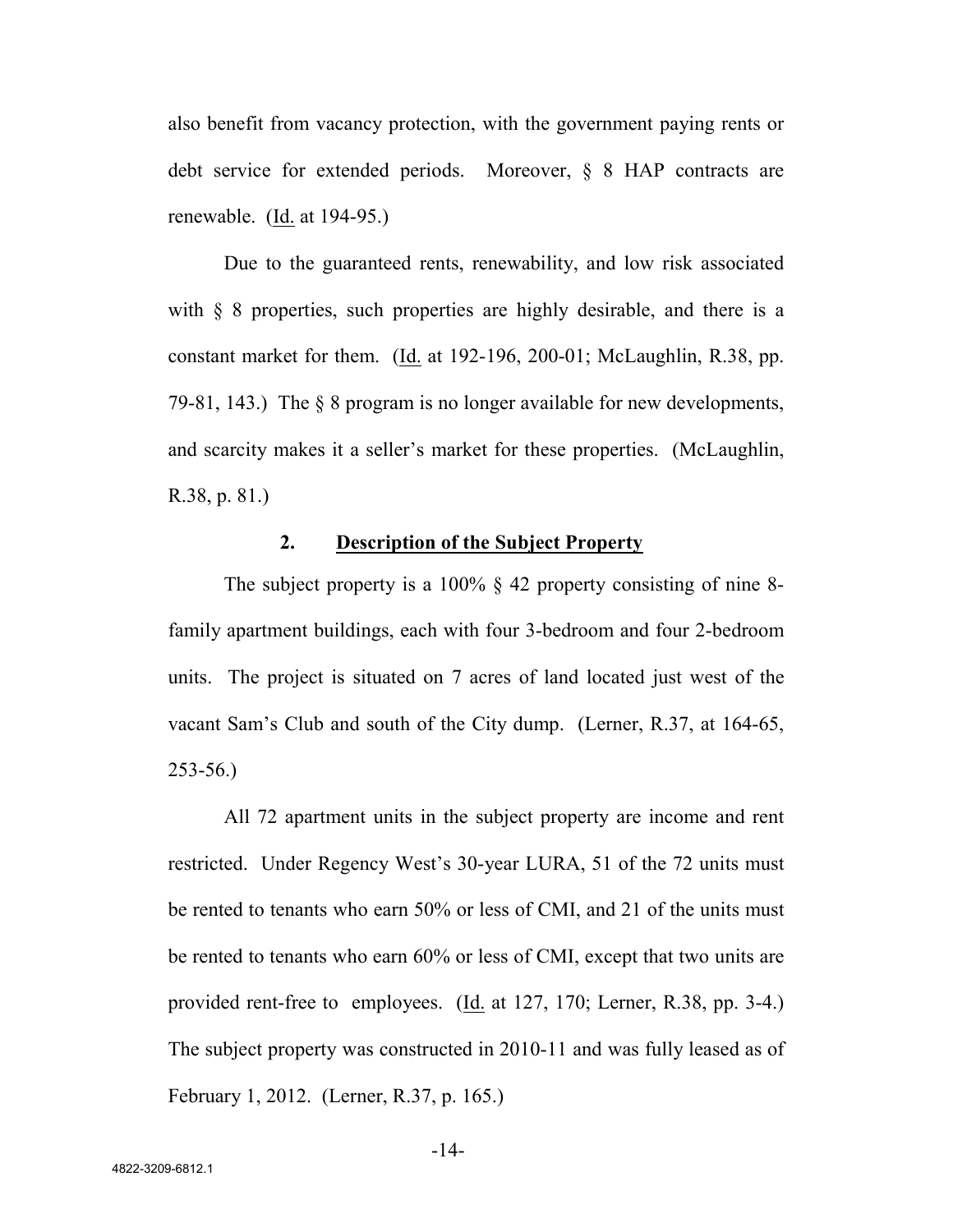#### **3. The 2012 Assessment**

Neither of the City's assessors has any personal experience with subsidized housing, nor have they had any special training on assessing subsidized housing. (Anderson, R.37, p. 5; Scites, R.39, p. 11.)

For the 2012 assessment, the assessors relied exclusively upon the direct capitalization of income approach in arriving at their value of \$4,425,000. (Ex. 11; Anderson, R.37, p. 16.) That method converts a property's net operating income ("NOI") into an estimate of value by dividing the NOI (income less expenses) by the applicable cap rate. (Ex. 33, pp. 9-13, 9-21.) The cap rate is the ratio between the NOI of other properties and their sale prices and provides an estimate of investors' expected rate of return on their investments. (Id.; Anderson, R.37, p. 33.)

As of January 1, 2012, the valuation date for the 2012 assessment, Regency West had only been operating for a couple of months and did not yet have audited financial statements available. However, as of that time its actual rents were known, and its expenses had been projected consistently, and independently, by four different sources, including WHEDA. (Ex. 42; Lerner, R.37, pp. 212-31, 241-42; R.38, pp. 10, 49.)

For purposes of the 2012 assessment, the assessors accepted the estimates of potential gross income and vacancy rate in a prospective appraisal commissioned in 2010 by Regency West's construction lender. (Ex. 11; Ex. 13; Anderson, R.37, pp. 23, 28-30; Lerner, id. at 235.)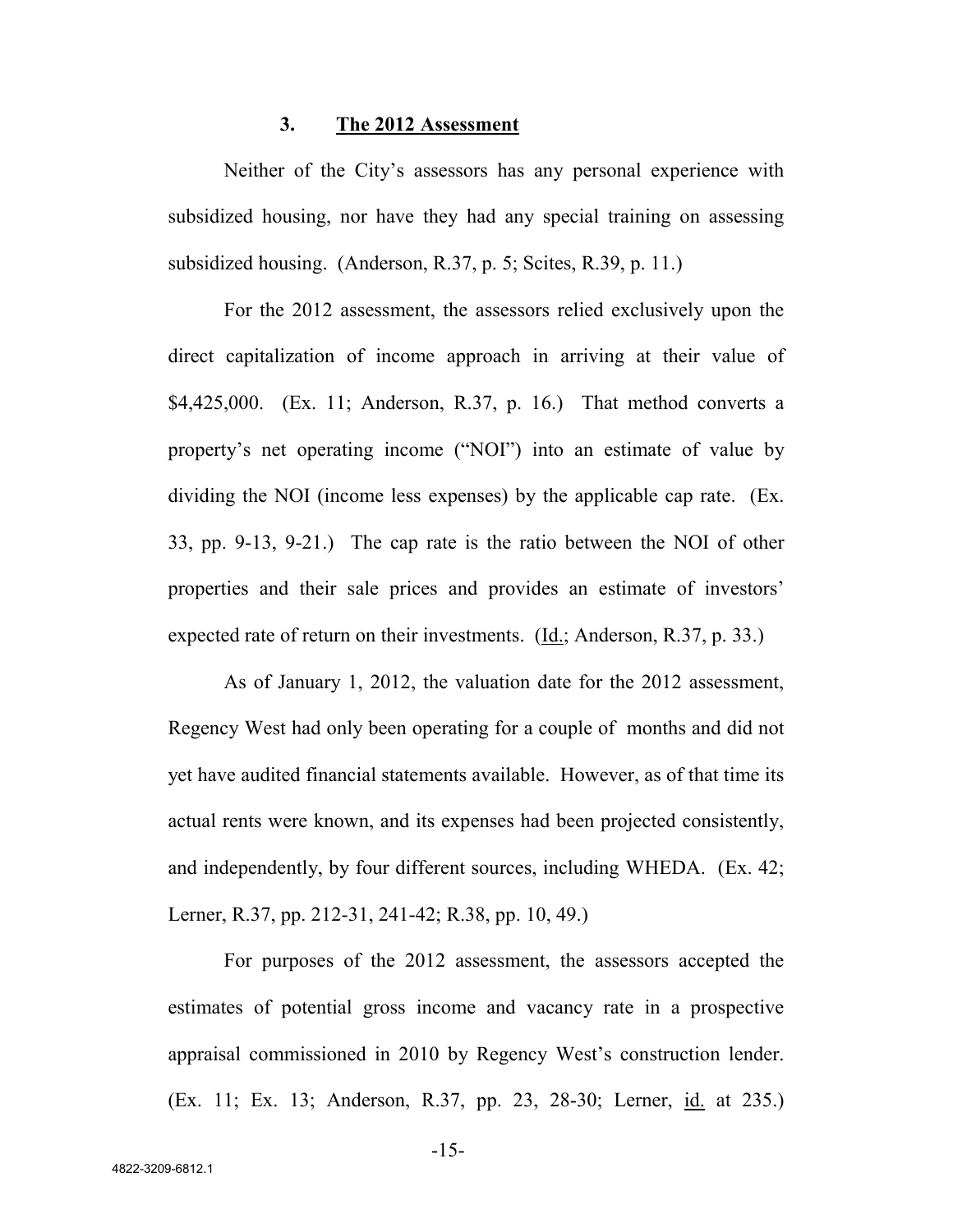However, they rejected the expense projections in that same appraisal as supposedly too high in comparison to other  $\S$  42 properties (Anderson, R.37, pp. 28-30; Scites, R.39, pp. 5, 44) – even though those projections were well within WHEDA's parameters. (Ex. 25; Lerner, R.37, pp. 215- 21.) Instead of applying the expenses specific to the subject property, the assessors applied a 40% estimated expense ratio supposedly based on other § 42 properties.<sup>7</sup> (R.11; Anderson, R.37, pp. 25, 27-28, 30; Scites, R.39, p. 5.) As a result of understating Regency West's expenses, the assessors computed an NOI 37% higher than the prospective appraisal. (Ex. 11; Anderson, R.37, pp. 29-33.)

The assessors purported to apply a market derived cap rate, the method preferred by WPAM. (Ex. 33, p. 9-24; Anderson, R.37, pp. 33-34.) Although the WPAM dictates the use of cap rates derived from sales of "similar properties" (Ex. 33, p. 9-24), the assessors derived their  $6.0\%$  base cap rate from sales of market rate apartments, not from sales of  $\S 42$ properties. Adding the City's property tax rate for 2012, this computed to a loaded cap rate of 8.5%. (Anderson, R.37, pp. 37-39; Scites, R.38, p. 237.)<sup>8</sup> Dividing their NOI by their loaded cap rate, the assessors arrived at a value

 $7$  The assessors refused to produce any evidence supporting their reliance on a 40% expense ratio in response to Regency West's public records and discovery requests, claiming confidentiality, and they never in fact substantiated that ratio. (Anderson, R.37, pp. 31-32.)

 $8$  The WPAM directs assessors to "load" the base cap rate by adding the property tax rate. (Ex. 33, p. 9-23.)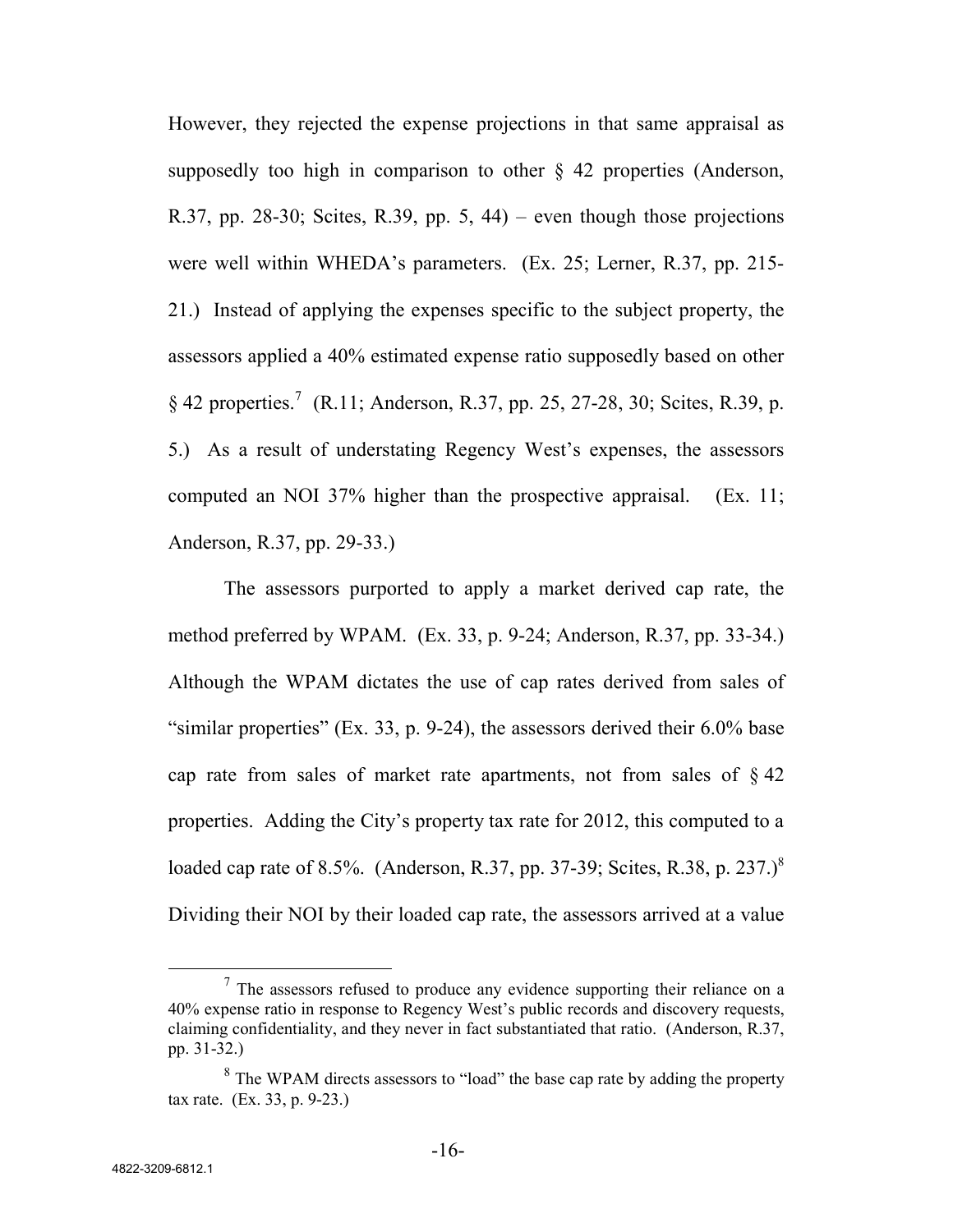of the subject property of \$4,425,000 for 2012 (Ex. 11), as compared with the prospective appraisal of  $$2,600,000$ . (Ex. 13, p. 60.)

## **4. The 2013 Assessment**

The assessors based the 2013 assessment of the subject property upon the comparable sales approach. (R.12; Anderson, R.37, p. 56; Scites, R.39, p. 9.) Under this approach, an assessor is obligated to find a pool of arm's-length sales that are "reasonably comparable" to the property being assessed, i.e. similar in age, condition, location, use, type of construction, design, physical features, and economic characteristics. After verifying that the comparison properties meet the test of reasonable comparability, the assessor makes positive or negative adjustments to the sale prices of the comparison properties to reflect differences between those properties and the property being assessed, as supported by market data. (Ex. 31, pp. 7- 22, 8-5; Anderson, R.37, pp. 58-64.)

For purposes of their comparable sales approach, the assessors relied upon three so-called "comparable sales": (1) Woodside Village/Albert House, (2) Lake Oakes, and (3) McMynn Tower. (Ex. 12; Anderson, R.37, p. 69.) In addition to material differences in physical attributes and location (Lerner, R.37, pp. 164-65, 253-56; McLaughlin, R.38, pp. 145-47), the key characteristics of the assessors' comparison sales as contrasted to the subject property are summarized as follows:

-17-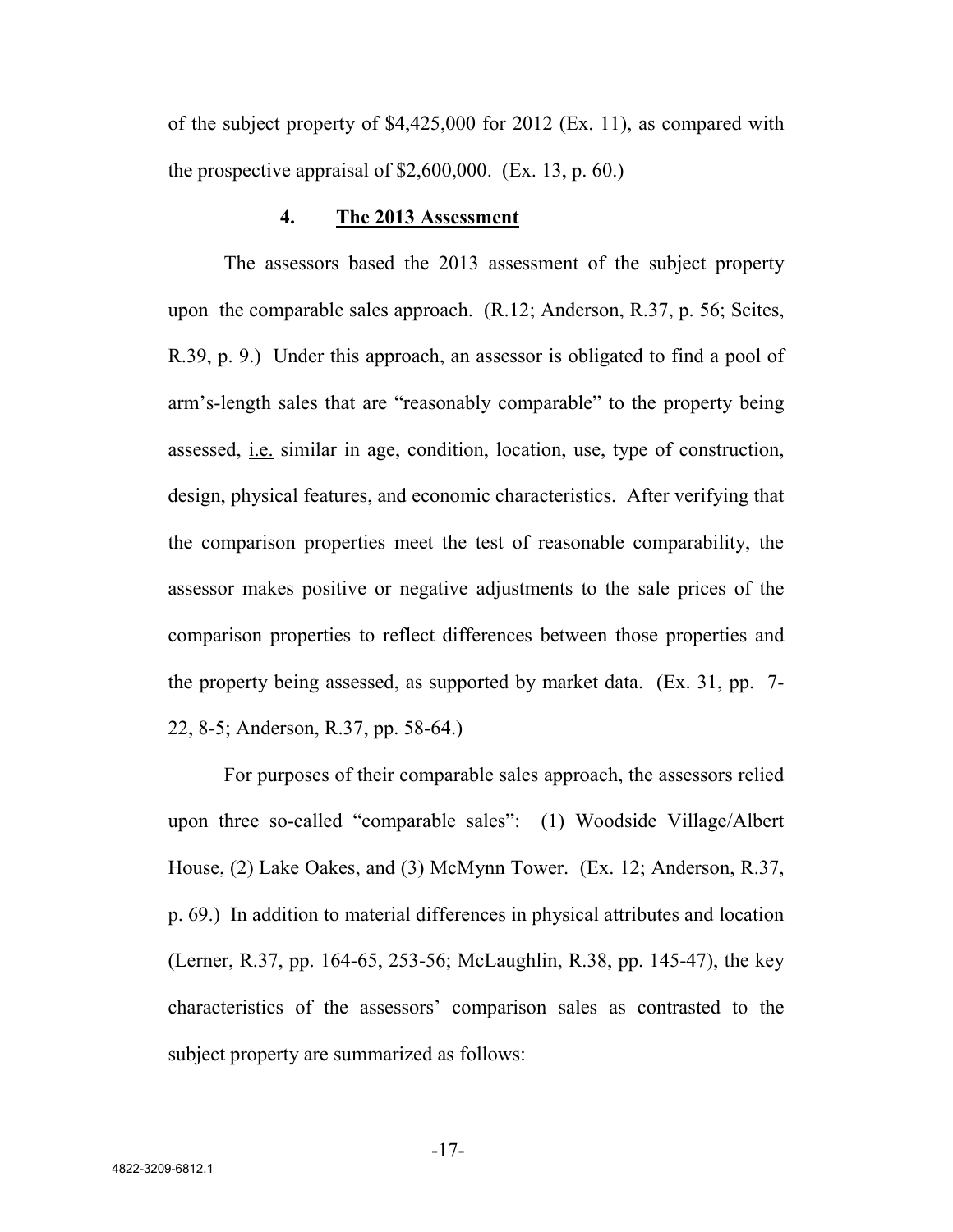|              | Subject            | Woodside/           | <b>Lake Oakes</b> | McMynn              |
|--------------|--------------------|---------------------|-------------------|---------------------|
|              |                    | Albert              |                   |                     |
| Bedroom mix  | 36 2-BR            | Mostly 1-BR         | 1-BR and          | All $1-BR$          |
|              | 36 3-BR            |                     | $2$ -BR           |                     |
| Tenant type  | All family         | 50 family           | Primarily         | All senior          |
|              |                    | 104 senior          | senior            |                     |
| Federal      | All IRC $\S$ 42    | All HUD $\S 8$      | A few IRC         | All HUD $\S 8$      |
| program      |                    |                     | $§$ 42 units;     |                     |
|              |                    |                     | predominantly     |                     |
|              |                    |                     | market rate       |                     |
| Tenant       | $51 \le 50\%$ CMI  | All $\leq 80\%$ CMI | N/A to market     | All $\leq 80\%$ CMI |
| income       | $21 \leq 60\%$ CMI |                     | rate units        |                     |
| restrictions |                    |                     |                   |                     |
| Govt. rent   | None               | Amount above        | None              | Amount above        |
| subsidies    |                    | 30% of tenant       |                   | 30% of tenant       |
|              |                    | income              |                   | income              |
| Commercial   | None               | None                | None              | Accounts for 8-     |
| use          |                    |                     |                   | 10% of income       |

(Ex. 12, pp. 9-11; Lerner, R.37, pp. 254-56; McLaughlin, R.38, pp. 145, 147; Scites, R.39, pp. 33, 36; Ex. 61.)

In applying the comparable sales approach for their 2013 assessment, the assessors did not even attempt to obtain, much less actually consider, the agreements setting forth the specific restrictions applicable to their comparison properties, as required by the WPAM. (Ex. 34, p. 9-45.) Rather, they simply assumed that  $\S 42$  and  $\S 8$  restrictions are similar and concluded their comparison properties were reasonably comparable based on allegedly similar *rents*. (Anderson, R.37, p. 101; Scites, R.39, pp. 13, 56; contra Lerner, R.37, p. 186-87; R.38, p. 8.)

The assessors placed primary reliance on the Woodside Village/Albert House § 8 sale and arrived at a value of \$4,169,000 for the subject property under their comparable sales approach. They admitted the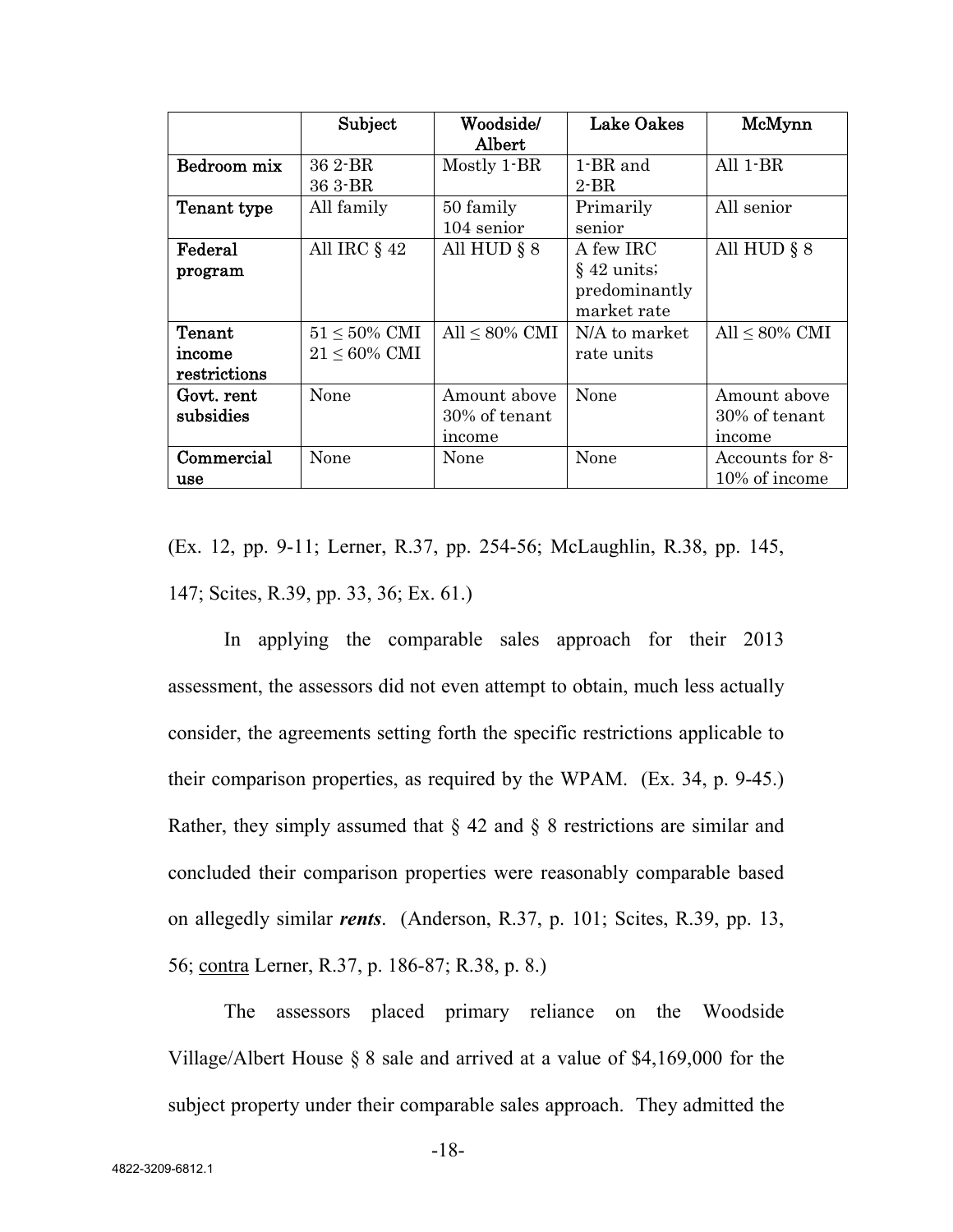validity of the 2013 assessment depends on the propriety of treating § 8 and § 42 properties as reasonably comparable. (Ex. 12, p. 3; Anderson, R.37, p. 88; Scites, R.39, pp. 37-38.)

The assessors performed an income valuation as a cross-check for their 2013 comparable sales approach, using the same assumptions as for their 2012 income valuation. (Anderson, R.37, pp. 52-54.) They continued to rely upon their 40% market expense ratio even though they possessed Regency West's year-end 2012 audited financial statements establishing much higher actual expenses and had no basis to dispute those financials. (Anderson, R.37, pp. 45-46, 52-54; Scites, R.39, p. 5.) They also used the same 6% base cap rate as for their 2012 assessment. The assessors' income approach suggested a value of \$4,129,000.

The assessors also purported to conduct a cost of construction analysis as a third approach in their 2013 assessment report. (Ex. 12.) They did not exclude the value of the tax credits and did not factor in economic or external obsolescence to account for the restrictions, as the WPAM requires. (Ex. 34, pp. 9-40, 9-45.) The assessors recognized their cost approach was unreliable and did not use it in establishing or supporting the 2013 assessment. (Anderson, R.37, pp. 48-51; Scites, R.38, p. 251.) Rather, based on their comparable sales approach, they assessed the subject property at  $$4,169,000$  for the year 2013. (R.12, p. 4; Anderson, R.37, p. 57; Scites, R.38, p. 252.)

-19-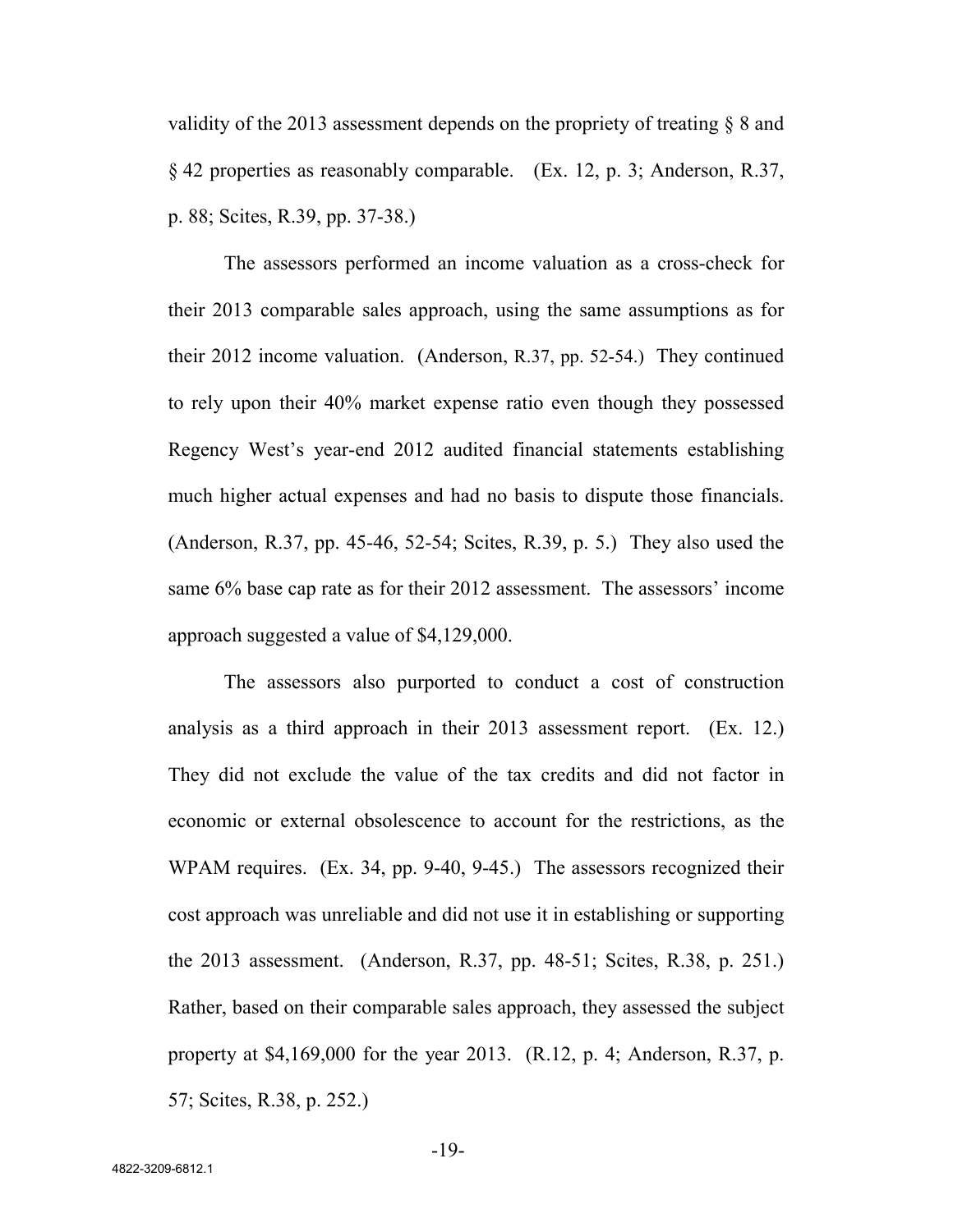#### **5. Regency West's Expert's Opinions**

Regency West's expert, Scott McLaughlin, is an experienced appraiser who specializes in valuing subsidized housing. He has appraised literally hundreds of subsidized housing projects on behalf of lenders, investors and WHEDA over the past 25 years. (Ex. 39; McLaughlin, R.38, pp. 73-88, 104-06, 143-47.)

McLaughlin opined that the 2012 and 2013 assessments fail to comply with the WPAM and generally accepted appraisal practices. Among other criticisms, he concluded that the assessors' income valuations for 2012 and 2013 were inflated because they relied upon a market expense ratio rather than Regency West's actual expenses, and because they understated the cap rate. (Ex. 40,  $\P$  $\overline{=}$  7, 9; McLaughlin, R.38, pp. 140-41, 160.) He further concluded that the comparable sales method was not a reliable method for valuing the subject property due to the absence of sales of properties with similar restrictions, set-asides, physical characteristics, tenants and amenities; that the assessors' 2013 comparable sales valuation erroneously used § 8 properties as comparable sales based on allegedly similar rents, disregarding the lack of similar restrictions; and that the assessors failed to make appropriate adjustments for differences in rent and income restrictions. (Ex. 40,  $\P$  $[$  4, 10; Ex. 47; McLaughlin, R.38, pp. 101-07, 141-47, 151-59, 193, 215.)

-20-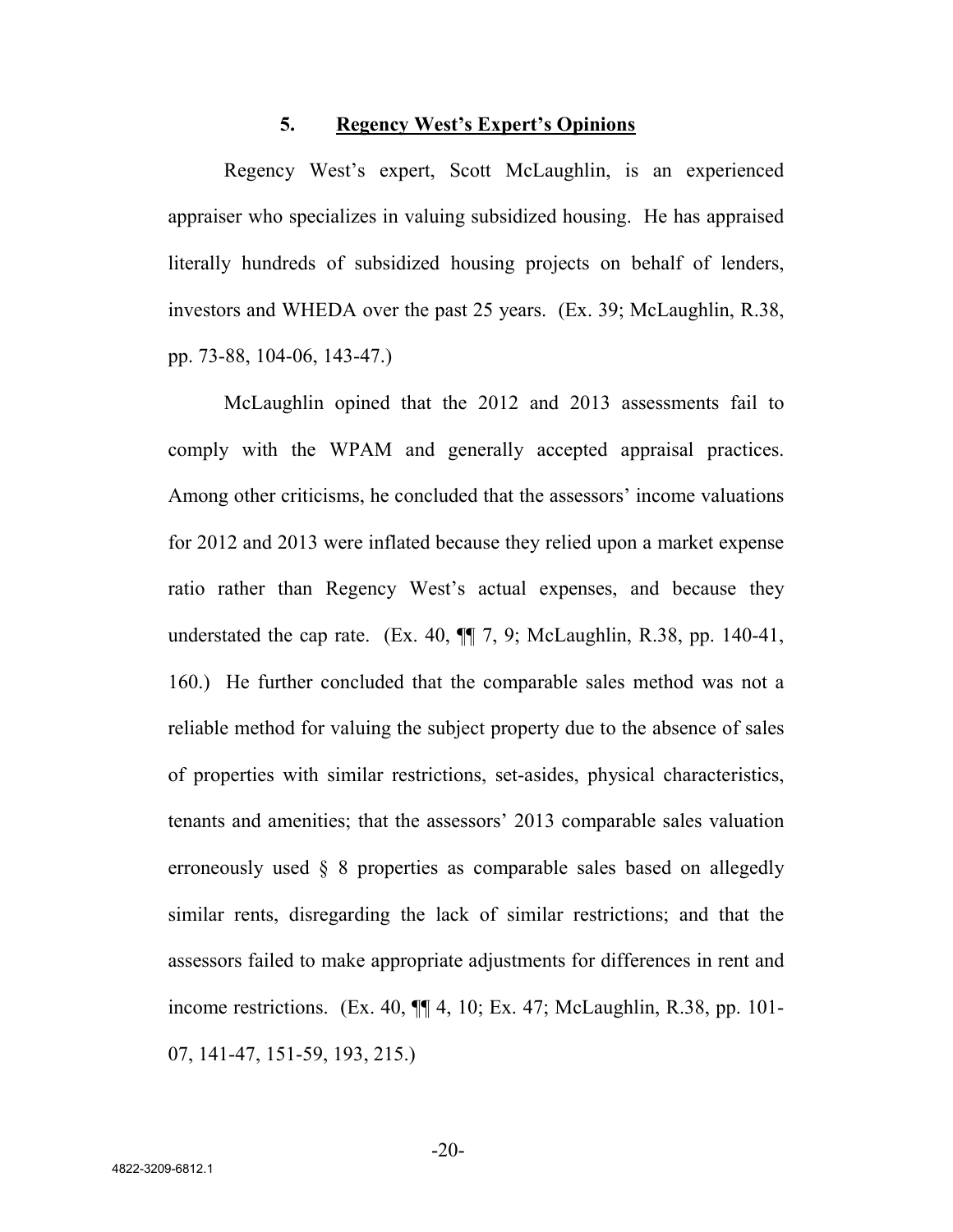In addition to critiquing the assessments, McLaughlin independently appraised the subject property as of January 1, 2012 and January 1, 2013. He did not apply the comparable sales approach because he was unable to obtain data on other § 42 properties' specific set-asides and other restrictions, without which a reliable comparable sales analysis cannot be performed. Instead, he relied solely upon the income approach, which is the industry standard for subsidized housing. (McLaughlin, R.38, pp. 76, 101-06, 108; Ex. 40, ¶¶ 4-5.)

In applying the income approach, McLaughlin relied upon the best information that would be available to and relied upon by a prospective buyer as of the applicable valuation date, which is the appropriate consideration for a retrospective appraisal. (McLaughlin, R.38, p. 100.) He also considered the specific rent and income restrictions applicable to the subject property as set forth in its LURA. (Id. at 111.)

For his January 1, 2012 valuation, McLaughlin used Regency West's 2012 projections prepared in November of 2011, which were consistent with projections specific to the subject property independently prepared by three other sources, including WHEDA. (Ex. 42; McLaughlin, R.45, pp. 244-45; Lerner, R.37, p. 242; R.45, p. 172.) For his January 1, 2013 valuation, McLaughlin relied upon audited financial statements for the year ending December 31, 2012. (Ex. 40; Ex. 43; Ex. 44; McLaughlin, R.45, p. 245; Lerner, R.37, p. 249.)

-21-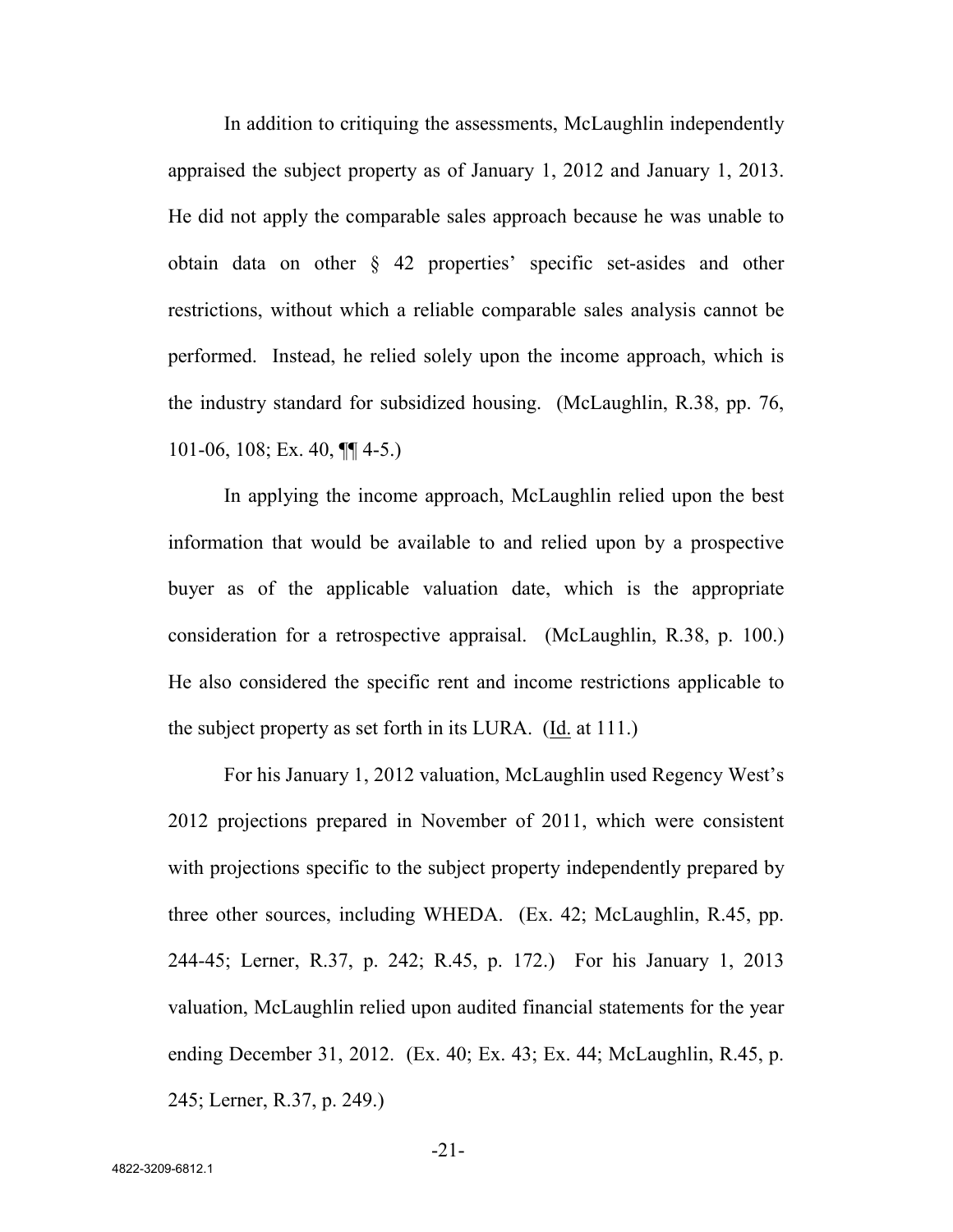To determine the applicable cap rate, McLaughlin analyzed cap rate data from sales of other § 42 properties. (Ex. 46; McLaughlin, R.45, pp. 213-14.) Based on that market derived data, he applied base cap rates of 8.0% for 2012 and 7.6% for 2013. (McLaughlin, R.45, pp. 214-15.) He added the City's tax rates for 2012 and 2013 to the base cap rates, as the WPAM requires, resulting in loaded cap rates of 10.54% and 10.447%, respectively. (Ex. 40, pp. 3-4; WPAM, Ex. 33, p. 23; Andersen, R.37, p. 107.)

Having computed the subject property's NOIs in compliance with the WPAM, and having determined the applicable cap rates in compliance with the WPAM, McLaughlin then divided the NOIs by the cap rates to arrive at his values of \$2,700,000 for 2012 and \$2,730,000 for 2013. (Ex. 40, pp. 3-4; McLaughlin, R.38, p. 139; WPAM, Ex. 33, pp. 9-13, 9-21.)

#### **6. The City's Outside Appraisers**

The City's outside appraisers, Dan Furdek and Peter Weissenfluh, are general assessors with no experience whatsoever with respect to any type of subsidized housing. Neither has ever bought, sold or managed a subsidized housing project, and neither had ever assessed or appraised a subsidized housing project in their lives until the City retained them in this case. (Furdek, R.45, pp. 31-36; Weissenfluh, R.45, pp. 147-48.) Both spent most of their careers in the Milwaukee assessor's office, where other assessors were responsible for assessing subsidized housing. Notably, the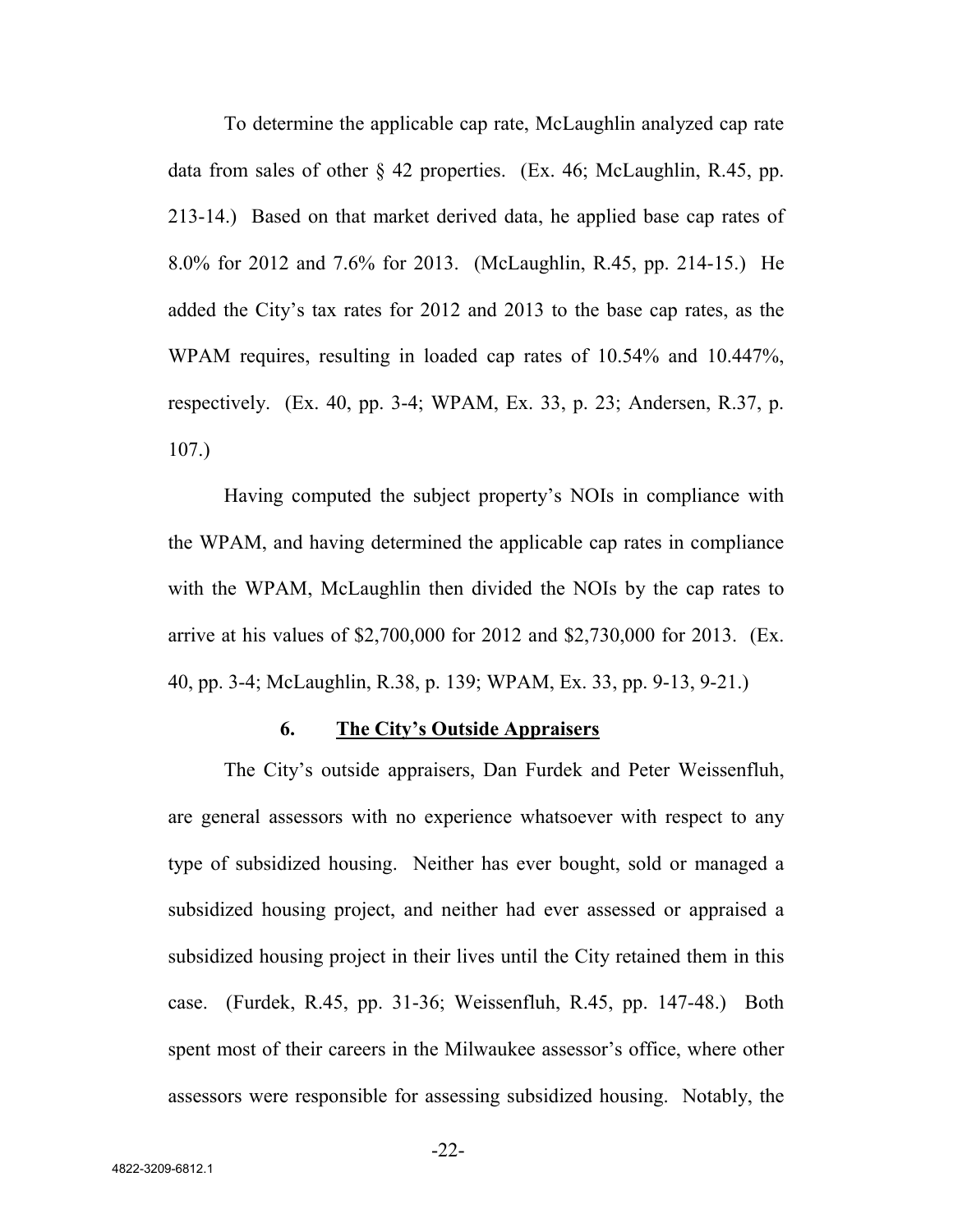Milwaukee assessor's office uses the income approach in assessing subsidized properties, not the comparable sales approach. (Furdek, R.45, p. 37; Weissenfluh, id. at 148-49.)

Notwithstanding their review for purposes of this case of subsidized housing valuation resources that caution  $\S 42$  is the "most complicated" subsidized housing program and presents "complex" valuation challenges requiring "special competency" (Ex. 53, p. 2; Ex. 54, pp. 1-2, 10), Furdek and Weissenfluh concluded there is nothing complicated about appraising a § 42 property, and they did not do anything differently in appraising the subject property than they would do in appraising any other commercial property. (Furdek, R.45, pp. 37-38, 42, 48.)

#### **STANDARD OF REVIEW**

The issues raised in this appeal present legal questions that are reviewed <u>de novo</u>. In particular, the question whether an assessment complies with statutory requirements, including the WPAM, is a question of law reviewed independently. Allright Props., Inc. v. City of Milwaukee, 2009 WI App 46, ¶ 13, 317 Wis. 2d 228, 767 N.W.2d 567; Adams Outdoor Advert., Ltd. v. City of Madison, 2006 WI 104, ¶ 26, 294 Wis. 2d 441, 717 N.W.2d 803. Similarly, the propriety of an assessor's valuation methodology is a legal question reviewed de novo. Mineral Point Valley, 2004 WI App 158, ¶ 20; Soo Line R.R. v. DOR, 97 Wis. 2d 56, 59-60, 292 N.W.2d 869, 871-72 (1980).

-23-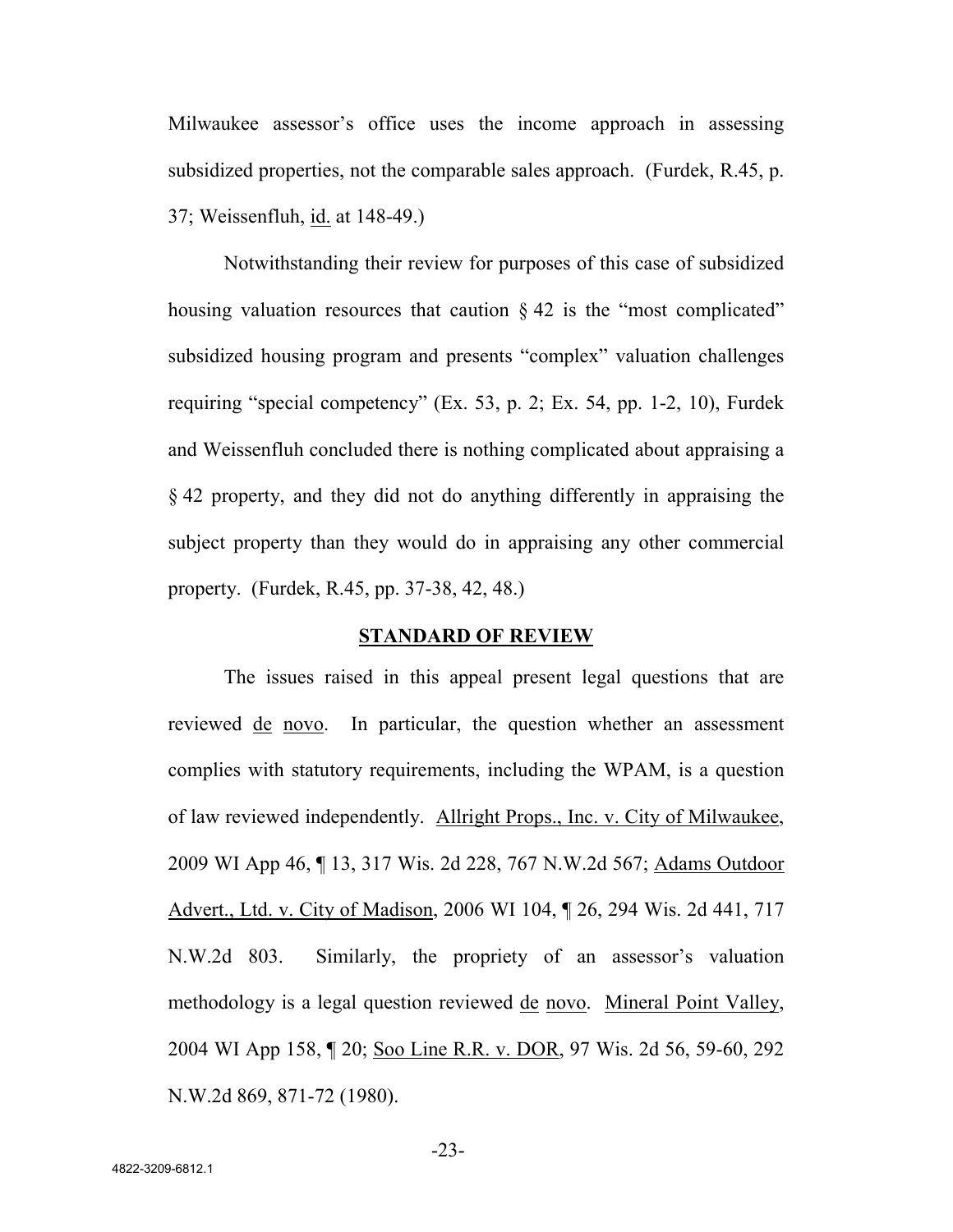#### **ARGUMENT**

## **I. THE PRESUMPTION OF CORRECTNESS DOES NOT APPLY TO THE 2012 AND 2013 ASSESSMENTS.**

Property tax assessments generally are presumed correct. Wis. Stat. § 70.49(2). The presumption of correctness does not apply, however, under either of two circumstances: (1) the taxpayer presents "significant contrary evidence," or (2) the taxpayer shows that the assessment violates the WPAM. Bonstores Realty One, LLC v. City of Wauwatosa, 2013 Wis. App 131, ¶ 5, 351 Wis. 2d 439, 839 N.W.2d 893; Allright Props., 2009 WI App 46, ¶ 12. Both conditions apply here, and the City therefore is not entitled to a presumption of correctness of the assessments.

# **II. SPECIAL ASSESSMENT RULES APPLY TO SUBSIDIZED HOUSING.**

Wis. Stat. § 70.32(1) requires assessors to value real property in the manner specified in the WPAM. This Court has reaffirmed that the WPAM controls, except to the extent it conflicts with governing law. Metro. Holding, 173 Wis. 2d at 632-33, 495 N.W.2d at 317.

Section 70.32(1) codifies this Court's holding in Markarian that the best evidence of fair market value typically is a recent sale of the subject property or, if there has been no recent sale of the subject, then sales of reasonable comparable properties. Markarian, 45 Wis. 2d at 686, 173 N.W.2d at 629. That does not mean that the comparable sales approach must, or may, always be used in valuing property, however. To the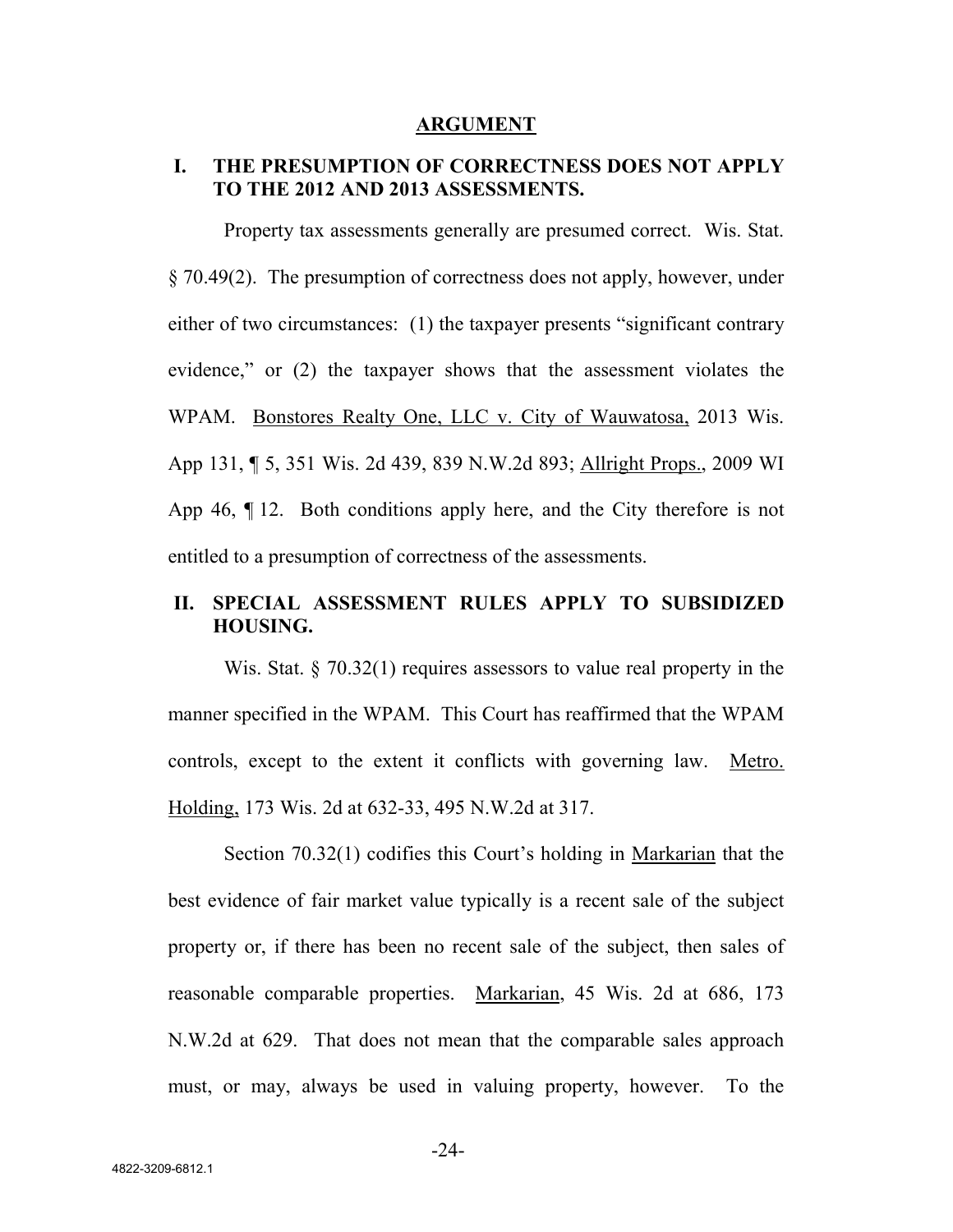contrary, while § 70.32(1) directs an assessor to "consider" the comparable sales approach in the absence of a recent sale of the subject property, both the statute and the WPAM require the availability of data on recent sales of "reasonably comparable" properties as a condition to actually *using* the comparable sales approach. If the assessor does not have sufficient information to establish reasonable comparability, then the comparable sales approach may not be used in actually determining an assessment because the assessment must be based only on "reliable" valuation methodologies. (Ex. 33, p. 9-33.) In that event, the assessor is to utilize other "professionally acceptable appraisal practices" such as the income or cost method. Wis. Stat. § 70.32(1). This general approach is known as the "Markarian hierarchy."

The WPAM specifically recognizes that the comparable sales approach generally is not a reliable method for assessing subsidized housing projects. The WPAM prohibits consideration of market rate properties as comparable sales in assessing subsidized housing, because the latter has different operational constraints and risk factors. (Ex. 34, p. 9- 42.) Moreover, to be considered comparable, other subsidized housing projects must have "similar restrictions" as the subject property. (Id. at 9- 45.) There are wide variations in the restrictions applicable to subsidized housing, and the agreements that set forth such restrictions are not readily available to assessors. Without actually examining the agreements for the

-25-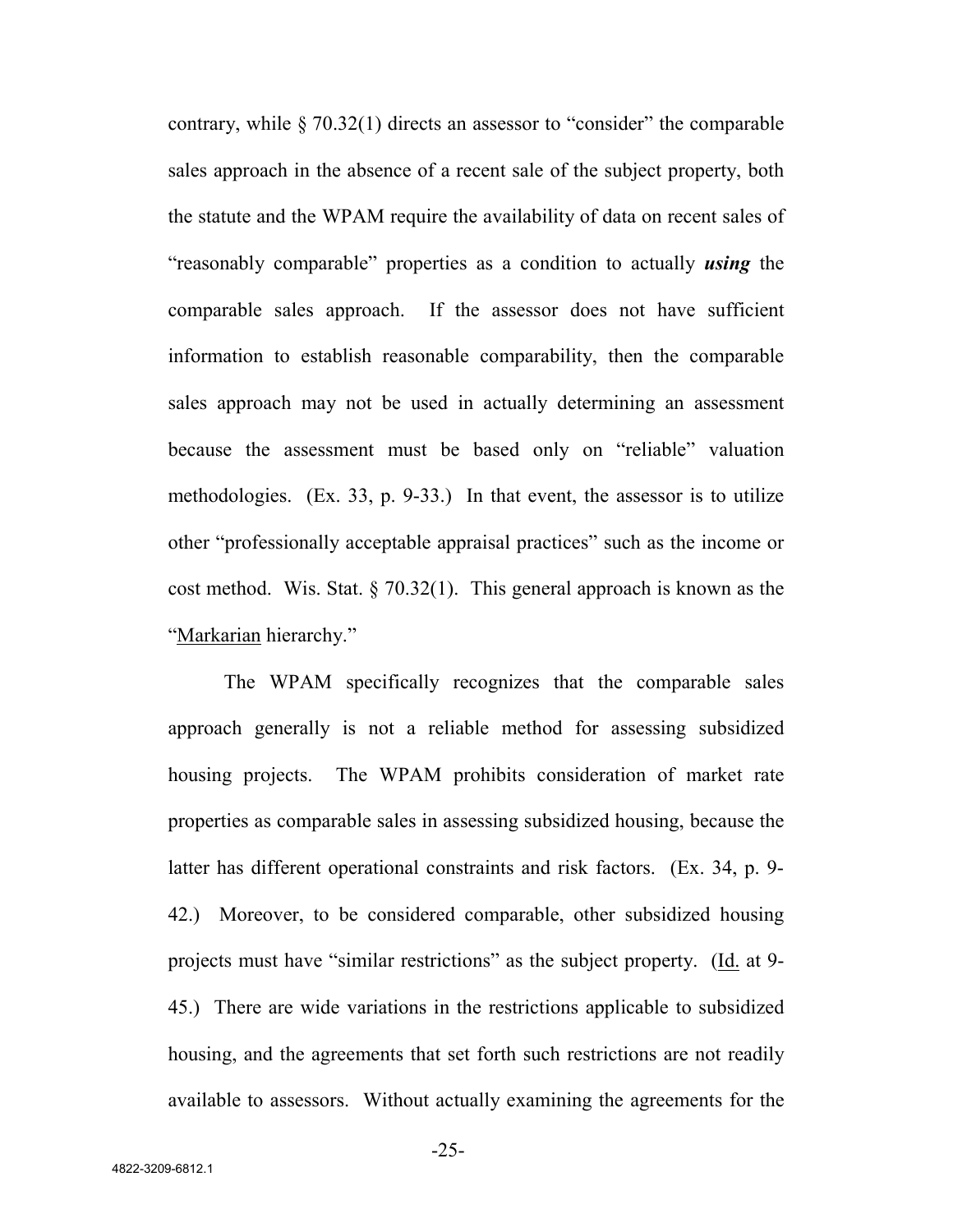other properties, assessors cannot establish reasonable comparability of the restrictions. The WPAM recognizes the "limited availability of data" on the restrictions in particular subsidized housing agreements, which effectively negates the ability to rely upon the comparable sales approach.

(Id.)

The WPAM identifies the cost approach as the "least reliable" for valuing subsidized housing due to difficulties in estimating economic obsolescence attributable to the applicable restrictions, and because construction costs tend to be higher than for market rate apartments. (Ex. 34, p. 9-43.) The cost approach is particularly inappropriate in valuing IRC § 42 properties because Wis. Stat. § 70.32(1g) specifically prohibits assessors from including the value of the federal tax credits in the assessment, and there is no reliable way to exclude the influence of the tax credits.

Accordingly, the WPAM specifies the income approach as the most reliable and therefore the "most useful" method for assessing subsidized housing. (Id.) Other valuation sources similarly, and unanimously, recognize that the comparable sales approach is not reliable in assessing subsidized housing and that the income approach is the only reliable method for valuing such developments. See, e.g., K. Alford and D. Wellsandt, "Appraising Low-Income Housing Tax Credit Real Estate," The Appraisal Journal pp. 352-53, 352 (Fall 2010) (Ex. 36):

-26-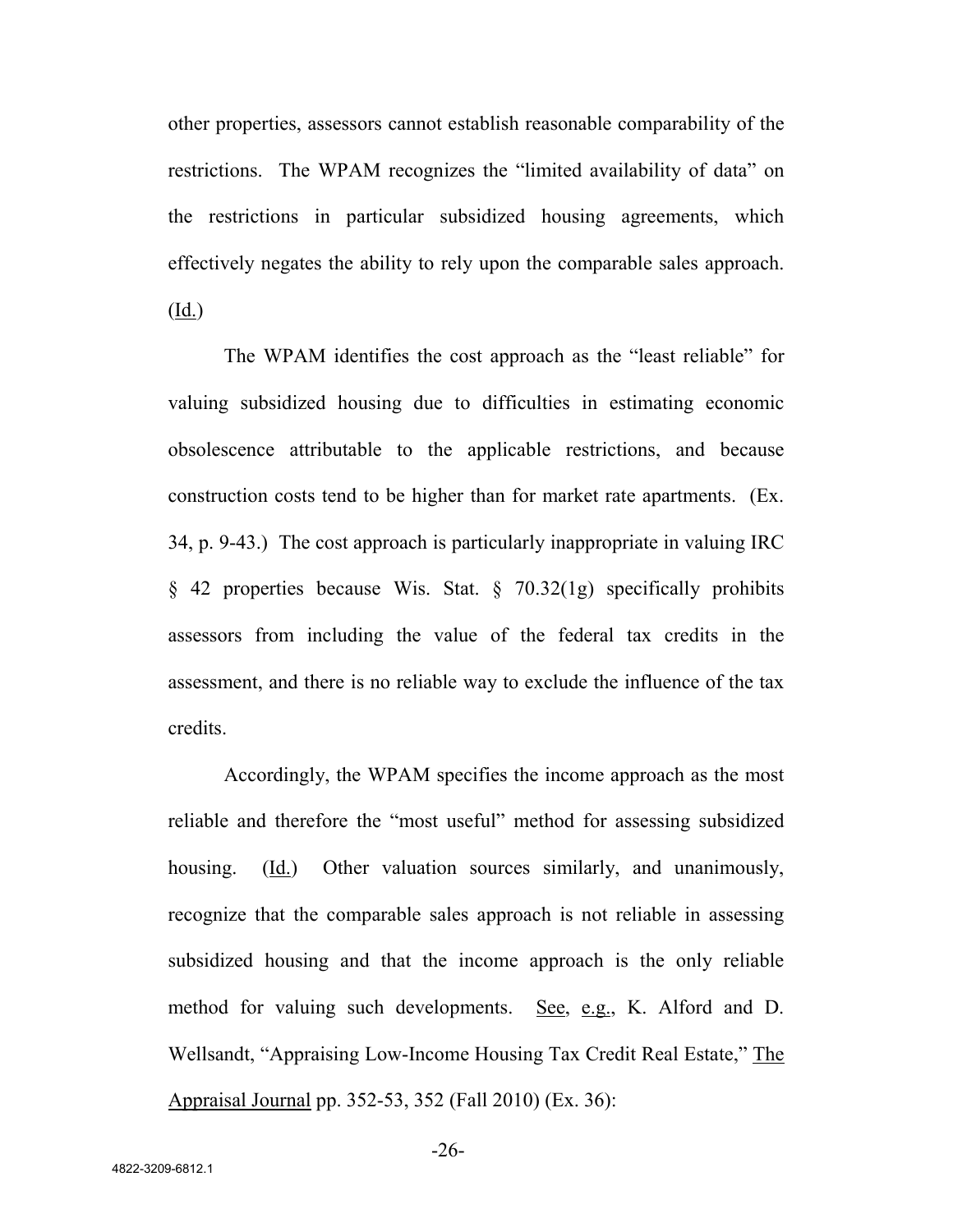The extreme scarcity of comparable sales and the difficulties in evaluating the differences between the comparable properties' LURAs present formidable obstacles to performing a credible sales comparison approach for an LIHTC property.

\* \* \*

Because of the steep challenges encountered in the cost approach and sales comparison approach, the income capitalization approach is generally considered the best indicator of an LIHTC property's value.

See also Ex. 54, pp. 2, 10, 13, 17; Ex. 55, p. 11; Ex. 56, p. 35.

In addition to identifying the income approach as the appropriate

method for valuing subsidized housing, the WPAM also describes how to

apply the income approach in assessing subsidized housing.

- The assessor must use the subject property's actual income and expenses, not market rates. (Ex. 34, p. 9-43.)
- The preferred method for determining the cap rate is the market derived method, i.e. determining a cap rate from recent market sales of *similar properties*. (Ex. 33, p. 9-24.)

The Uniform Standards of Professional Appraisal Practice ("USPAP"), which apply to all appraisers including the assessors  $(Ex. 29, ...)$ pp. 1-2 to 1-4), specify that appraising subsidized housing "requires knowledge and experience that goes beyond typical residential appraisal competency" and cautions that "[a]n appraiser's lack of knowledge and understanding of the impact of the various influences that affect subsidized housing projects could lead to misleading conclusions." (Ex. 38, p. A-30.)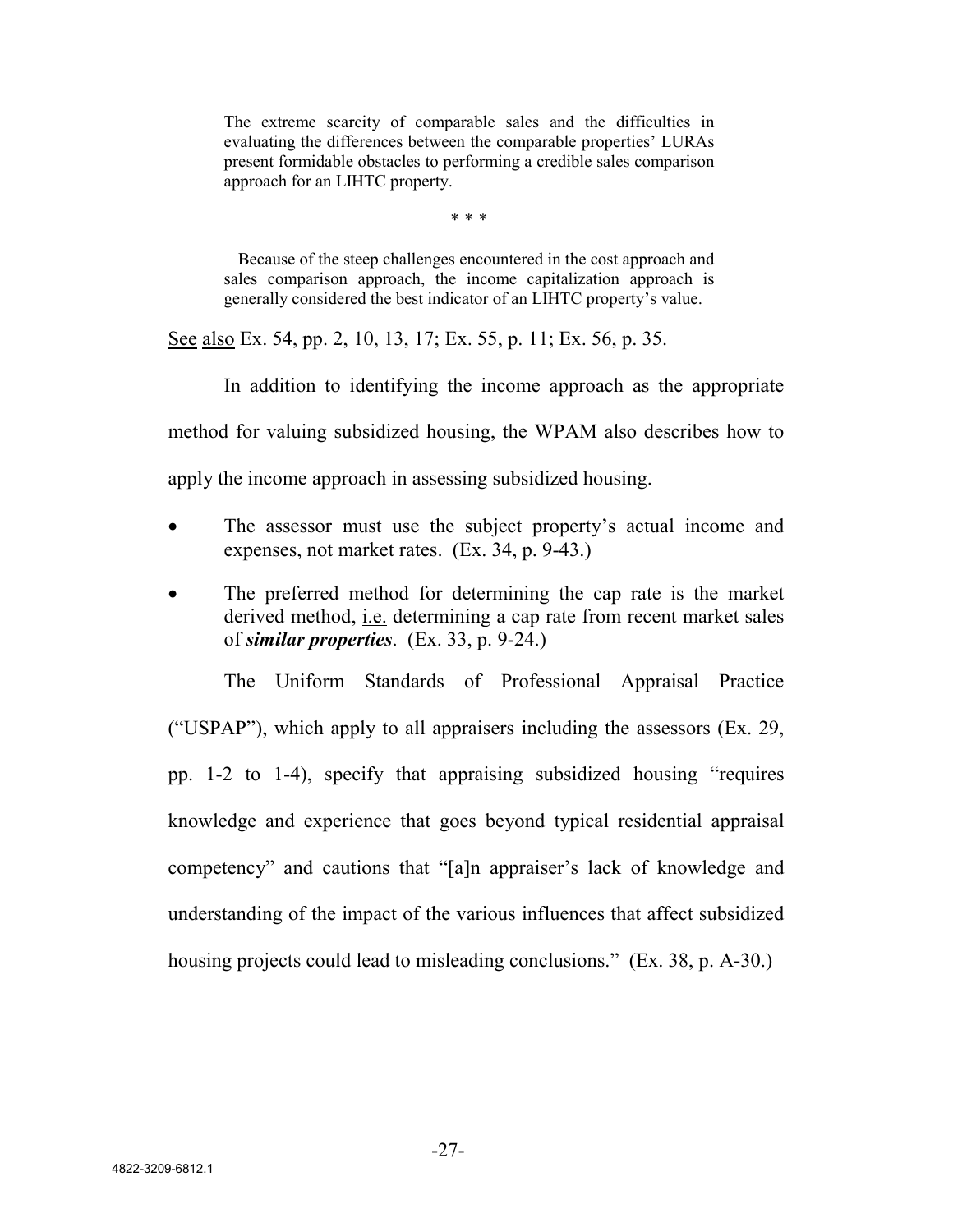**III. THE HUD § 8 AND MARKET RATE PROPERTIES THE ASSESSORS USED FOR THEIR COMPARABLE SALES APPROACH ARE NOT "REASONABLY COMPARABLE" TO THE SUBJECT IRC § 42 PROPERTY.**

While there are many bases on which to challenge the assessors' purported comparable sales valuation for 2013, for purposes of this appeal Regency West will focus on one glaring error: all three of the comparison sales upon which the assessors relied fail the basic test of comparability for subsidized housing because none has "similar restrictions" as the subject § 42 property.

One of the assessors' comparable sales – Lake Oakes – consists predominantly of market rate apartments, with only a small fraction of § 42 units. It is a clear violation of the WPAM and accepted appraisal practices to use a predominantly market rate apartment building as a comparable sale when valuing a § 42 project because the two types of property operate differently and in different markets. (Ex. 34, p. 9-42; McLaughlin, R.38, p. 145.)

The assessors' remaining two comparison properties – Woodside Village/Albert House, upon which they placed primary reliance (Scites, R.39, pp. 37-38), and McMynn Tower – have no IRC  $\S$  42 restricted units at all, but rather consist entirely of rent-guaranteed units subsidized by the government under HUD  $\S$  8. (Ex. 12, pp. 9, 11.) Even without considering the specific agreements applicable to these properties, which the assessors

-28-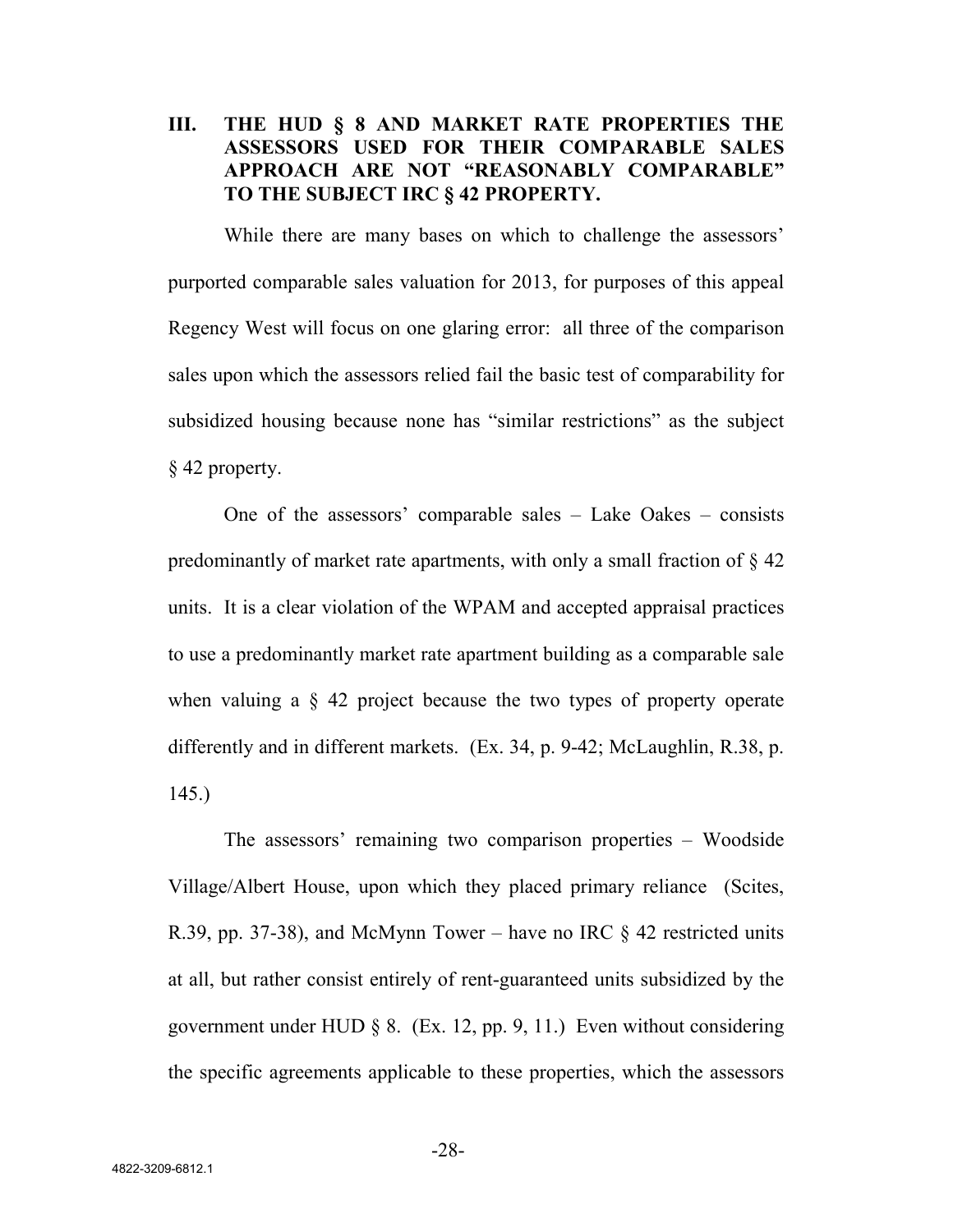did not bother to obtain and review, it is clear they also cannot satisfy the test of reasonable comparability because they operate under a federal program that has entirely different restrictions than the § 42 program applicable to the subject property. The WPAM and the undisputed testimony of Lerner and McLaughlin clearly establish that IRC § 42 and HUD § 8 are completely different programs that do not impose "similar restrictions." Regency West's § 42 property is subject to both rent restrictions and tenant income restrictions, receives no guaranteed rents, and has all the investment risks described above. In contrast, the two HUD § 8 properties do not have the same tenant income or rent restrictions (and are even allowed to charge above-market rents), receive substantial government rent subsidies, and do not have the same investment risks as § 42 properties. (Ex. 34, pp. 9-40, 9-42; Lerner, R.37, pp. 128-31, 161-63, 166-208; McLaughlin, R.39, pp. 79-84; Statement of Facts §§ 1a. and 1.b. supra.)

The City's witnesses did not purport to refute this evidence establishing the material differences in restrictions between IRC § 42 and HUD § 8 and the fact the two types of housing operate in different markets, nor could they since none of them has any experience with subsidized housing. Instead, they simply announced, contrary to the WPAM, that differences in restrictions do not matter and do not have to be taken into consideration. (Furdek, R.40, pp. 37-38, 46-47, 101-03.)

-29-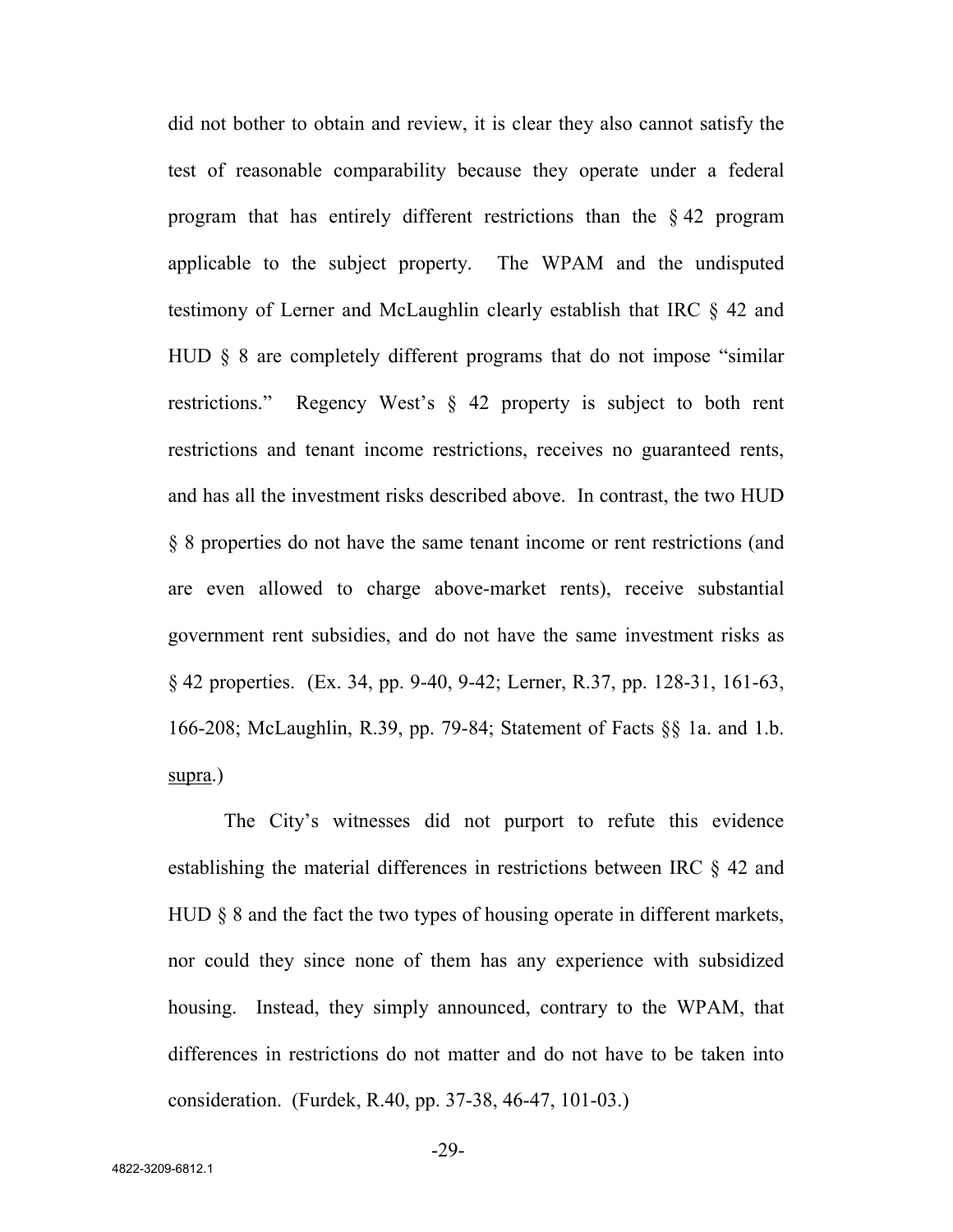In upholding the assessors' comparable sales valuation, both the trial court and the court of appeals ignored the legal standards for reasonable comparability, ignored the WPAM's requirement of "similar restrictions," and simply deferred to the City's witnesses' bare assertion that the assessors' comparison properties were reasonably comparable. (R.31, p. 8, App. 8; Ct App. slip op. ¶ 15, App. 6.) Such deference cannot be justified under the rubric of an expert witness credibility determination, as the court of appeals suggested. (Slip op. ¶¶ 12, 15, App. 5, 6.) This Court has made it clear that the issue whether an assessment complies with the WPAM and Wisconsin law is a question of law. Adams Outdoor Advert., 2006 WI 104, ¶ 26. Following Adams, the court of appeals rejected the argument in Allright Properties that the question whether an expert complied with the income approach required in the WPAM was an issue of expert credibility determination, holding it was a question of law. Allright Props., 2009 WI App 46, ¶ 51.

The same conclusion follows here. The City's witnesses' uninformed and conclusory opinions about the propriety of the assessors' use and application of the comparable sales approach do not, and cannot, trump the contrary legal requirements applicable to the assessment of subsidized housing properties. See also Hicks v. N.Y. Fire Ins. Co., 266 Wis. 186, 189, 63 N.W.2d 59, 61 (1954) (reversing judgment where expert opinion was based on unwarranted assumptions).

-30-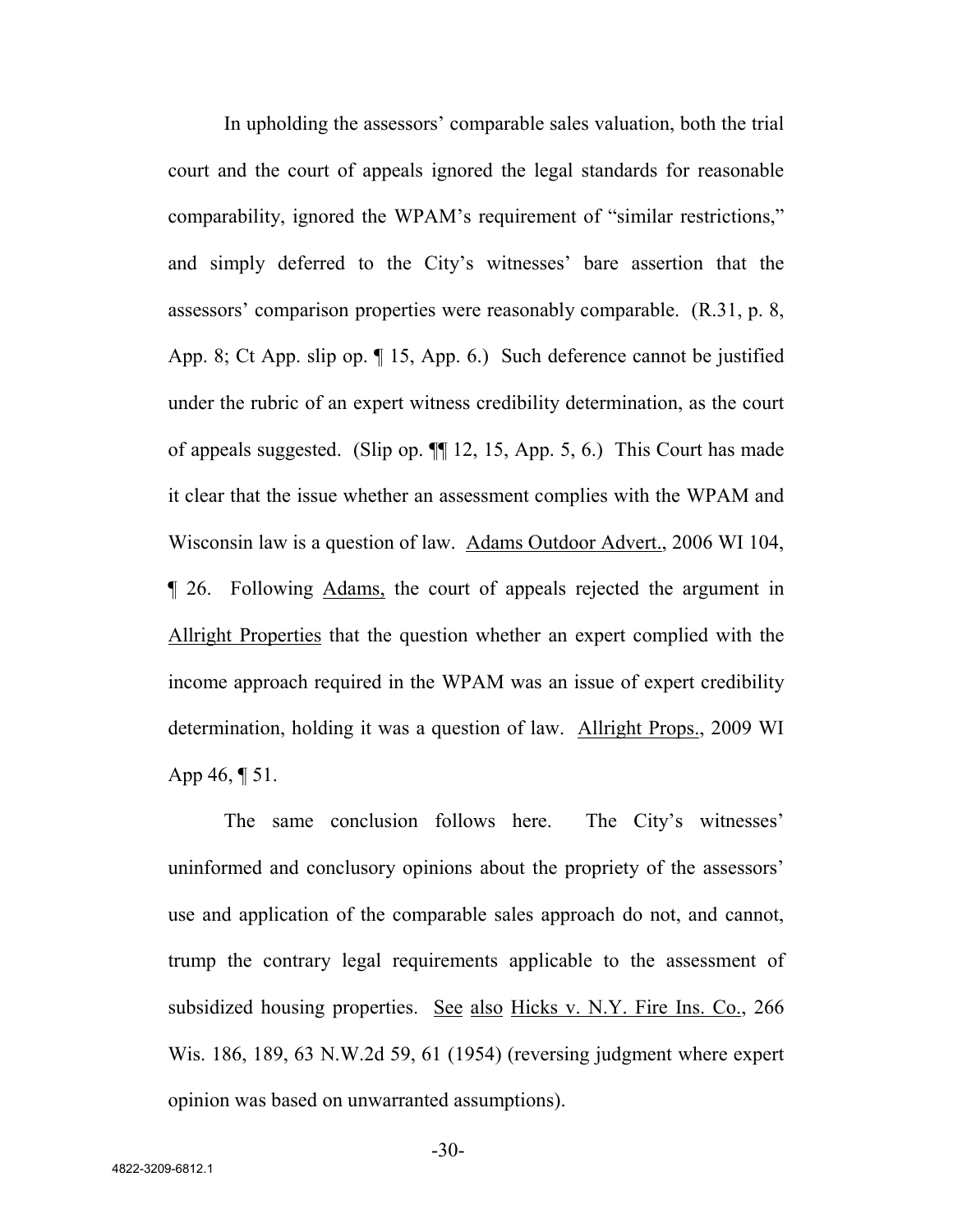The undisputed evidence clearly establishes that HUD § 8 properties are not reasonably comparable to IRC § 42 properties. The law is clear that properties that are not reasonably comparable may not be used in applying the comparable sales approach. Because the assessors impermissibly relied upon  $\S$  8 and market sales as comparisons for the comparable sales approach upon which they premised the 2013 assessment of the subject property, the 2013 assessment is invalid.

## **IV. THE ASSESSORS' INCOME METHODOLOGY VIOLATES WISCONSIN LAW.**

The assessors' application of the income methodology for the 2012 and 2013 assessments violates Wisconsin law in two respects: (1) they used an estimated market expense ratio rather than the expenses specific to the subject property, and (2) they derived their cap rate from sales of market rate apartment buildings rather than from sales of other  $\S$  42 properties. The trial court and court of appeals erroneously excused both violations.

#### **A. Improper Use of Market Expense Ratio**

The trial court acknowledged the legal requirement of using the subject property's actual income and expenses rather than market rate income and expenses in assessing subsidized housing projects. (R.31, p. 8, App. 17, citing Metro. Holding, 173 Wis. 2d at 631.) It concluded the assessors' error was immaterial, however, because the assessments were

-31-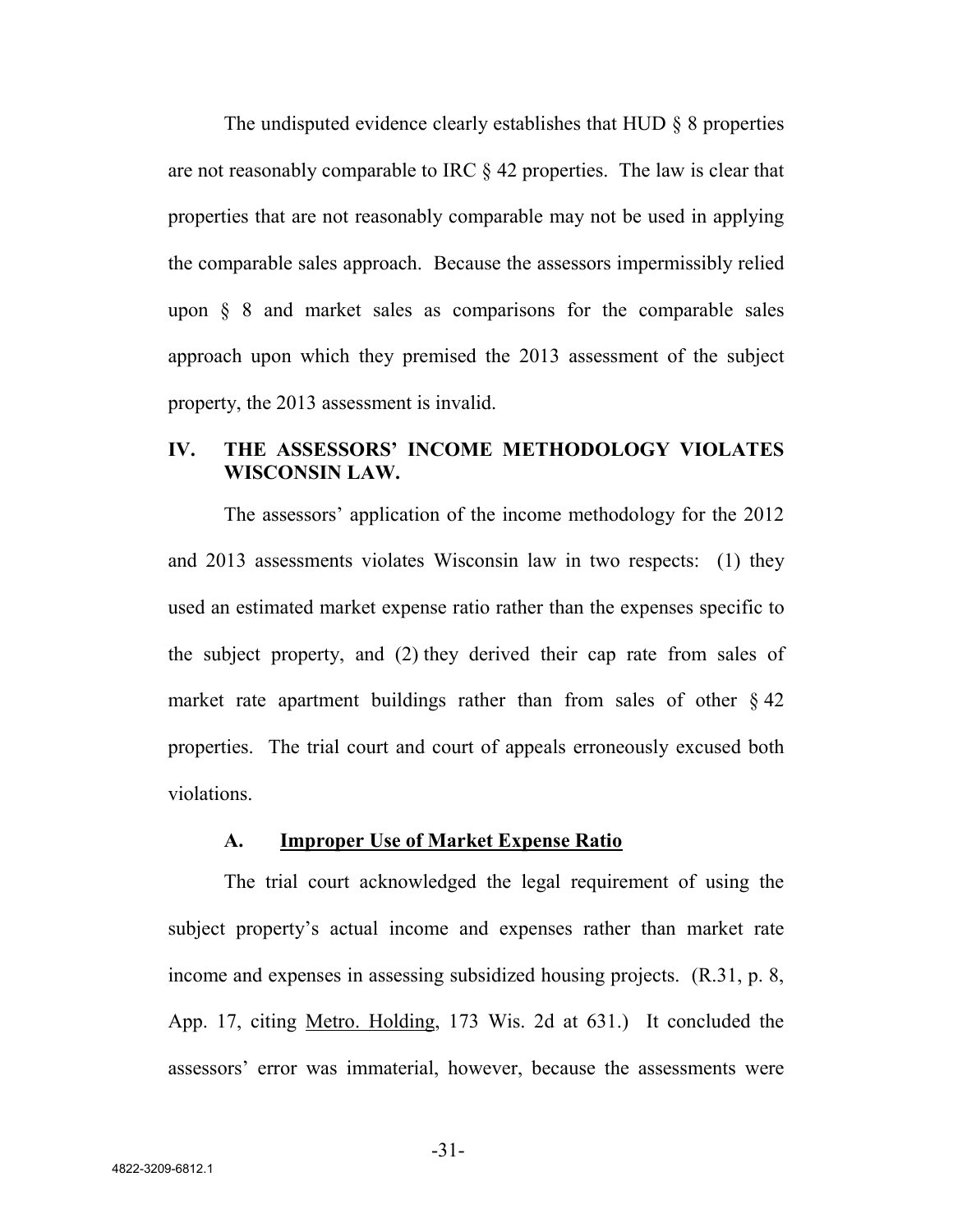based on the comparable sales approach rather than the income approach. (Id., App. 17-18.) To the contrary, the 2012 assessment was based exclusively on the income approach, and the assessors acknowledged at trial that the validity of that assessment depends on the propriety of utilizing a market expense ratio. (Ex. 11; Anderson, R.37, p. 16; Scites, R.39, p. 49.) Moreover, the validity of the 2013 assessment, which the court of appeals similarly upheld on the ground the assessors' error was immaterial (slip op. ¶ 18, App. 7), also necessarily depends on the income approach since the assessors' comparable sales valuation was invalid for the reasons discussed above.

The court of appeals suggested it was reasonable for the assessors to rely upon a market expense ratio for the 2012 assessment because Regency West did not have a full year of actual operating expenses available as of the assessment date. (Slip op. ¶ 18, App. 7.) It cited no authority for any such exception to Metropolitan Holding. Regency West presented 2012 expense projections specific to the subject property from four different sources – including WHEDA – that were all consistent. In a retrospective appraisal, the appraiser considers the information that would have been available to a prospective buyer as of the valuation date. In the absence of prior year financial statements, a prospective buyer would consider the subject property's expense projections. (McLaughlin, R.38, p. 100; R.45, pp. 244-45.) The proxy for actual expense data therefore are projected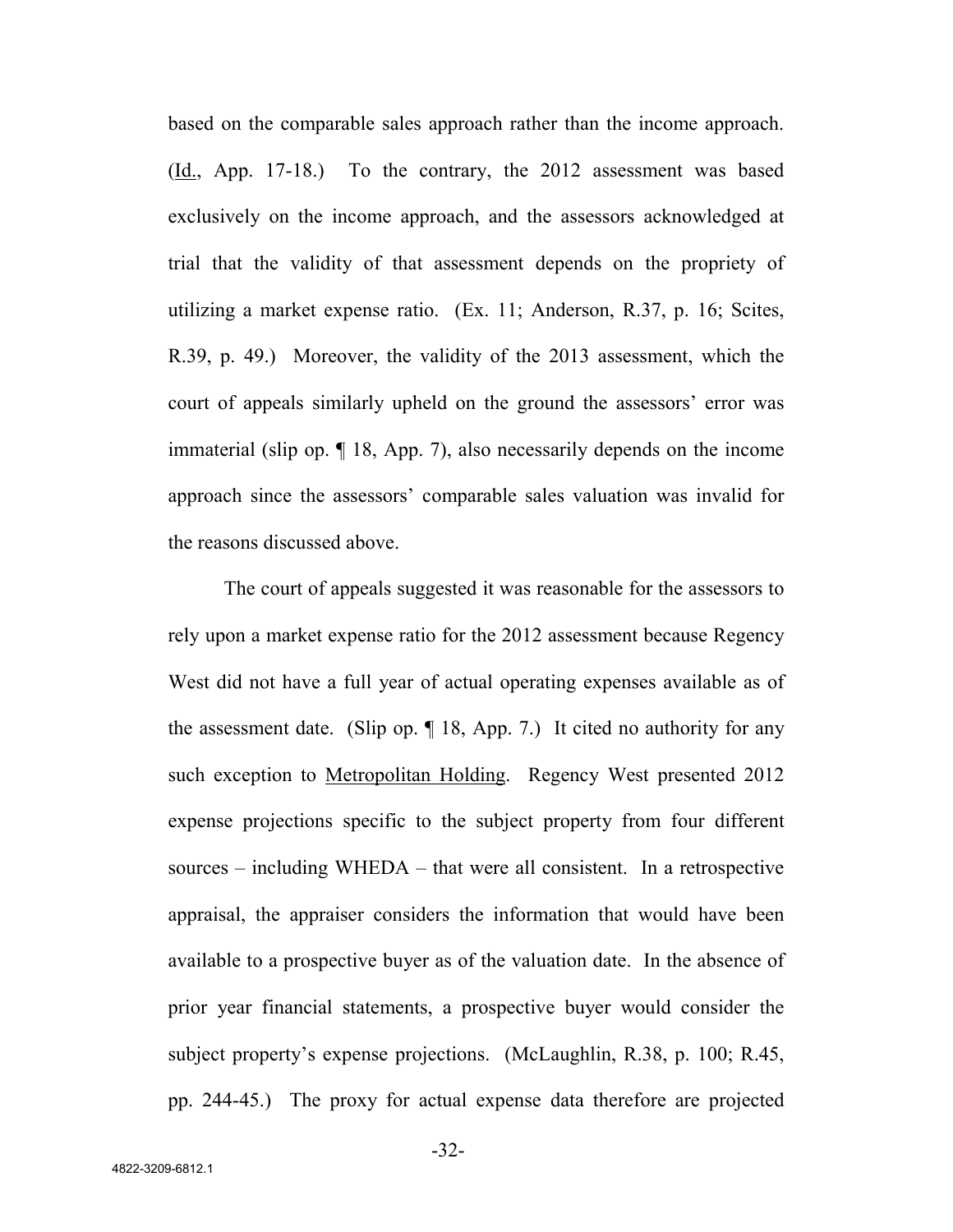expenses for the subject property, not a market expense ratio that has nothing to do with the operating expenses for the subject § 42 property.

The reason for requiring the use of subject property specific rather than market rate income and expenses when valuing subsidized housing projects is that both income and expenses vary widely with subsidized projects, even among § 42 properties. Rental income depends on the number of bedrooms, the tenants' income levels, the set-asides dictated in the LURA, the applicable utility allowances, and whether all of the units are available for lease or some are provided rent-free to management staff. (Lerner, R.37, pp. 177, 179; R.38, pp. 3-4; McLaughlin, id. at 104.) The variables that affect expenses for § 42 properties include whether they serve families or seniors, have common hallways or individual entrances, are high rises with elevators or garden level apartments, and are situated on small sites or large sites that require substantial mowing and plowing. (Lerner, R.37, pp. 189-90.) Since expense ratios are just a mathematical comparison of expenses to income, differences in either income or expenses will result in very different expense ratios, and it is therefore improper to apply the expense ratio of one property in valuing another. (McLaughlin, R.38, pp. 120, 123, 130, 210; Ex. 66.)

The danger of relying upon market expense ratios is aptly demonstrated in this case. The assessors used a 40% expense ratio in assessing the subject property, which translated to an assumption of

-33-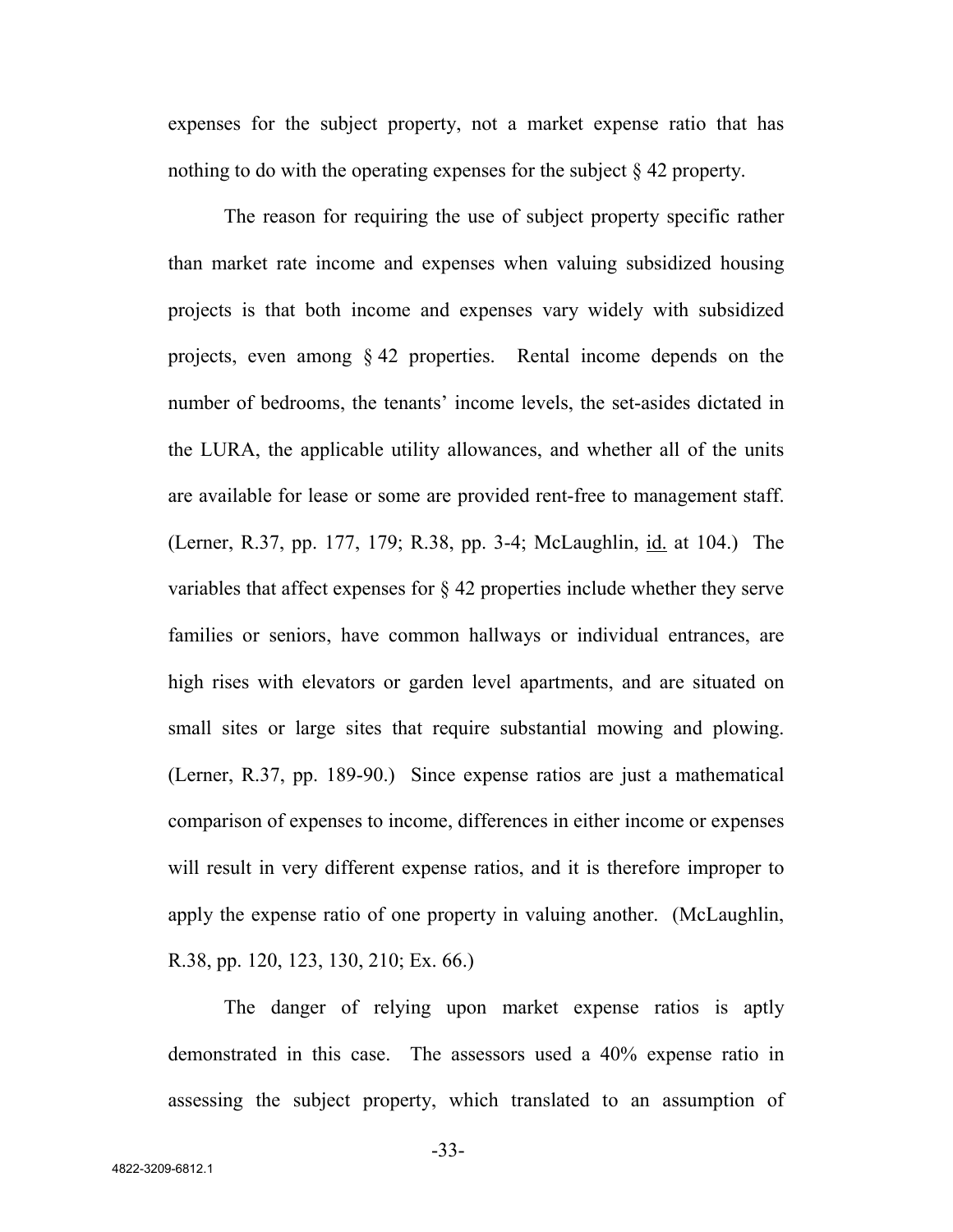approximately \$250,000 in operating expenses. (Ex. 11; Ex. 12, p. 16.) In fact, Regency West's projected expenses for 2012 as of the end of 2011 (used for McLaughlin's 2012 value) were \$308,840, or 52% of its income, and its actual audited expenses for the year ending December 31, 2012 (used for McLaughlin's 2013 value) were \$332,860, or 53.8% of its income. (Ex. 40, pp. 3, 4.) The assessors' understatement of Regency West's expenses by improperly relying on a market expense ratio alone resulted in inflating the subject property's assessments by over \$1 million. (McLaughlin, R.38, pp. 123, 130, 160.)

Here, it is undisputed that the assessors used a market expense ratio rather than the expenses specific to the subject property in their income valuations for both 2012 and 2013. The law is clear that use of market rate expenses is improper in valuing subsidized housing. It follows that the 2012 and 2013 assessments are invalid. Metro. Holding, 173 Wis. 2d at 633-34, 495 N.W.2d at 317-18 (reversing assessment of subsidized housing project where assessor's income approach was based on estimated market rents and expenses).

## **B. Improper Reliance on Cap Rates Derived from Sales of Market Rate Apartment Buildings**

The assessors purported to use the WPAM's preferred "market derived" method for determining their 6% base cap rate. (Anderson, R.37, pp. 33-34.) The WPAM describes that method as determining a cap rate

-34-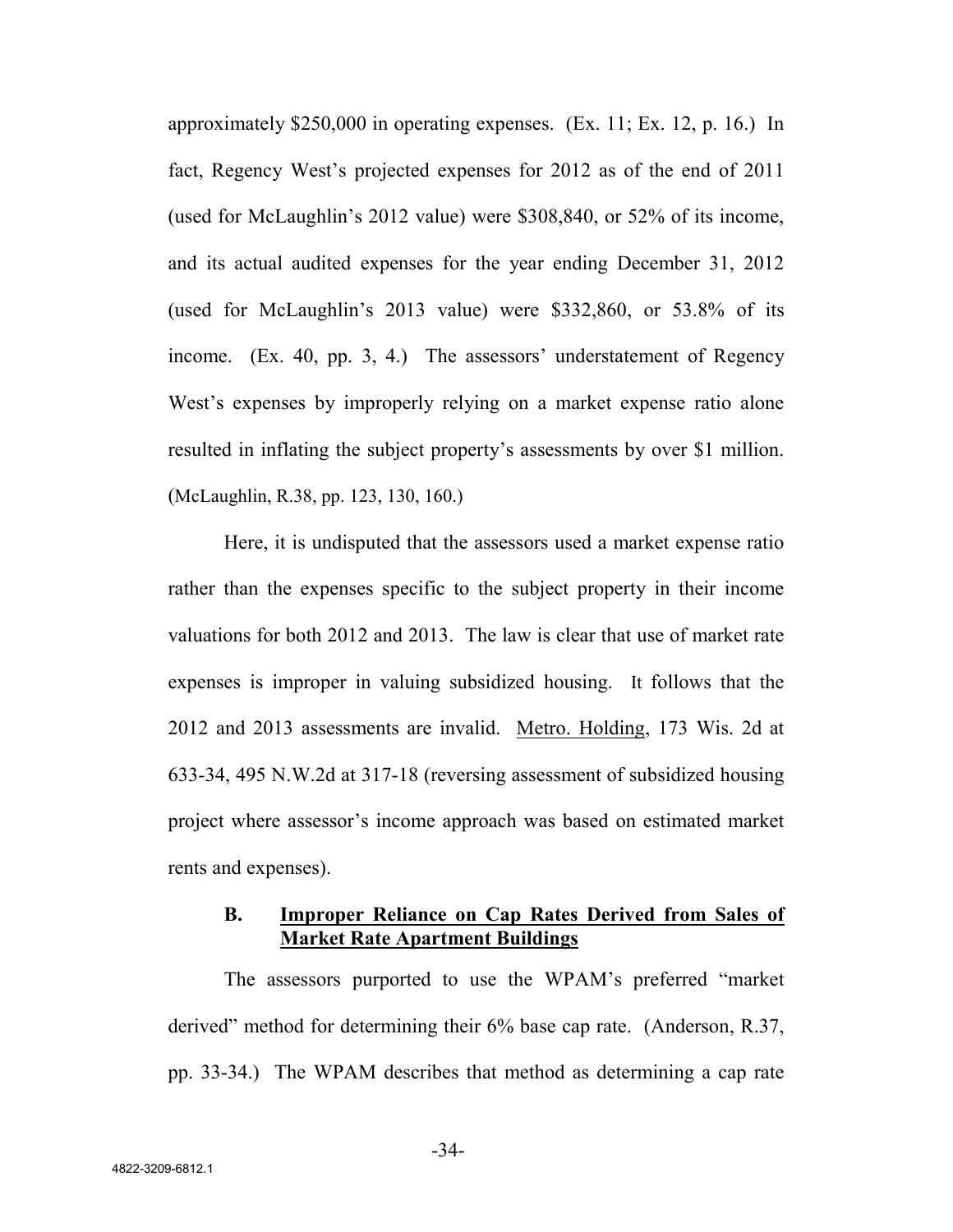"from recent market sales of *similar properties*." (Ex. 33, p. 9-24; emphasis added.) Unlike McLaughlin, the assessors did not base their 6% base cap rate upon sales of other  $\S$  42 properties, however. Instead, they used a cap rate published by a brokerage house for newly constructed market rate apartment buildings that did not consider sales of § 42 properties. (Anderson, R.37, p. 37-39; R.39, p. 68; Scites, R.39, p. 47; McLaughlin, R.45, pp. 211-12.) After adding the property tax rate, the assessors used loaded cap rates of 8.5% for 2012 and 9.0% for 2013. (Ex. 11; Ex. 12, p. 16.)

The market for  $\S$  42 properties is completely different from the market for market rate apartment buildings. (Lerner, R.37, pp. 185-86; McLaughlin, R.38, pp. 82, 105; R.45, pp. 212, 264-65.) Moreover, the pool of potential § 42 tenants is much smaller than the pool of potential market rate tenants. (Ex. 27; Lerner, R.37, pp. 201-08; McLaughlin, R.38, p. 135.) As a result, there are greater risks with § 42 properties, which are reflected in higher cap rates than for market rate apartment buildings. (McLaughlin, R.38, p. 133.) The WPAM expressly recognizes that "[c]apitalization rates from the marketplace are usually derived from the sale of market-rate projects. Therefore they do not reflect the unique characteristics of subsidized housing." (Ex. 34, p. 9-45.)

The trial court acknowledged that the cap rate has a huge impact on the value determination. The higher the cap rate, the lower the value.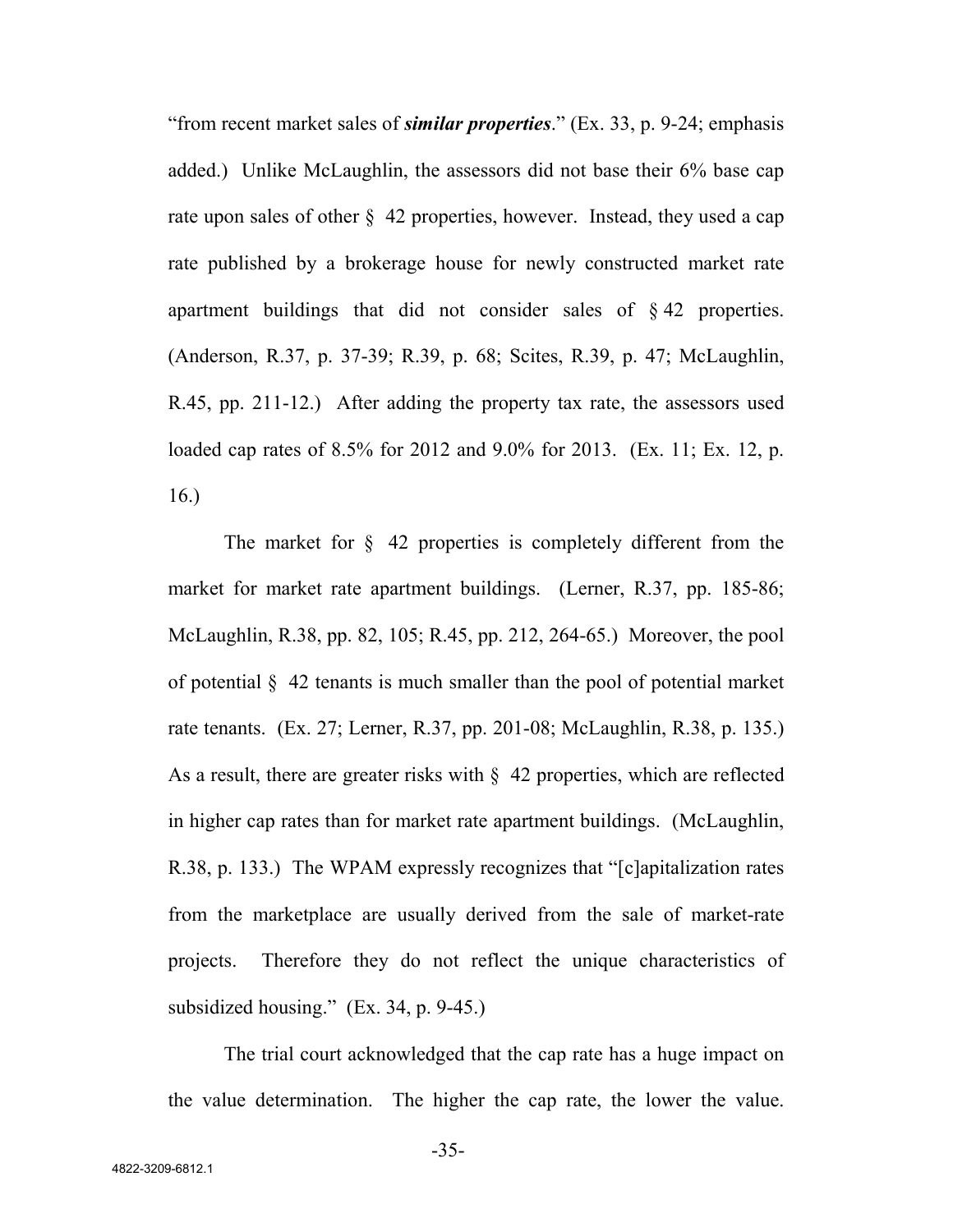Slight differences in the cap rate can have a significant impact on the value. (R.31, p. 9, App. 18.) Here, the assessors' market-rate-apartment-derived cap rate was way too low and greatly inflated their assessments. (McLaughlin, R.38, p. 140.)

The trial court nevertheless dismissed Regency West's cap rate challenge in one sentence, citing Mineral Point Valley for the proposition that "a capitalization rate based on [the] subsidized interest rate is impermissible, and . . . a market rate must be used." (Decision, R.31, p. 9, App. 18.) The trial court thus misread Mineral Point Valley. That case involved a HUD § 515 rural housing project for which the mortgage interest rate was subsidized by the government. The issue was whether the subsidized interest rate or a market mortgage interest rate should be used in determining the appropriate cap rate under the alternative "band of investment" method, not the market derived method at issue here. 2004 WI App 158, ¶ 7; see also Bloomer Hous. Ltd. P'ship v. City of Bloomer, 2002 WI App 252, ¶ 16, 257 Wis. 2d 883, 653 N.W.2d 309; Ex. 33, p. 9-26.

The court of appeals recognized the trial court's erroneous reliance on Mineral Point Valley (slip op. n. 8, App. 8) yet similarly gave short shrift to Regency West's cap rate argument, reasoning that the source upon which the assessors relied included  $\S$  42 properties. (Id. ¶ 18, App. 7-8.) To the contrary, the assessors' cap rate source did *not* include sales of § 42

-36-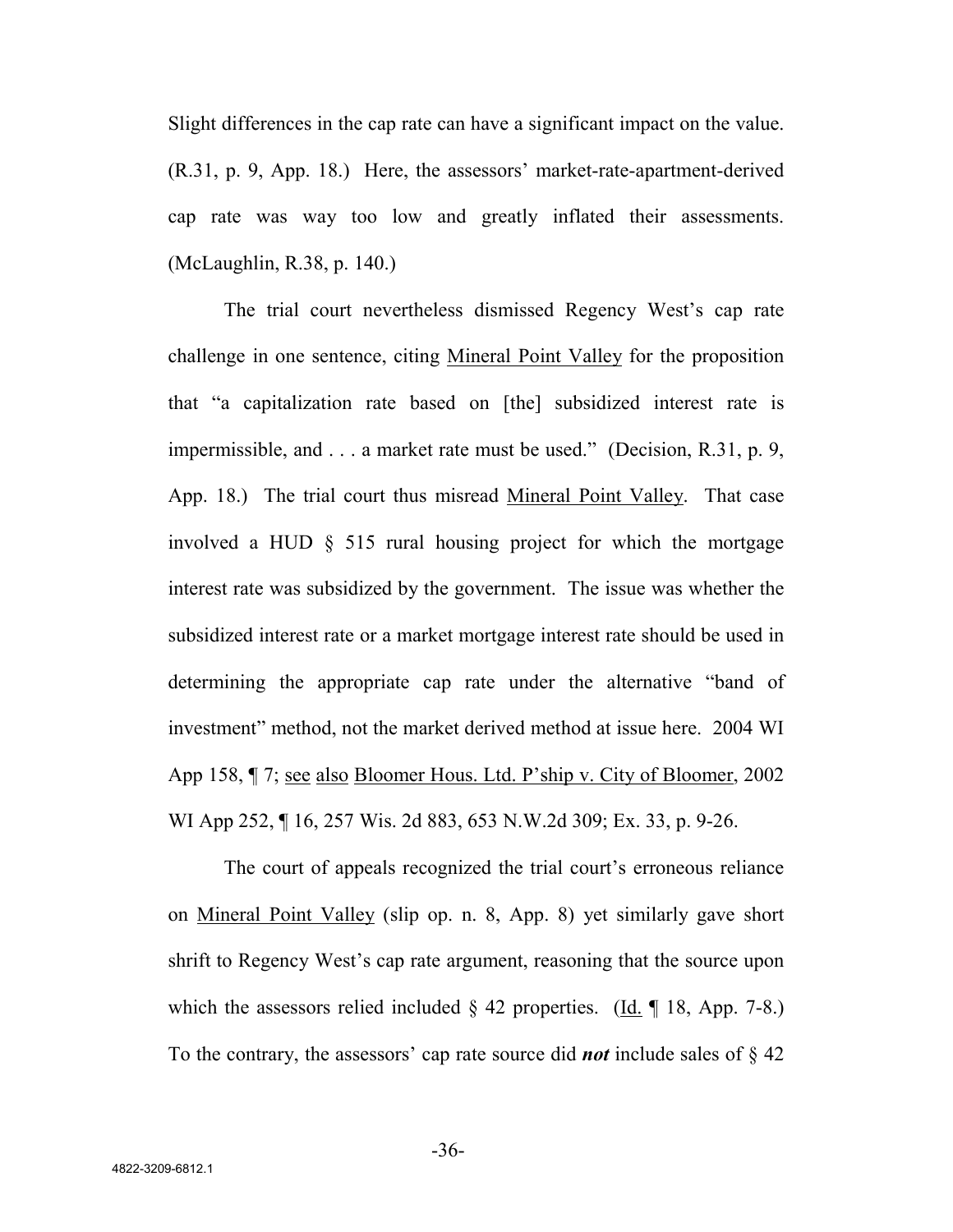properties, but rather reported sales of market rate apartment buildings. (McLaughlin, R.45, pp. 211-12.)

The cap rate question in this case is which "market" to consider in deriving a market cap rate. The WPAM answers that question, directing assessors to determine the cap rate from recent market sales of "similar properties." (Ex. 33, p. 9-24.) The WPAM also makes clear that  $\S$  42 properties are not similar to market-rate apartment buildings. Rather, "they have specific operational restraints (regulations) and risk factors that are different from a market rate property" and therefore "should be considered as a separate market and distinct from conventional (market level) projects." (Ex. 34, p. 9-42; see also id. at p. 9-45.) The assessors' use of a 6% base cap rate, derived from sales of market rate apartment buildings rather than from sales of § 42 properties, was erroneous and improperly inflated the assessments.

The undisputed evidence from sales of *similar* properties, i.e. other § 42 properties, establishes market derived base cap rates of 8.0% for 2012 and 7.6% for 2013 and loaded cap rates of 10.54% and 10.44%, respectively (McLaughlin, R.38, p 136; Ex.  $46.$ )<sup>9</sup> Application of these

<sup>&</sup>lt;sup>9</sup> The court of appeals implied that since McLaughlin was able to obtain information on sales of § 42 properties to derive cap rates, he must have been able to apply the comparable sales approach. (Slip op. at 8, App. 8.) To the contrary, knowing the cap rate from a sale price does not provide the information on set-asides and other restrictions necessary to perform a reliable comparable sales analysis. (McLaughlin, R.38, pp. 106, 169-70.)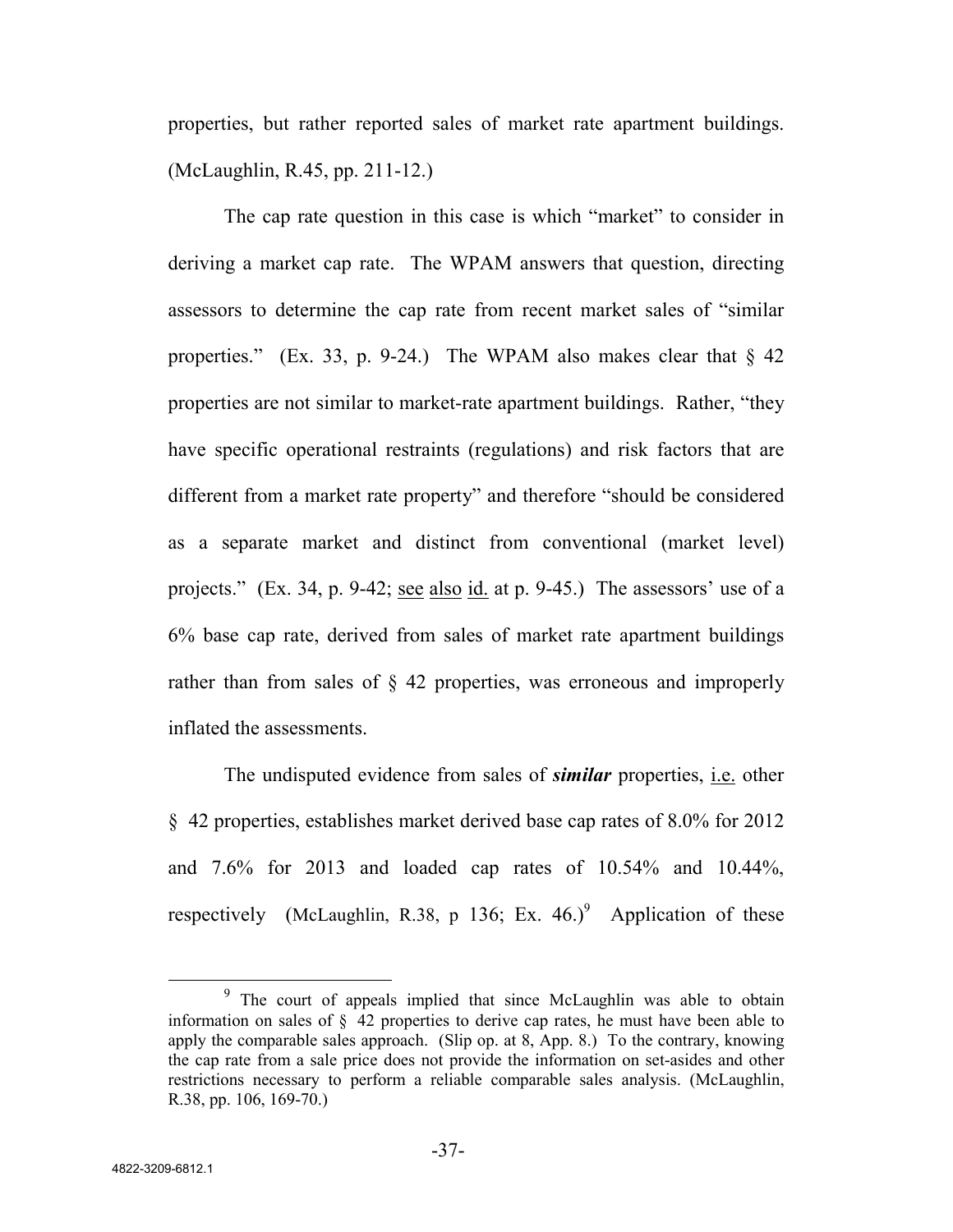higher cap rates derived from the *relevant* market, together with correcting Regency West's expenses, results in actual market values of \$2,700,000 and \$2,730,000 rather than the City's assessed values of \$4,425,000 and \$4,169,000. (Ex. 40, pp. 3, 4; McLaughlin, R.38, pp. 137-29.)

# **V. REGENCY WEST'S EXPERT APPROPRIATELY RELIED SOLELY UPON THE INCOME APPROACH.**

Regency West's expert, McLaughlin, explained that, while it may be theoretically possible to use the comparable sales approach if data were available establishing that other § 42 properties have restrictions similar to the property being appraised, such data was not available here, without which the comparable sales approach cannot be applied reliably. He also did not use the cost approach because, as the WPAM recognizes, that approach necessarily and impermissibly includes the value of the tax credits in violation of Wis. Stat. § 70.32(1g) and is the least reliable. (Ex. 34, p. 9- 45; McLaughlin, R.38, pp.  $107-08$ .)<sup>10</sup> He therefore relied solely upon the income approach in appraising the subject property. (McLaughlin, R.37, pp. 76, 101-06, 08; R.45, pp. 212-14; Ex. 40, ¶¶ 4-5.)

The trial court criticized McLaughlin and rejected his opinions, concluding he "failed to follow the Markarian order" and violated Bischoff, 81 Wis. 2d 612, by relying solely upon the income approach. (R.31, pp.

 $10$  As noted above, the assessors concur that the cost approach is not reliable in assessing subsidized housing, and they did not rely upon that methodology in assessing the subject property. (Anderson, R.37, pp. 48-51; Scites, R.38, p. 251.)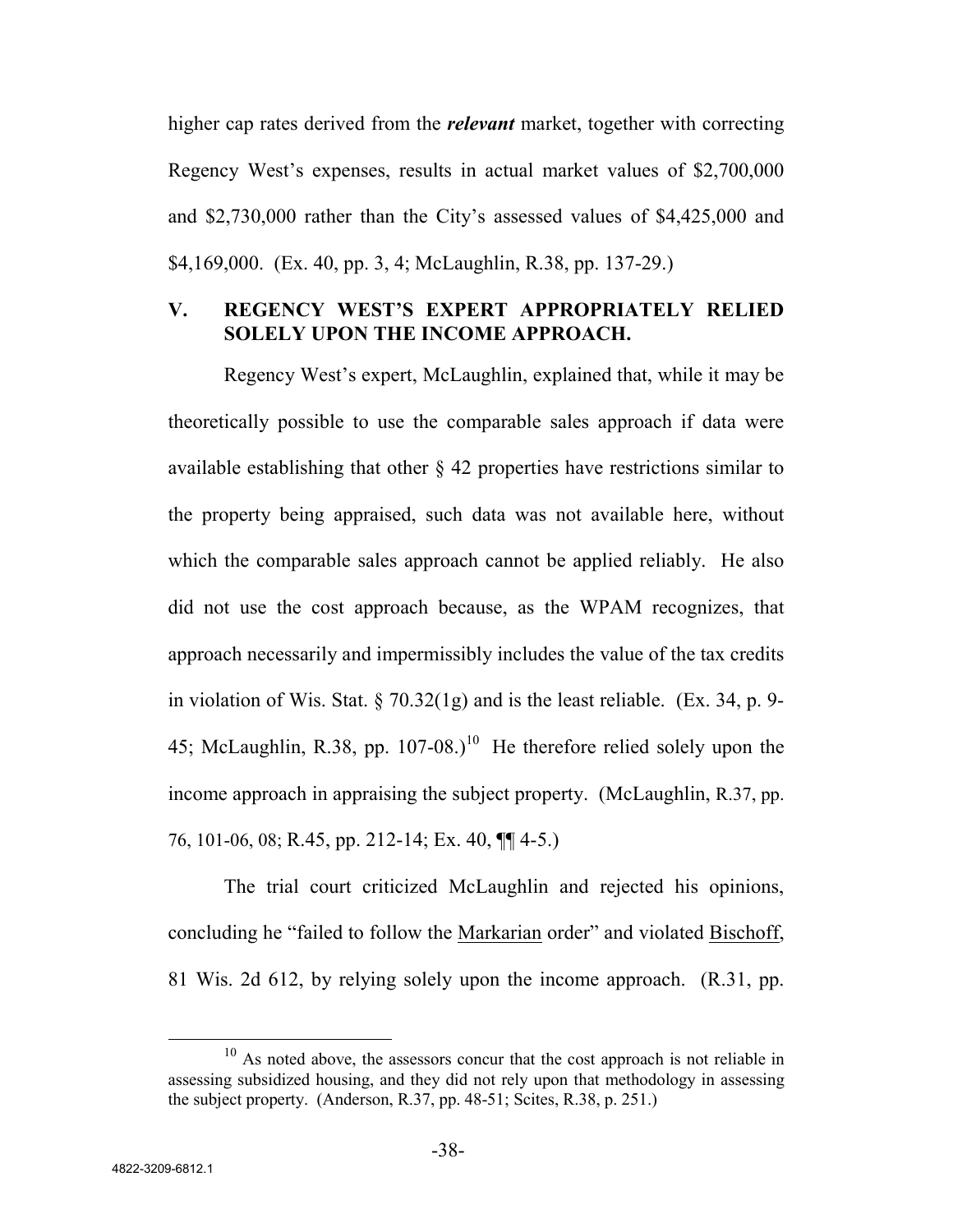10-11, App. 19-20.) The court of appeals' upheld the trial court's rejection of McLaughlin's opinions, deferring to the trial court's "drawing of inferences and weighing of expert witnesses' opinions." (Slip op. at 9, App. 9.)

The lower courts erred in disregarding McLaughlin's opinions just because he relied solely upon the income approach. As discussed above, the Markarian hierarchy codified in Wis. Stat. § 70.32(1) does not mandate reliance upon the comparable sales approach in all cases. An important prerequisite to the use of that approach is the availability of "reasonably comparable" sales. For the very reasons the WPAM and other authorities recognize the comparable sales approach is not a reliable approach in valuing subsidized housing properties, McLaughlin explained he could not reliably apply that approach, i.e. he did not have access to the LURA agreements for other recently sold § 42 properties to enable him to compare restrictions and determine whether they were reasonably comparable. Without such data, the WPAM makes clear the comparable sales approach may not be used. So McLaughlin did not "fail to follow" the Markarian hierarchy by not relying upon the comparable sales approach. To the contrary, he complied with that hierarchy by enforcing the condition of "reasonably comparable" sales.

Nor did McLaughlin violate Bischoff. That case does not stand for the broad proposition that an assessment never may be premised on a single

-39-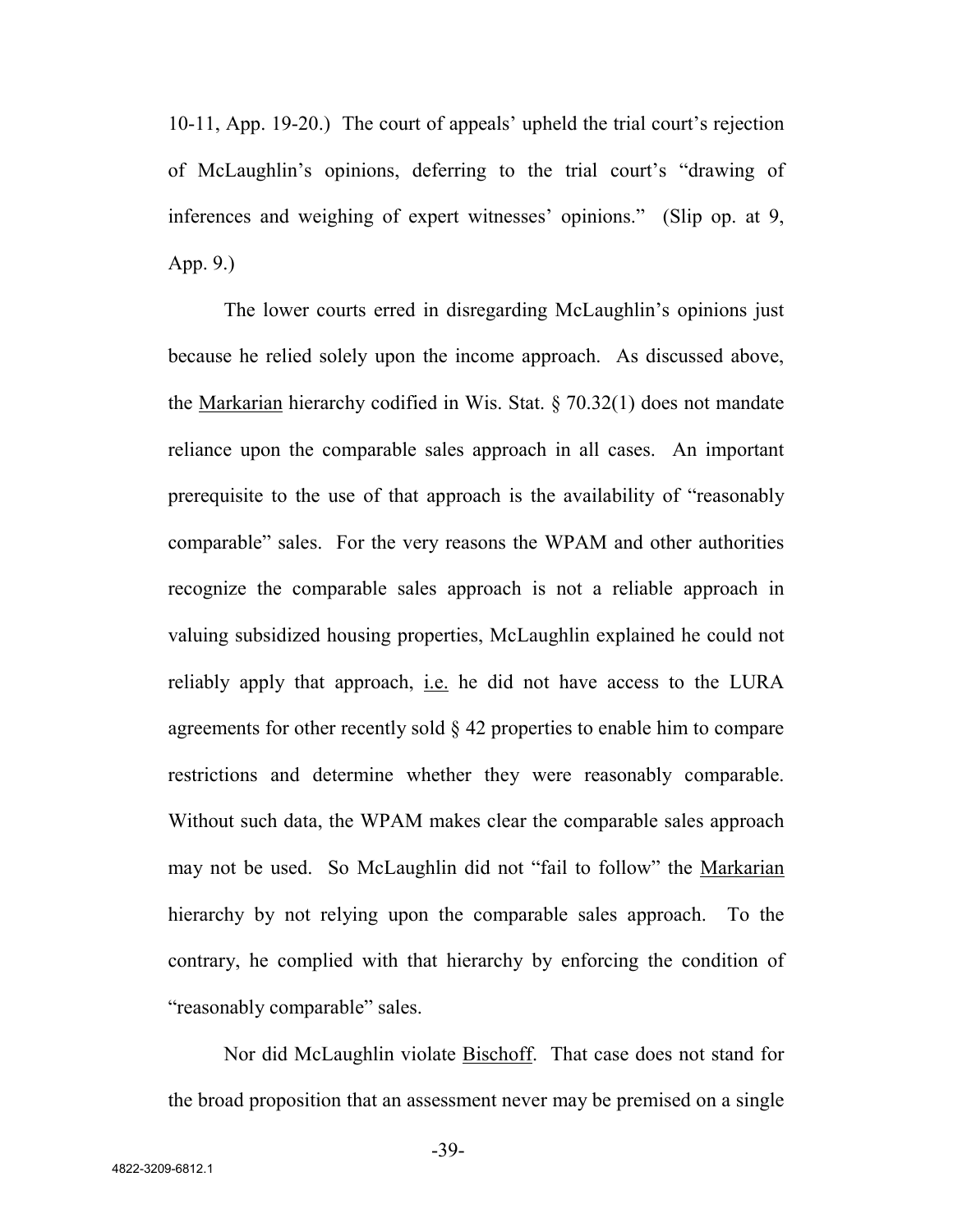valuation methodology, as the trial court suggested. Bischoff has nothing to do with the unique challenges in valuing subsidized housing, but rather involved the assessment of a market rate property purchased by the plaintiff in an arms-length transaction for \$448,000, which the City of Appleton assessed at \$858,200 applying the income approach. The court stated that where a fair market sale of the subject has occurred, it is error to consider other evidence of value, especially solely the income. Id. at 619, 260 N.W.2d at 776. Bischoff thus illustrates the first tier of the Markarian hierarchy, i.e. that a recent sale of the subject in an arms-length transaction is determinative as to value. Nothing in Bischoff undermines the WPAM's directive to use the income approach in appraising subsidized housing when there has been no sale of the subject and there is insufficient data available to establish reasonably comparable sales.

McLaughlin's conclusion that the income approach is the only reliable approach to use in valuing the subject  $\S$  42 property complies with the WPAM and is entirely correct. While the WPAM suggests generally that appraisers should "consider" all three appraisal approaches – comparable sales, income and cost – it also acknowledges there may not be sufficient data to support a reliable analysis under each approach, and assessors are barred from using valuation methods that are not reliable. (Ex. 33, p. 9-33.) According to the WPAM:

 $-40-$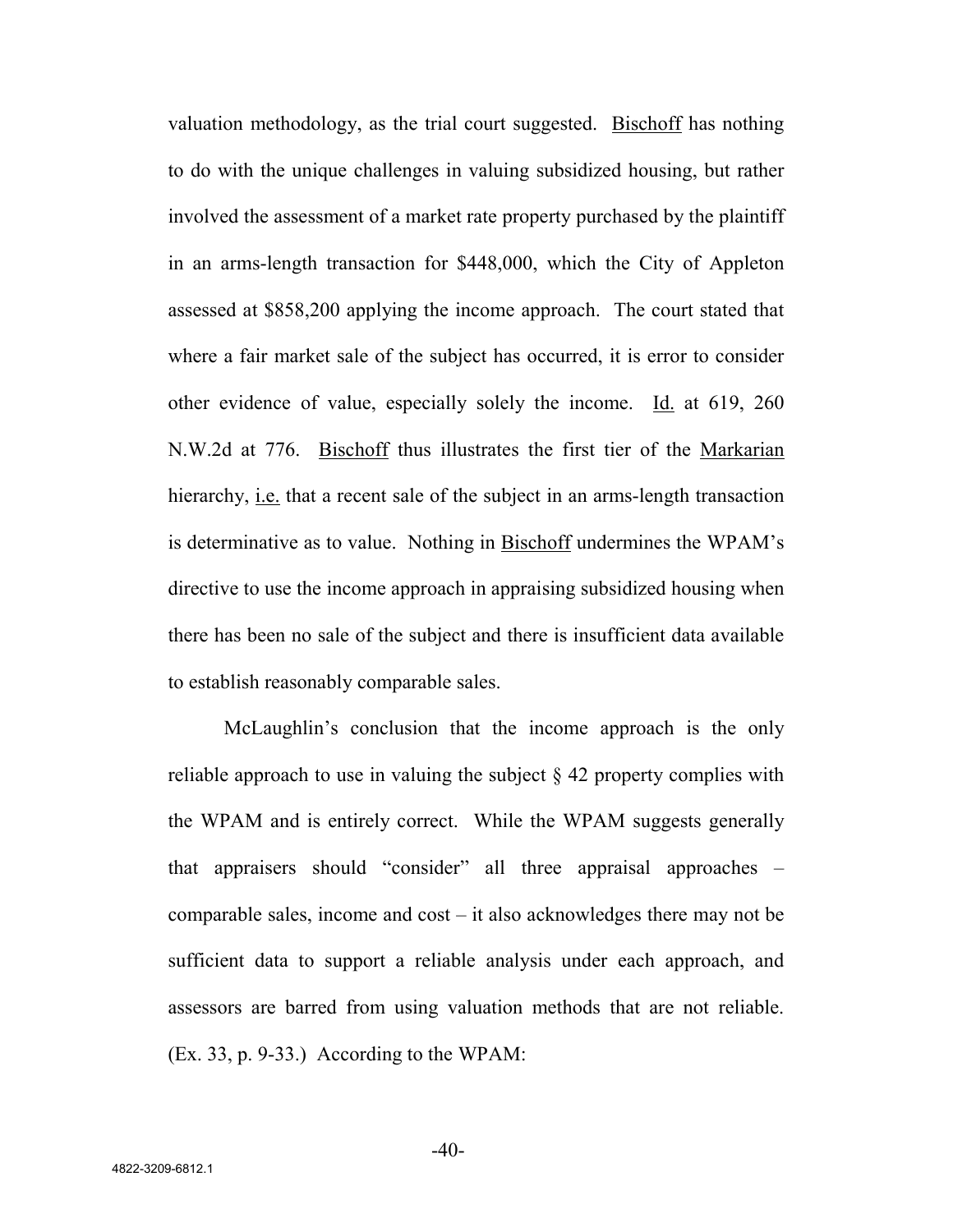The assessor can employ only those approaches to value for which there is adequate data to develop an opinion of value. *If* more than one approach is developed in the appraisal, the individual value estimates must be reconciled . . .

\*\*\*

The final value estimate *may be the value estimate derived from one of the approaches* . . . .

(Ex. 34, p. 7-21; emphasis added.)

The WPAM specifically recognizes the difficulty of obtaining data establishing that other subsidized properties have restrictions similar to the subject, in the absence of which the comparable sales approach may not be used. (Ex. 34, p. 9-45.) It also specifies that the cost approach is not reliable. (Id.) The WPAM directs that the income method is the most reliable method for valuing commercial properties in general and subsidized housing properties in particular. (Ex. 33, p. 9-12; Ex. 34, p. 9- 45.) The WPAM thus endorses reliance solely on the income approach when valuing subsidized housing properties.

In Adams Outdoor Advertising, 2006 WI 104, ¶ 53 (emphasis added), this Court also approved of reliance on a single valuation method in certain situations:

There may be situations in which the only information available compels an assessor to use a *single methodology* to assess property. . . . The Property Assessment Manual directs appraisers to use the assessment methodology or methodologies that are most reliable.

Adams thus puts the Bischoff rule in context, explaining that "[w]here there is sufficient data to estimate market value under both the income and cost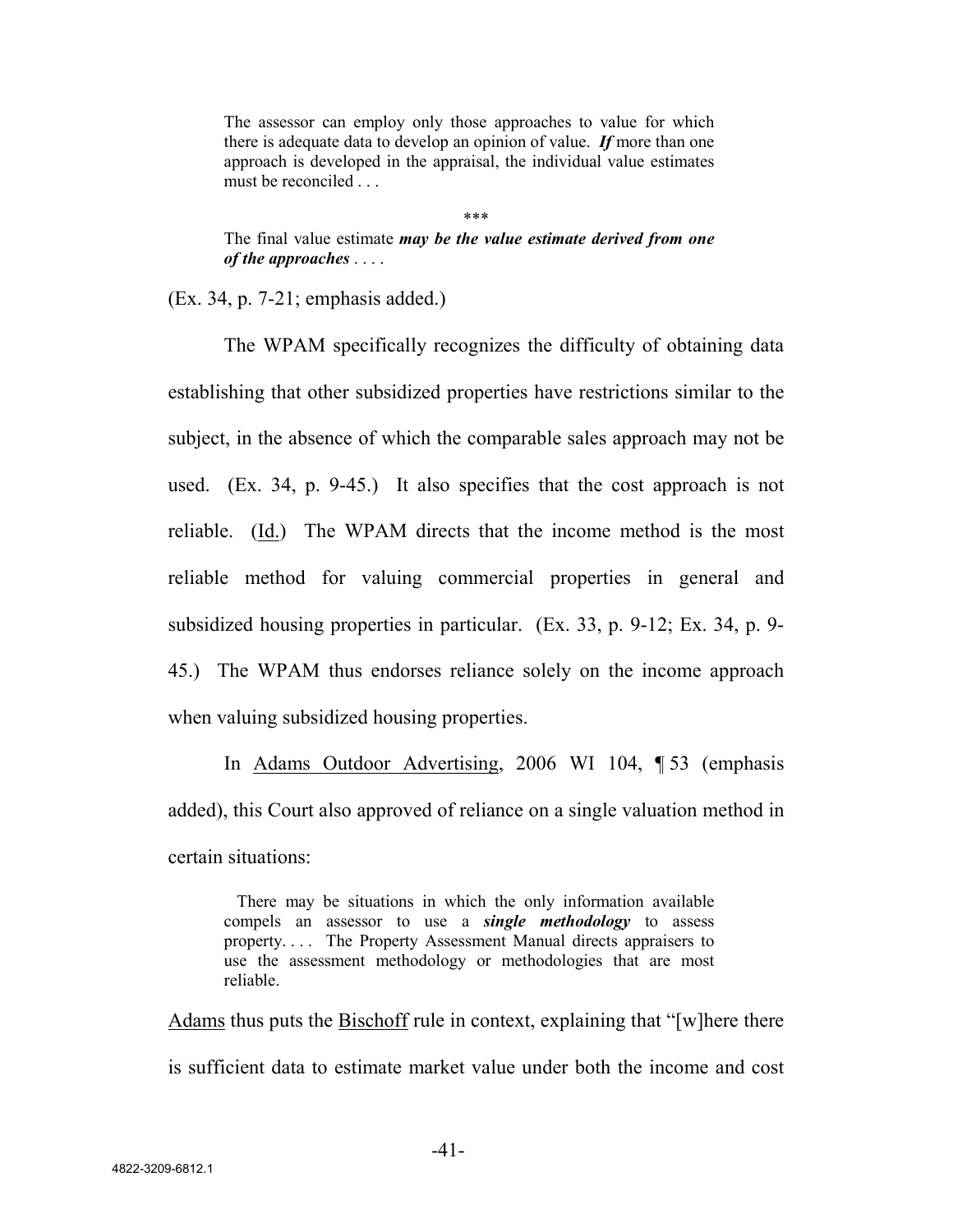approaches," assessors may not rely solely upon the income approach. Id. ¶¶ 54-55. In other words, the prohibition against sole reliance on the income method only applies if there are other reliable methods.

Sole reliance on the income approach for subsidized housing valuations repeatedly has been upheld by Wisconsin appellate courts. Metro. Holding, 173 Wis. 2d at 629, 495 N.W.2d at 315 (capitalization of income approach used to value HUD restricted senior housing project); Bloomer Hous. Ltd. P'ship, 2002 WI App 252, ¶ 15 (income approach was proper method to value HUD § 515 property); Mineral Point Valley, 2004 WI App 158,  $\P$  7 (same); Northland Whitehall Apts. Ltd. P'ship v. City of Whitehall Bd. of Review, 2006 WI App 60,  $\P$  5, 10, 18-19, 25, 290 Wis. 2d 488, 713 N.W.2d 646 (rejecting assessor's reliance on comparable sales approach to value HUD § 515 property and citing the WPAM's endorsement of the income approach as "the most useful and often *the only method* for valuing subsidized housing").

The lower courts ignored these legal authorities when they concluded McLaughlin's sole reliance on the income approach violated Wisconsin law. When the comparable sales and cost approaches are not reliable for valuing subsidized housing, and when assessors are barred from utilizing unreliable methods, it follows that a subsidized housing valuation necessarily must be based solely upon the income method. The lower courts therefore erred in rejecting McLaughlin's competent opinions and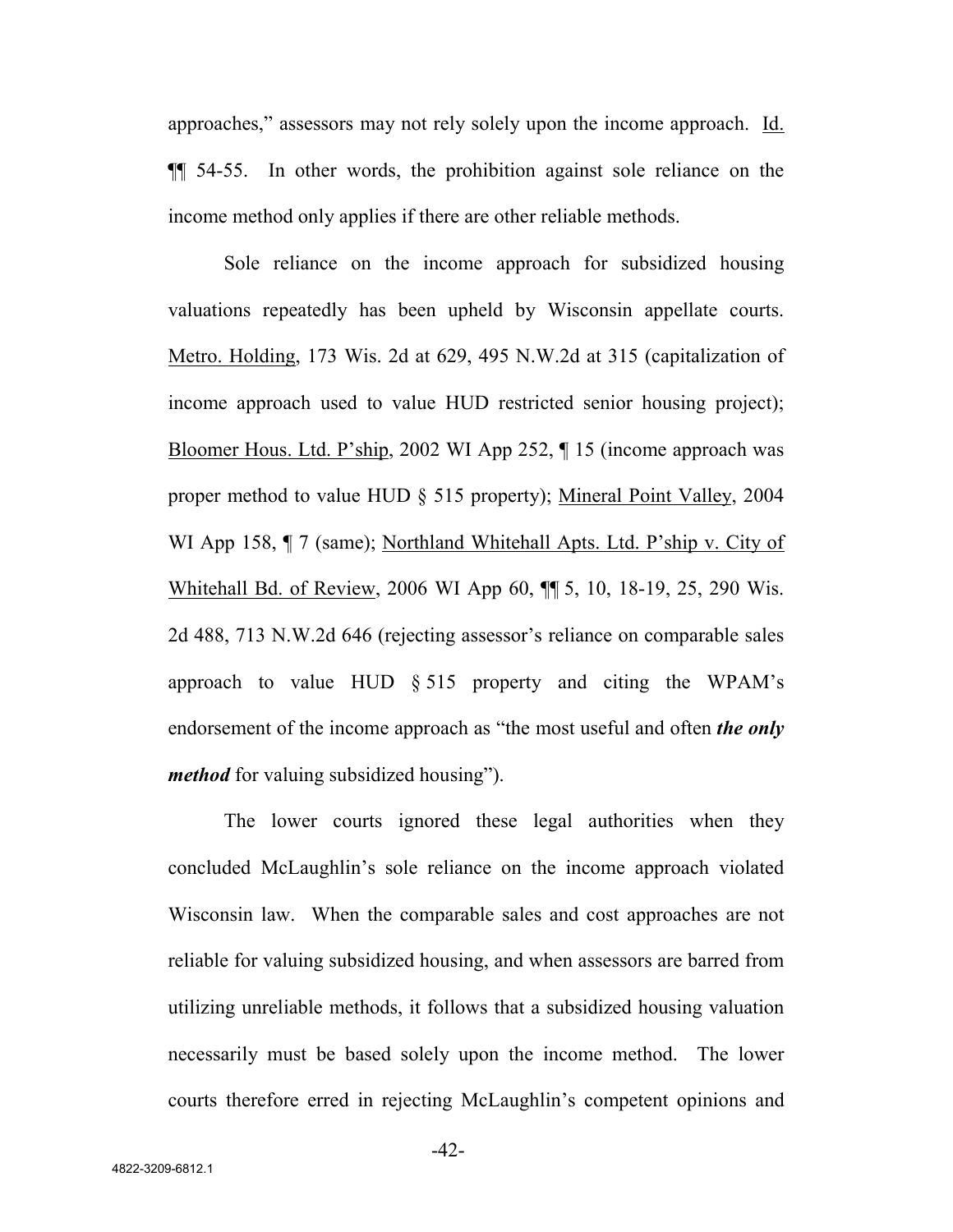ruling Regency West failed to overcome the presumption of correctness just because McLaughlin relied solely on the income approach. Steenberg v. Town of Oakfield, 167 Wis. 2d 566, 572, 482 N.W.2d 326, 328 (1992) (reversing court of appeals decision upholding assessment where property owner overcame presumption of correctness).

Indeed, McLaughlin is the only witness who complied with Wisconsin law in his valuations of the subject property. He used the correct methodology – the income approach. He correctly applied that methodology by using income and expenses specific to the subject property, and by deriving his cap rate from sales of similar properties, i.e. § 42 properties. His report and testimony not only constitute "significant contrary evidence" to overcome the presumption of correctness of the assessments, but satisfy Regency West's burden of persuasion. Regency West therefore is entitled to judgment in its favor for refunds based on the difference between the assessments and the values as determined by McLaughlin.

#### **CONCLUSION**

The lower courts' decisions are premised upon erroneous legal conclusions regarding both the validity of the assessors' methodologies used for the 2012 and 2013 assessments and the propriety of McLaughlin's valuations. When those errors are corrected, it is readily apparent that the assessments are contrary to the WPAM and other Wisconsin law, and that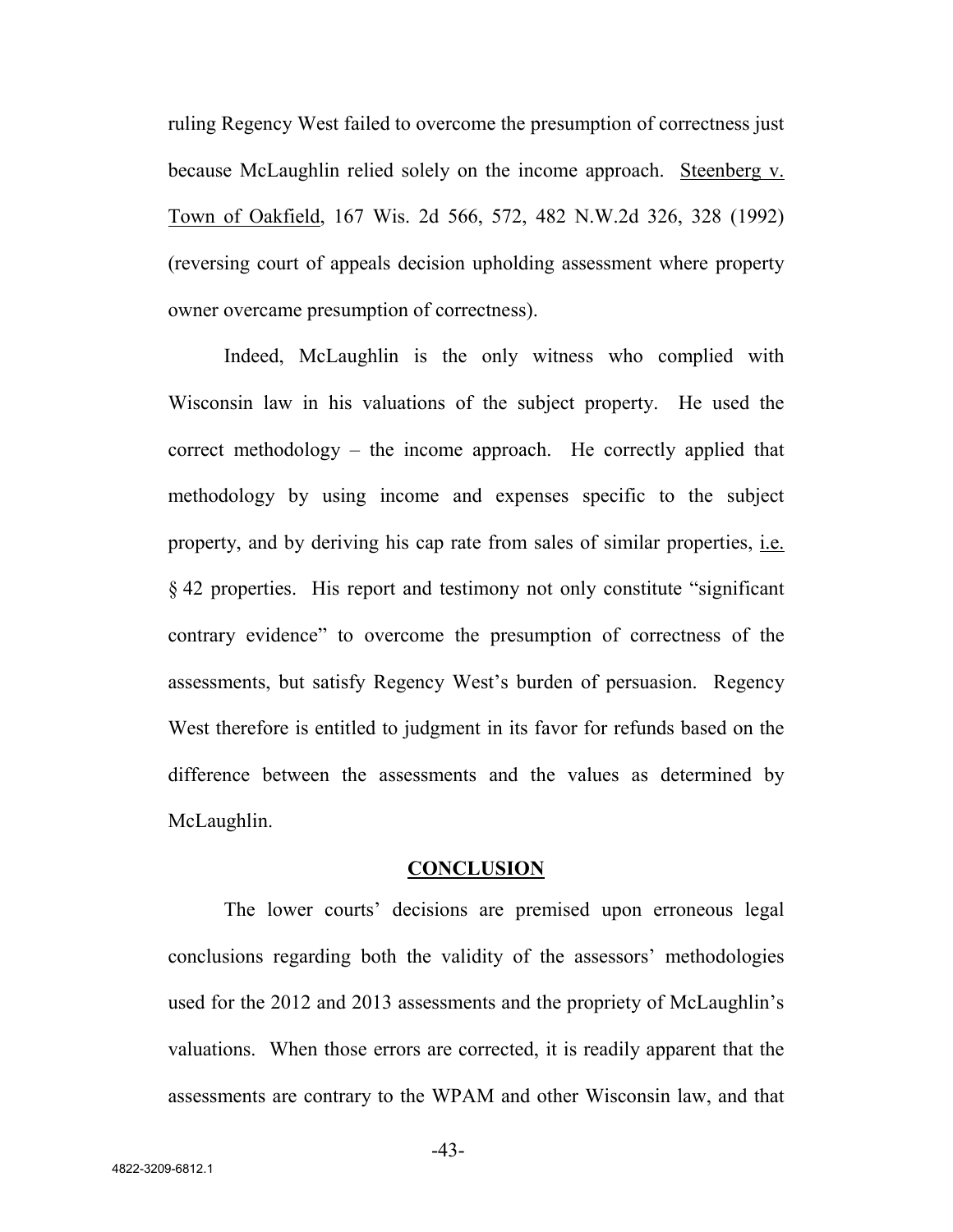Regency West presented significant contrary evidence establishing that the assessments are excessive. The presumption of correctness therefore does not apply. Bonstores Realty One, 2013 WI App 131, ¶ 5; Allright Props., 2009 WI App 46, ¶ 12. Moreover, McLaughlin's income valuations are "by the book" and establish the correct values of the subject property as of the assessment dates.

For all of the foregoing reasons, Regency West respectfully requests that this Court reverse the court of appeals' decision, determine that the 2012 and 2013 assessments should be \$2,700,000 and \$2,730,000, respectively, and direct the entry of judgment in Regency West's favor accordingly.

Dated this 27th day of January, 2016.

Respectfully submitted,

### **FOLEY & LARDNER LLP**

/s/ Maureen A. McGinnity Maureen A. McGinnity, WBN No. 1009581 **FOLEY & LARDNER LLP** 777 East Wisconsin Avenue Milwaukee, WI 53202 (414) 297-5510 (414) 297-4900 (Facsimile) mmcginnity@foley.com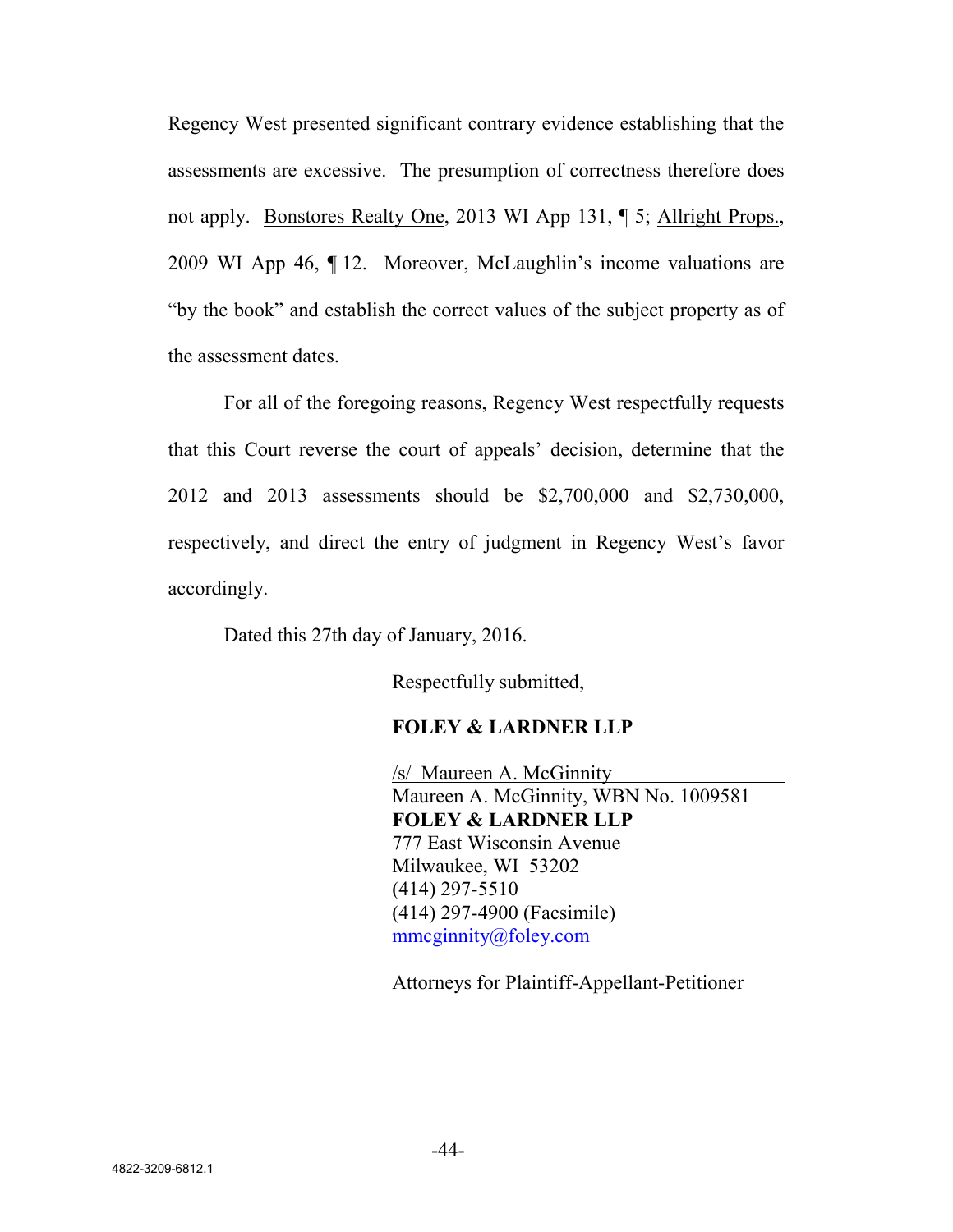## **FORM AND LENGTH CERTIFICATION**

I certify that this brief conforms to the rules contained in § 809.19(8)(b) for a brief produced using proportional serif font. The length of this brief is 9,466 words.

Dated this 27th day of January, 2016.

/s/ Maureen A. McGinnity Maureen A. McGinnity, WBN No. 1009581 **FOLEY & LARDNER LLP** 777 East Wisconsin Avenue Milwaukee, WI 53202 (414) 297-5510 (414) 297-4900 (Facsimile) mmcginnity@foley.com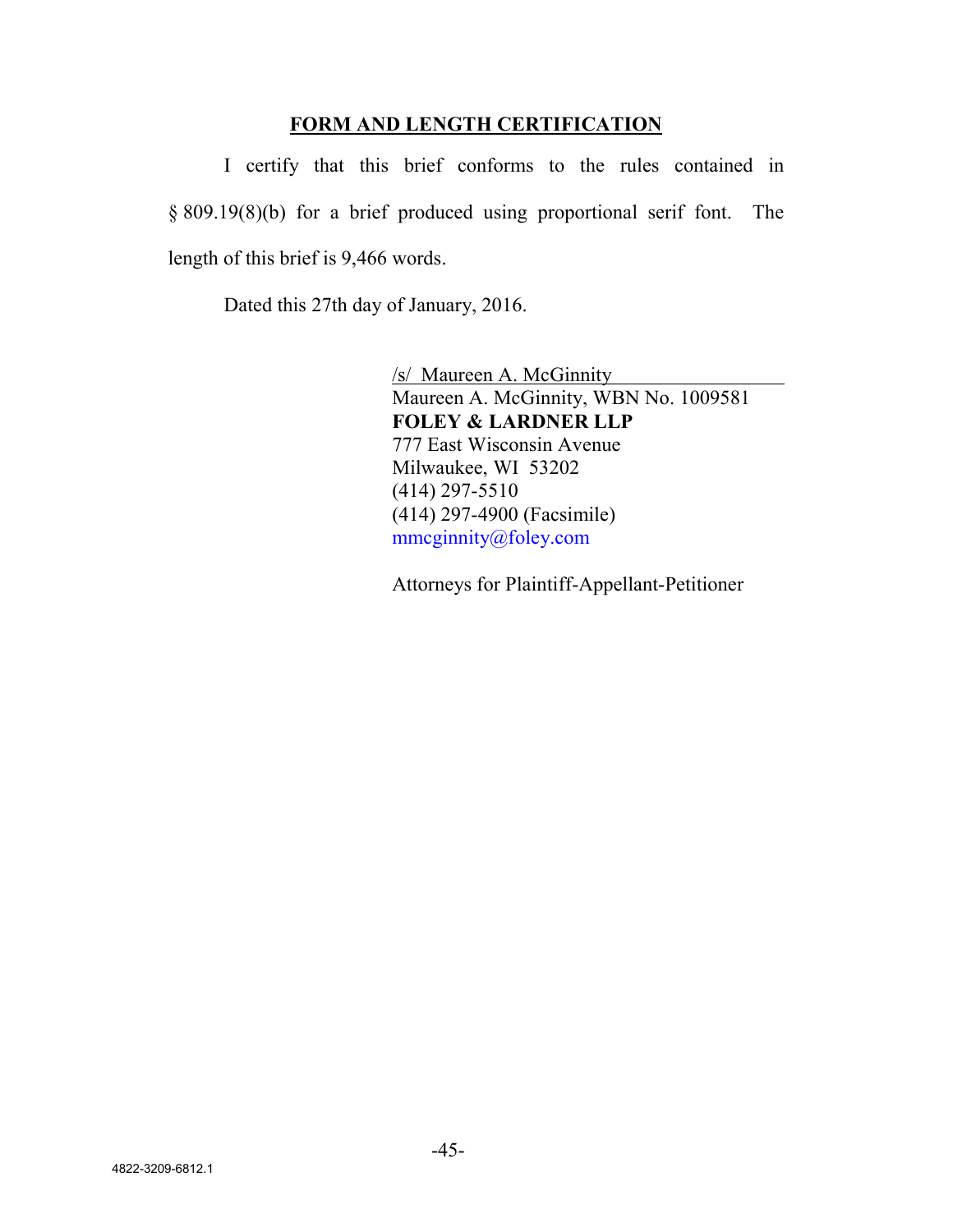#### **APPENDIX CERTIFICATION**

I hereby certify that filed with this brief, either as a separate document or as part of this brief, is an appendix that complies with § 809.19(2) and that contains, at a minimum: (1) a table of contents; (2) the court of appeals decision; (3) the judgments, orders, findings of fact, conclusions of law and memorandum decisions of the circuit court; (4) portions of the record essential to an understanding of the issues raised, and (5) any unpublished opinion cited in the brief.

I further certify that if this appeal is taken from a circuit court order or judgment entered in a judicial review of an administrative decision, the appendix contains the findings of fact and conclusions of law, if any, and final decision of the administrative agency.

I further certify that if the record is required by law to be confidential, the portions of the record included in the appendix are reproduced using first names and last initials instead of full names of persons, specifically including juveniles and parents of juveniles, with a notation that the portions of the record have been so reproduced to preserve confidentiality and with appropriate references to the record.

-46-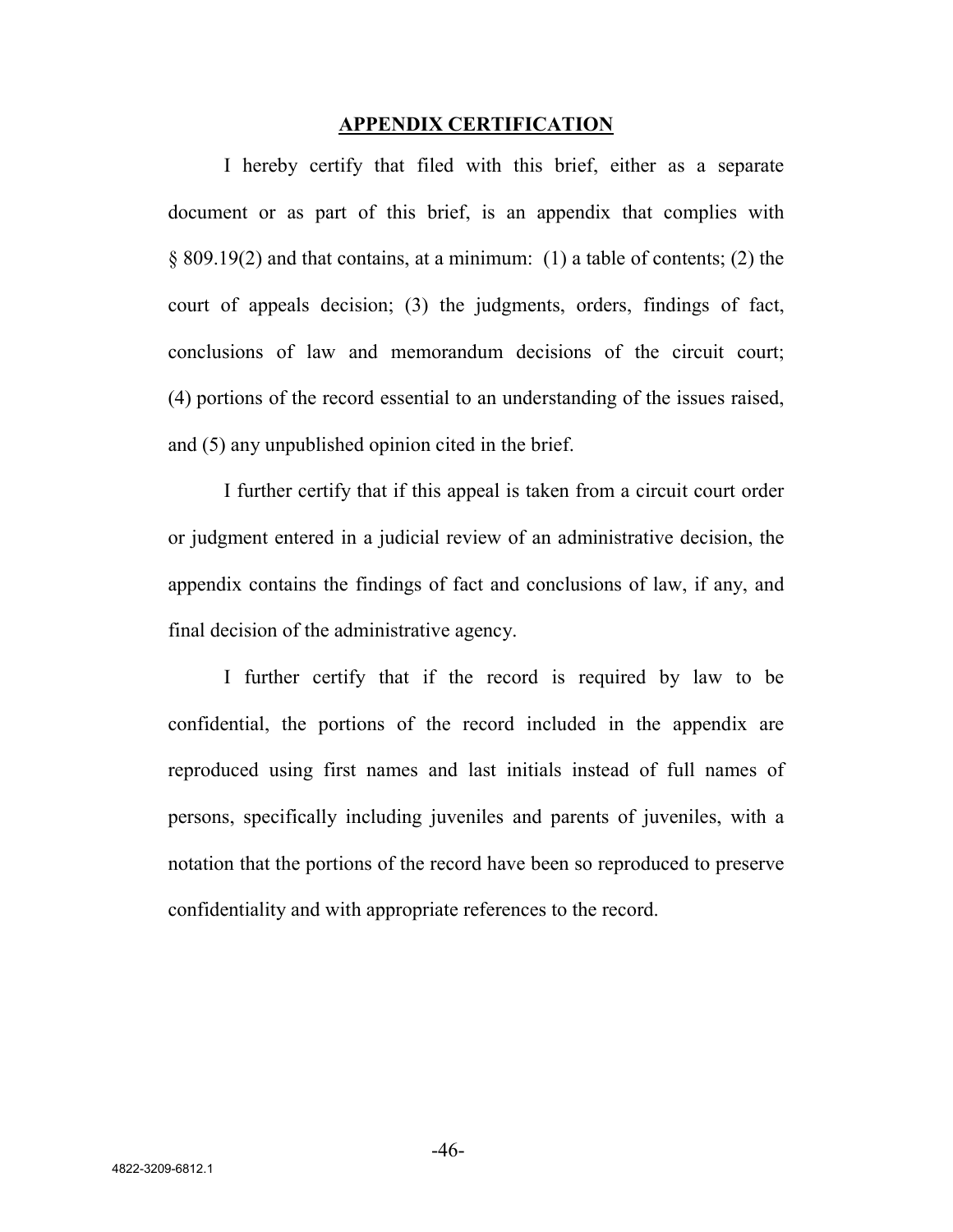Dated this 27th day of January, 2016.

/s/ Maureen A. McGinnity Maureen A. McGinnity, WBN No. 1009581 **FOLEY & LARDNER LLP** 777 East Wisconsin Avenue Milwaukee, WI 53202 (414) 297-5510 (414) 297-4900 (Facsimile) mmcginnity@foley.com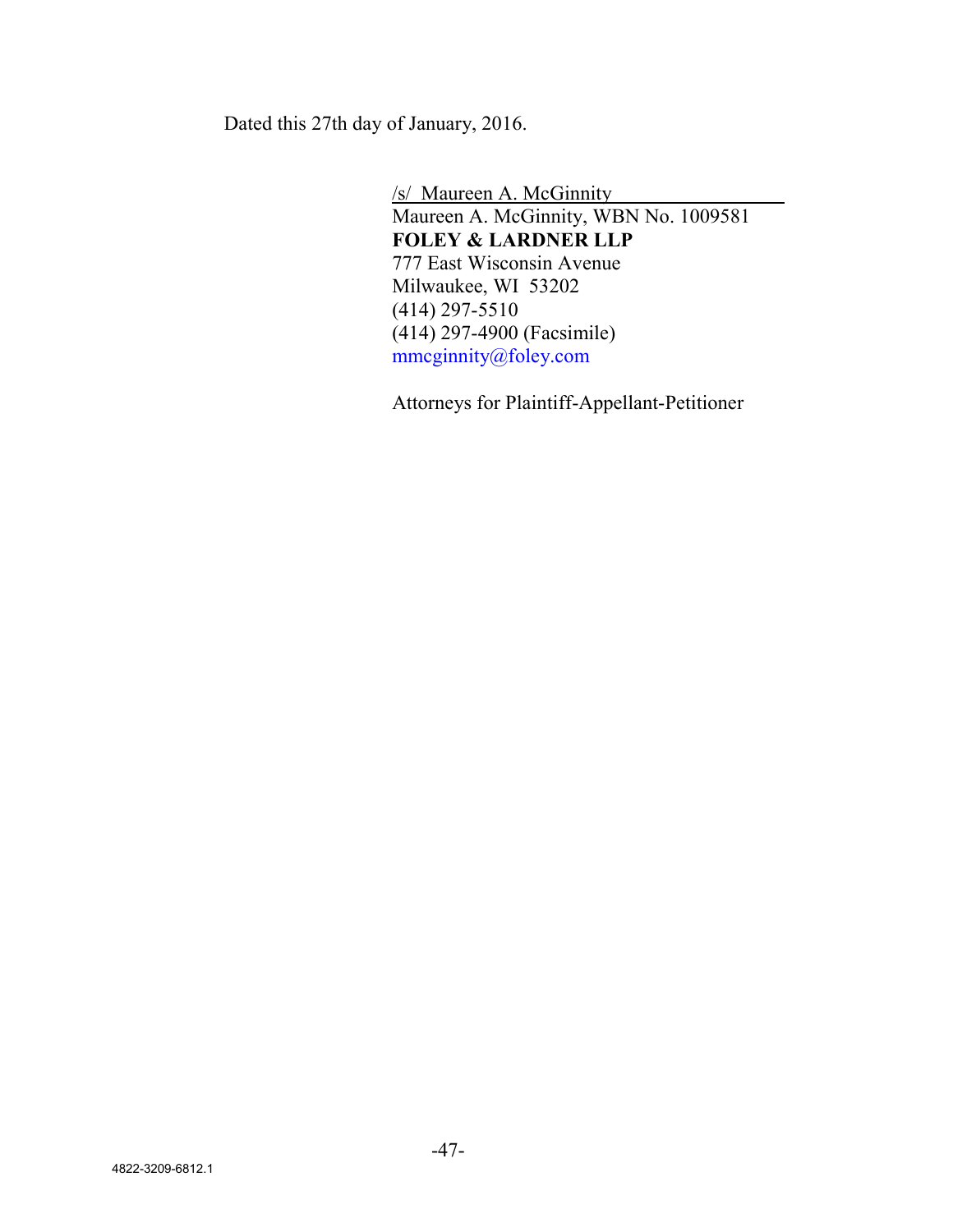# **E-FILING CERTIFICATION**

Pursuant to Wis. Stat.  $\S 809.19(12)(f)$ , I hereby certify that the text of the electronic copies of Petitioner's Brief are identical to the text of the paper copies.

Dated this 27th day of January, 2016.

/s/ Maureen A. McGinnity Maureen A. McGinnity, WBN No. 1009581 **FOLEY & LARDNER LLP** 777 East Wisconsin Avenue Milwaukee, WI 53202 (414) 297-5510 (414) 297-4900 (Facsimile) mmcginnity@foley.com